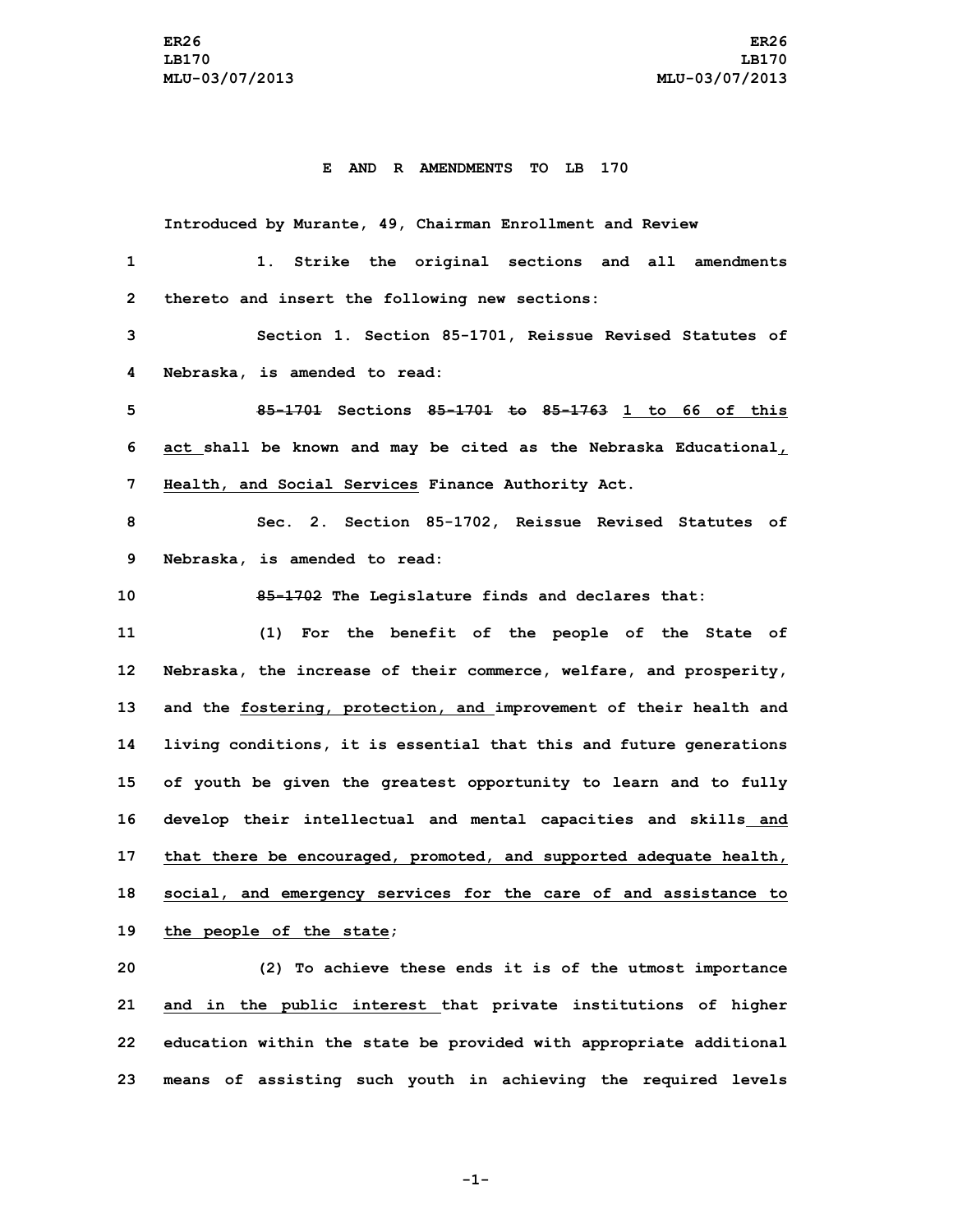**of learning and development of their intellectual and mental capacities and skills and that private health care institutions and private social services institutions within the state be provided with appropriate additional means of caring for and protecting the public health and welfare;**

 **(3) It is the purpose of the Nebraska Educational, Health, and Social Services Finance Authority Act to provide <sup>a</sup> measure of assistance and an alternative method of enabling private institutions of higher education, private health care institutions, and private social services institutions in the state to finance the acquisition, construction, improvement, equipment, and renovation of needed educational, health care, and social services facilities and structures and to refund, refinance, or reimburse outstanding indebtedness incurred by them or advances made by them, including advances from an endowment or any other similar fund, for the acquisition, construction, acquisition, improvement, equipment, or renovation of needed educational, health care, and social services facilities and structures; , whether or not constructed, acquired, or renovated prior to August 30, 1981;**

 **(4) The financing and refinancing of educational, health care, and social services facilities, through means other than the appropriation of public funds to private institutions of higher education, private health care institutions, and private social services institutions, as described in the act, is <sup>a</sup> valid public 25 purpose;**

**26 (5) The availability of improved access to health 27 profession schools will benefit the people of the State of Nebraska**

**-2-**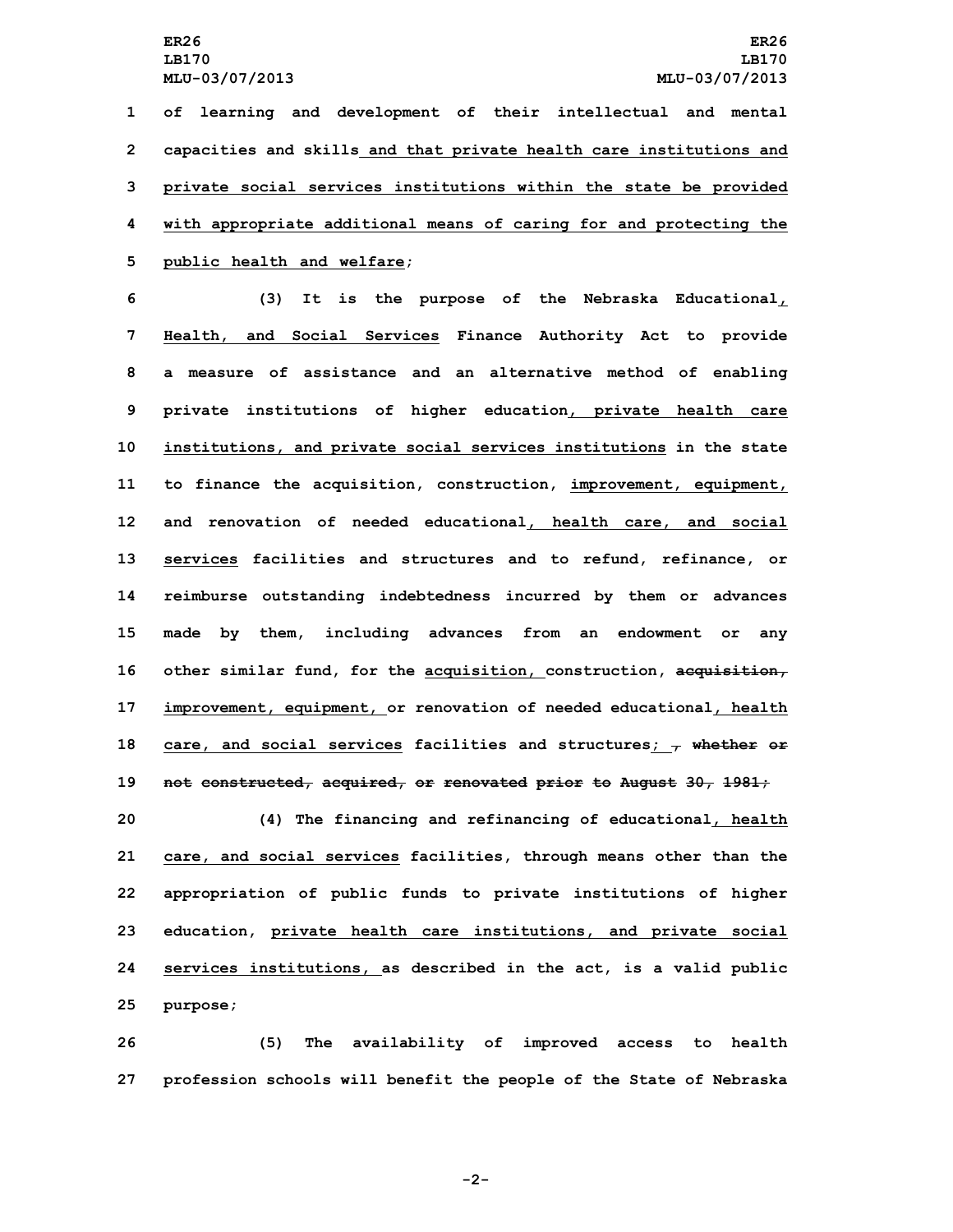**1 and improve their health, welfare, and living conditions;**

 **(6) The establishment of <sup>a</sup> health education loan program, with the proceeds of bonds to be used for the purchase or making of loans to students or certain former students of health profession schools, will improve the access to such schools and assist such persons in meeting the expenses incurred in availing themselves of health education opportunities; and**

 **(7) The establishment of <sup>a</sup> program to assist private institutions of higher education to provide loans to their full-time students pursuing an academic degree will improve access to higher education and contribute to the health, welfare, and living conditions in Nebraska.**

**13 Sec. 3. Section 85-1703, Reissue Revised Statutes of 14 Nebraska, is amended to read:**

 **85-1703 For purposes of the Nebraska Educational, Health, and Social Services Finance Authority Act, unless the context otherwise requires, the definitions found in sections 85-1704 to 85-1709 4 to 12 of this act shall apply.**

**19 Sec. 4. Section 85-1704, Reissue Revised Statutes of 20 Nebraska, is amended to read:**

 **85-1704 Authority shall mean means the Nebraska Educational, Health, and Social Services Finance Authority created by the Nebraska Educational, Health, and Social Services Finance Authority Act or any board, body, commission, department, or office succeeding to the principal functions thereof or to whom the powers conferred upon such authority by the act are given by law.**

**27 Sec. 5. Section 85-1705, Reissue Revised Statutes of**

**-3-**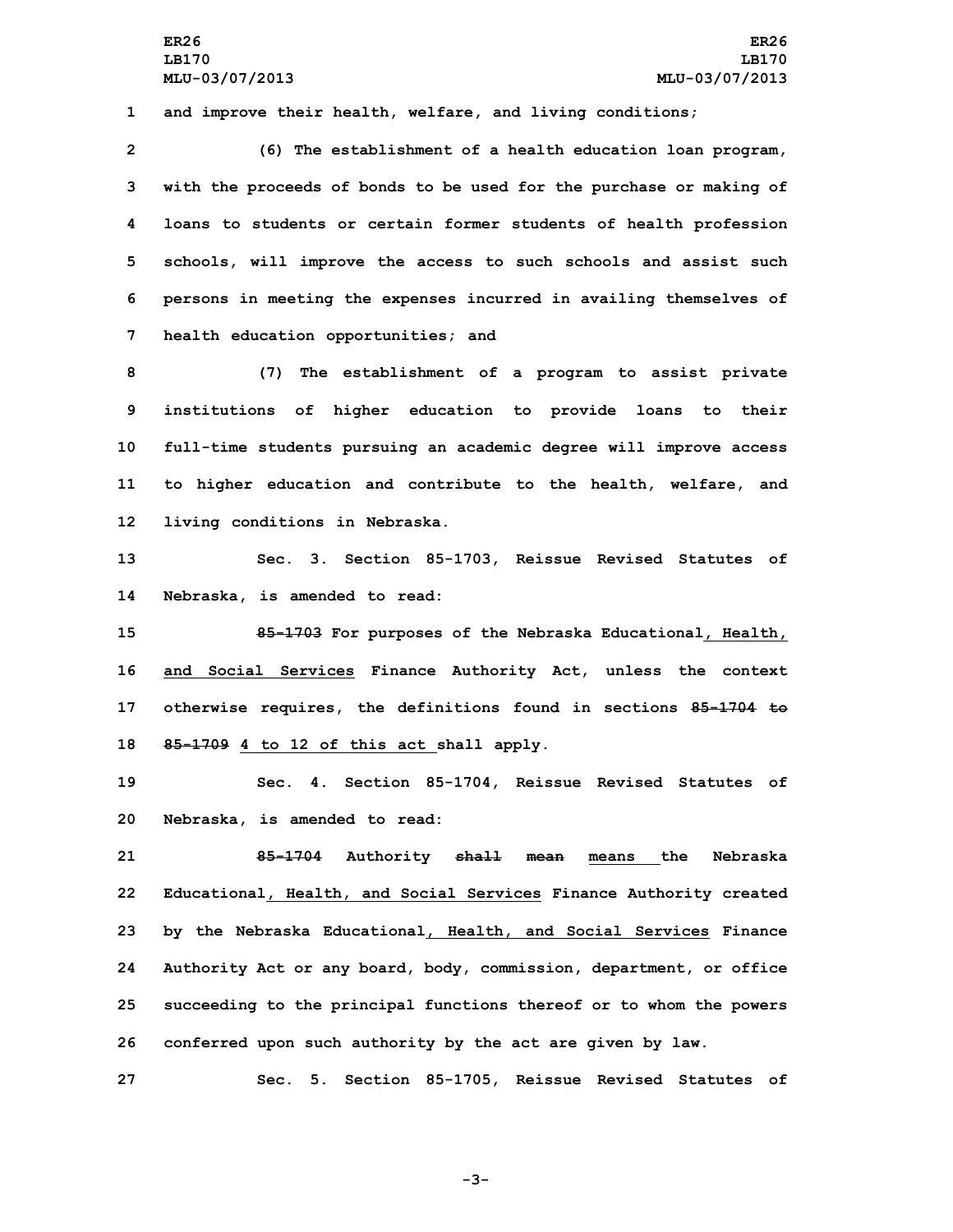**1 Nebraska, is amended to read:**

 **85-1705 Bonds shall mean means bonds, notes, or other obligations of the authority issued under the Nebraska Educational, Health, and Social Services Finance Authority Act, including refunding bonds, notwithstanding that the same may be secured by the full faith and credit of <sup>a</sup> private an eligible institution of higher education or any other lawfully pledged security of <sup>a</sup> private an eligible institution. of higher education.**

**9 Sec. 6. Section 85-1706, Reissue Revised Statutes of 10 Nebraska, is amended to read:**

 **85-1706 Cost as applied to <sup>a</sup> project or any portion thereof financed under the Nebraska Educational, Health, and Social Services Finance Authority Act shall mean means all or any part of the cost of acquisition, construction, improvement, equipment, and acquisition renovation of all land, buildings, or structures including the cost of machinery and equipment; finance charges; interest prior to, during, and after completion of such construction for <sup>a</sup> reasonable period as determined by the authority; reserves for principal and interest; extensions, enlargements, additions, replacements, renovations, and improvements; engineering, financial, and legal services; plans, specifications, studies, surveys, estimates of cost of revenue, administrative expenses, bond issuance costs, and expenses necessary or incidental to determining the feasibility or practicability of constructing the project; and such other expenses as the authority determines may be necessary or incidental to the acquisition, construction, improvement, equipment, and acquisition**

**-4-**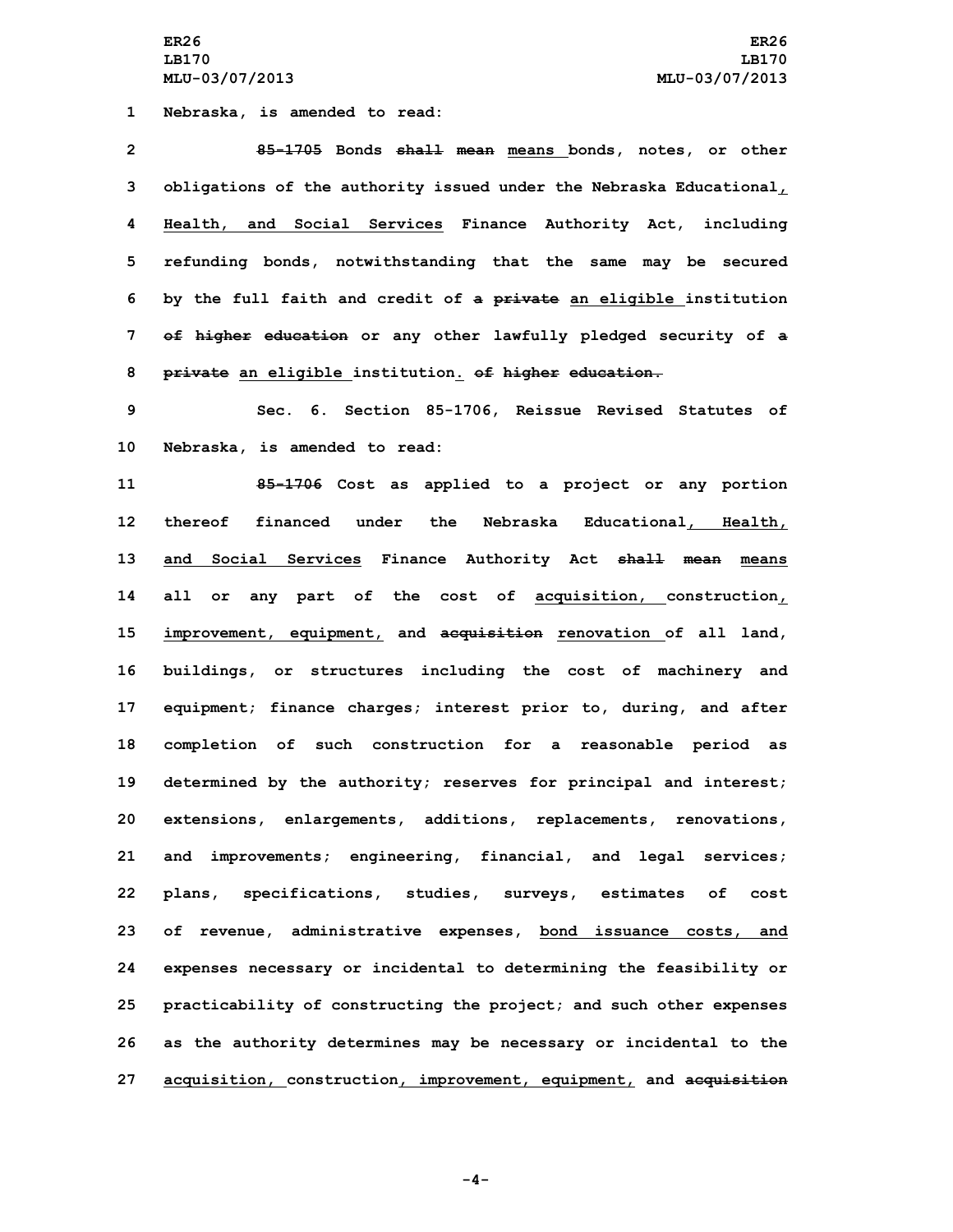**1 renovation of the project, the financing of such acquisition, 2 construction, improvement, equipment, and acquisition, renovation, 3 and the placing of the project in operation.**

**4 Sec. 7. Eligible institution means <sup>a</sup> private institution 5 of higher education, <sup>a</sup> private health care institution, or <sup>a</sup> 6 private social services institution.**

 **Sec. 8. Private health care institution means any private not-for-profit corporation or institution that (1) is licensed under the Health Care Facility Licensure Act, (2) is described in section 501(c)(3) of the Internal Revenue Code and is exempt from federal income taxation under section 501(a) of the Internal Revenue Code, (3) is located within this state and is not owned or controlled by the state or any political subdivision, agency, instrumentality, district, or municipality thereof, and (4) does not violate any Nebraska or federal law against discrimination on the basis of race, color, creed, national origin, ancestry, age, gender, or handicap.**

**18 Sec. 9. Section 85-1707, Reissue Revised Statutes of 19 Nebraska, is amended to read:**

 **85-1707 Private institution of higher education shall mean means <sup>a</sup> not-for-profit educational institution located within this state which is not owned or controlled by the state or any political subdivision, agency, instrumentality, district, or municipality thereof, which is authorized by law to provide <sup>a</sup> program of education beyond the high school level, and which:**

**26 (1) Admits as regular students only individuals having 27 <sup>a</sup> certificate of graduation from <sup>a</sup> high school or the recognized**

**-5-**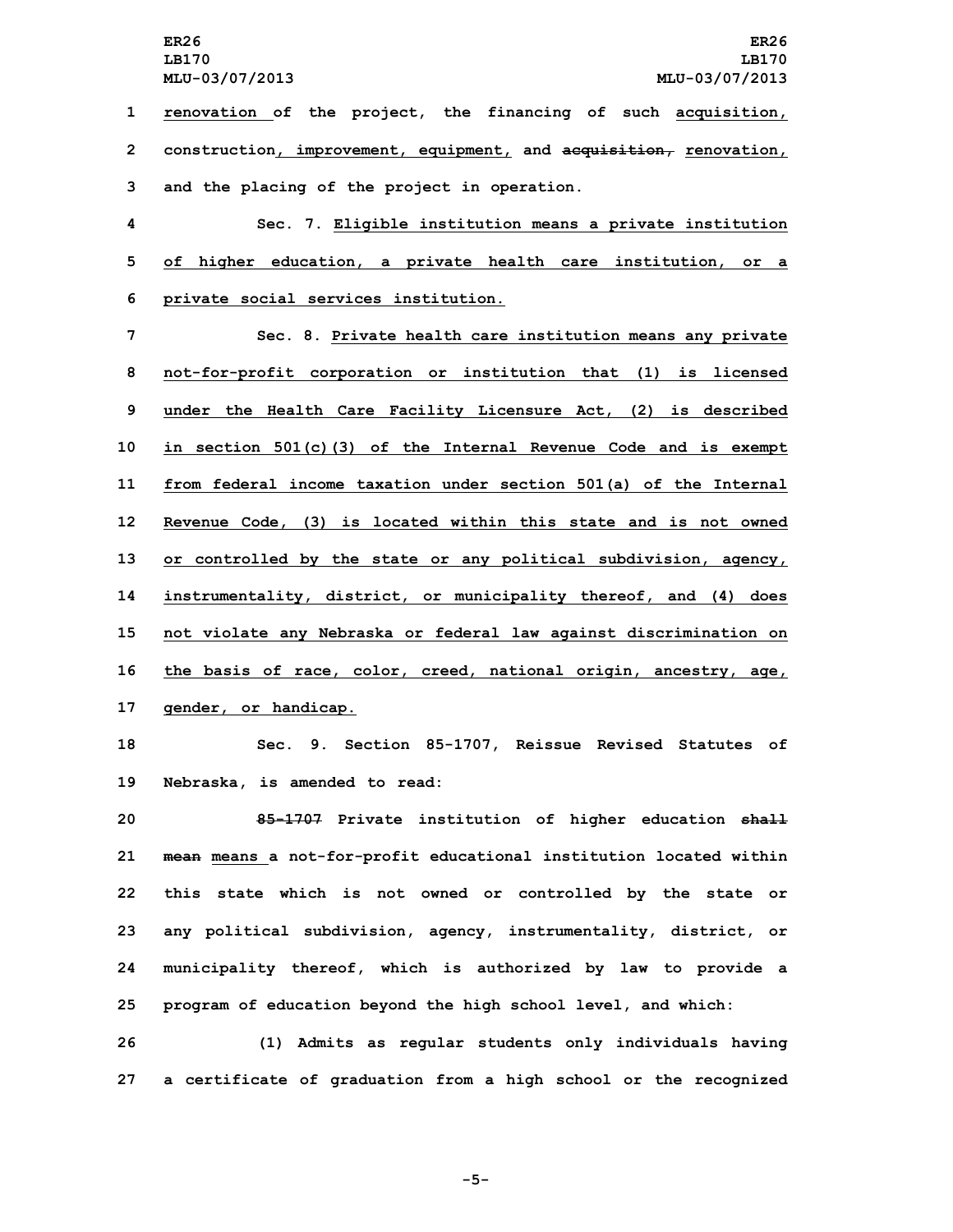**ER26 ER26 LB170 LB170 MLU-03/07/2013 MLU-03/07/2013**

**1 equivalent of such <sup>a</sup> certificate;**

 **(2) Provides an educational program for which it awards <sup>a</sup> bachelor's degree; provides an educational program, admission into which is conditioned upon the prior attainment of <sup>a</sup> bachelor's degree or its equivalent, for which it awards <sup>a</sup> postgraduate degree; provides <sup>a</sup> program of not less than two years in length which is acceptable for full credit toward <sup>a</sup> bachelor's degree; or offers <sup>a</sup> two-year program in engineering, mathematics, or the physical or biological sciences which is designed to prepare the student to work as <sup>a</sup> technician and at <sup>a</sup> semiprofessional level in engineering, research, medicine, or other technological fields which require the understanding and application of basic engineering, scientific, or mathematical principles or knowledge;**

 **(3) Is accredited by <sup>a</sup> regionally recognized accrediting agency or association or, if not so accredited, is an institution whose credits are accepted, on transfer, by not less than three institutions which are so accredited, for credit on the same basis as if transferred from an institution so accredited; and**

 **(4) Has <sup>a</sup> student admissions policy which that does not violate any other Nebraska or federal law against discrimination on the basis of race, color, creed, national origin, ancestry, age, gender, or handicap.**

 **Sec. 10. Private social services institution means any private not-for-profit corporation or institution that (1) provides health, safety, and welfare assistance, including emergency, social, housing, and related support services, to members of the general public in the state, (2) is described in section 501(c)(3)**

**-6-**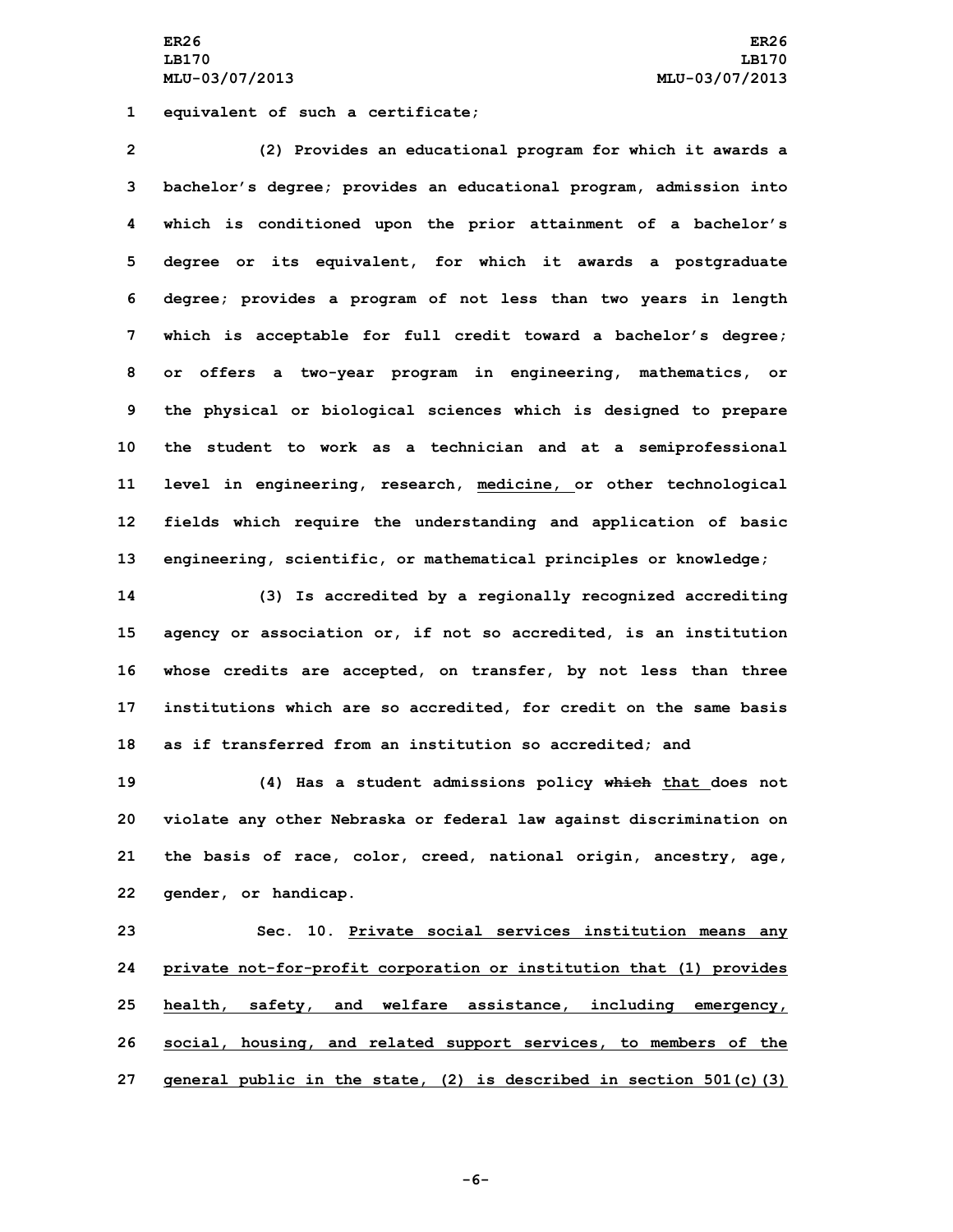**of the Internal Revenue Code and is exempt from federal income taxation under section 501(a) of the Internal Revenue Code, (3) is located within this state and is not owned or controlled by the state or any political subdivision, agency, instrumentality, district, or municipality thereof, and (4) does not violate any Nebraska or federal law against discrimination on the basis of race, color, creed, national origin, ancestry, age, gender, or handicap.**

**9 Sec. 11. Section 85-1708, Reissue Revised Statutes of 10 Nebraska, is amended to read:**

 **85-1708 (1) Project shall mean means any property located within the state, constructed or acquired before or after August 30, 1981, that may be used or will be useful in connection with the instruction, feeding, recreation, or housing of students, the provision of health care services to members of the general public, the provision of social services to members of the general public, the conducting of research, administration, or other work of <sup>a</sup> private an eligible institution, of higher education, or any combination of the foregoing. Project shall include, includes, but is not be limited to, an academic facility, administrative facility, agricultural facility, assembly hall, assisted-living facility, athletic facility, auditorium, campus, communication facility, congregate care housing, emergency services facility, exhibition hall, health care facility, health service institution, hospital, housing for faculty and other staff, instructional facility, laboratory, library, maintenance facility, medical clinic, medical services facility, museum, nursing or skilled**

**-7-**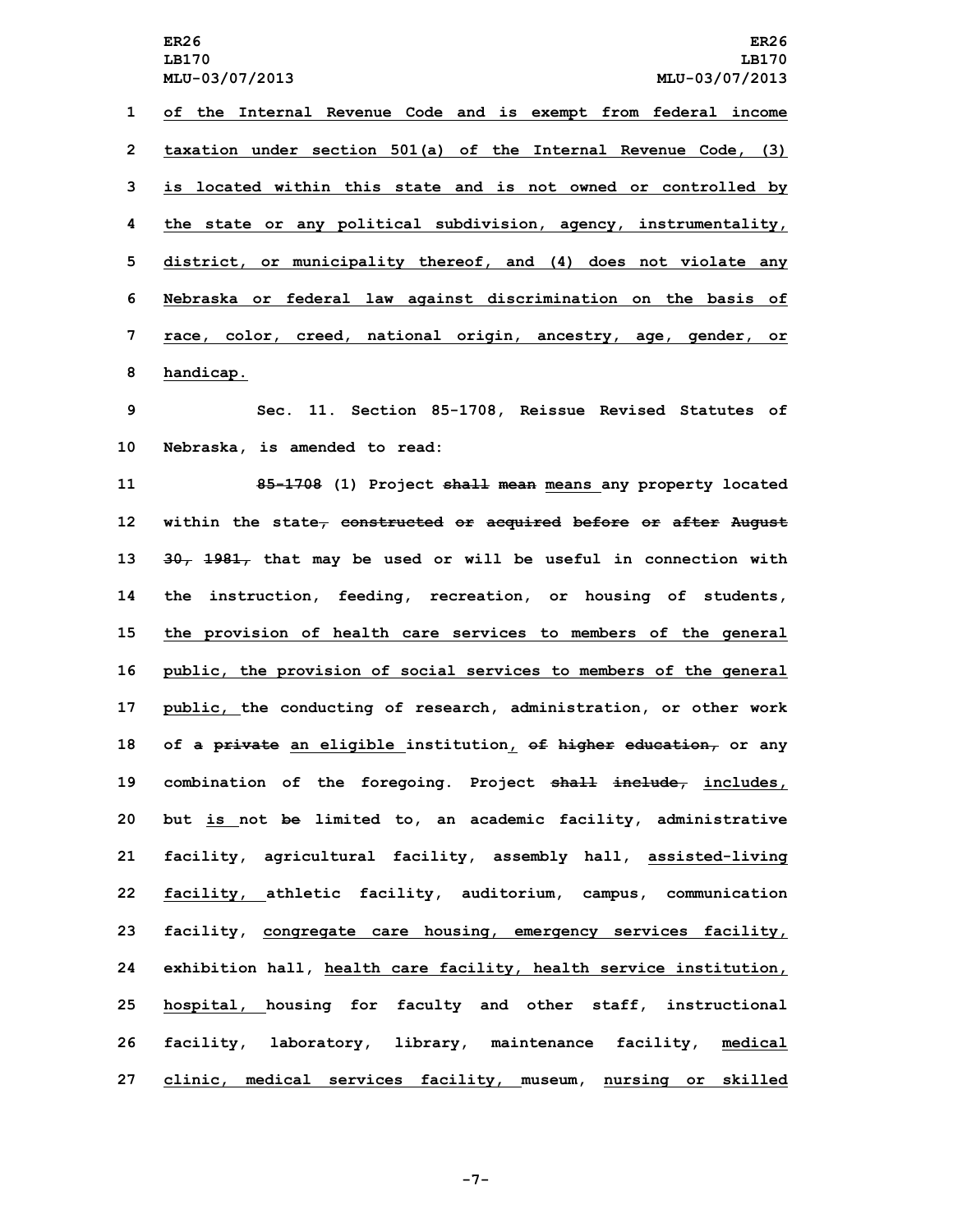**LB170 LB170**

 **nursing services facility, offices, parking area, personal care services facility, physical educational facility, recreational facility, research facility, senior, retirement, or home care services facility, social services facility, stadium, storage facility, student facility, student health facility, student housing, student union, theatre, or utility facility.**

 **(2) Project shall also mean means and include includes the refunding or refinancing of outstanding obligations, mortgages, or advances, including advances from an endowment or similar fund, originally issued, made, or given by such private the eligible institution of higher education to finance the cost of <sup>a</sup> project or projects, and including the financing of eligible swap termination payments, whenever the authority finds that such refunding or refinancing is in the public interest and either:**

**15 (a) Alleviates <sup>a</sup> financial hardship upon the private 16 eligible institution; of higher education;**

 **(b) Results in <sup>a</sup> lesser cost of education, health care, housing, or social and related support services to its the eligible institution's students, patients, residents, clients, and other general public consumers; or**

 **(c) Enables the private eligible institution of higher education to offer greater security for the financing of <sup>a</sup> new project or projects or to effect savings in interest costs or more favorable amortization terms.**

**25 Sec. 12. Section 85-1709, Reissue Revised Statutes of 26 Nebraska, is amended to read:**

**27 85-1709 Property shall mean means the real estate upon**

**-8-**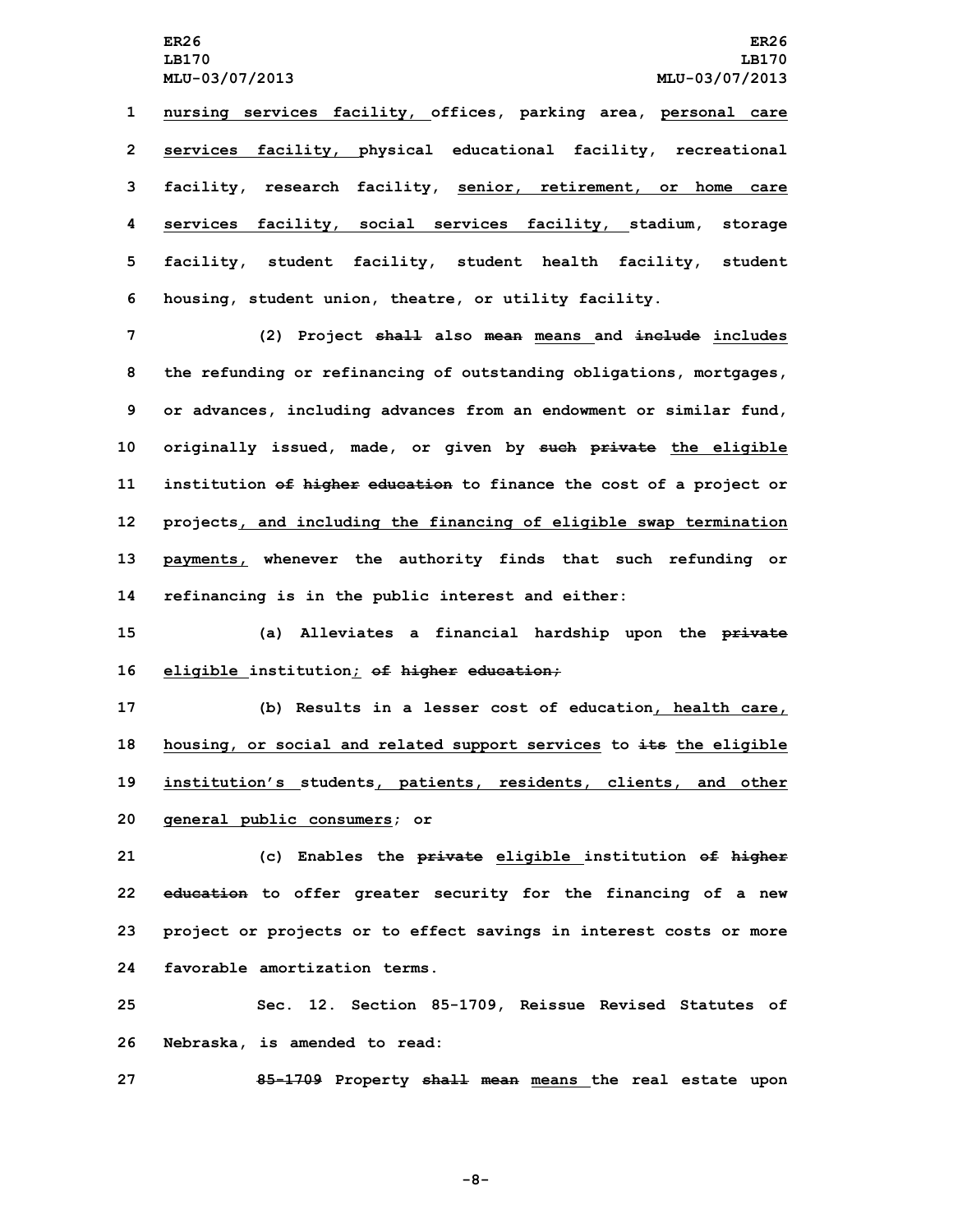**which <sup>a</sup> project is or will be located, including equipment, machinery, and other similar items necessary or convenient for the operation of the project in the manner for which its use is intended, but not including such items as fuel, supplies, or other items that are customarily deemed to result in <sup>a</sup> current operation charge. Property shall does not include any property used or to be used primarily for sectarian instruction or study or as <sup>a</sup> place for devotional activities or religious worship nor any property which is used or to be used primarily in connection with any part of the program of <sup>a</sup> school or department of divinity for any religious denomination or the training of ministers, priests, rabbis, or other professional persons in the field of religion.**

**13 Sec. 13. Section 85-1710, Reissue Revised Statutes of 14 Nebraska, is amended to read:**

 **85-1710 There is hereby created <sup>a</sup> body politic and corporate to be known as the Nebraska Educational, Health, and Social Services Finance Authority. The authority is constituted <sup>a</sup> public instrumentality, and the exercise by the authority of the powers conferred by the Nebraska Educational, Health, and Social Services Finance Authority Act shall be deemed and held to be the performance of an essential public function of the state.**

**22 Sec. 14. Section 85-1711, Reissue Revised Statutes of 23 Nebraska, is amended to read:**

 **85-1711 (1) The authority shall consist of seven members, to be appointed by the Governor, who shall be residents of the state, not more than four of whom shall be members of the same political party.**

**-9-**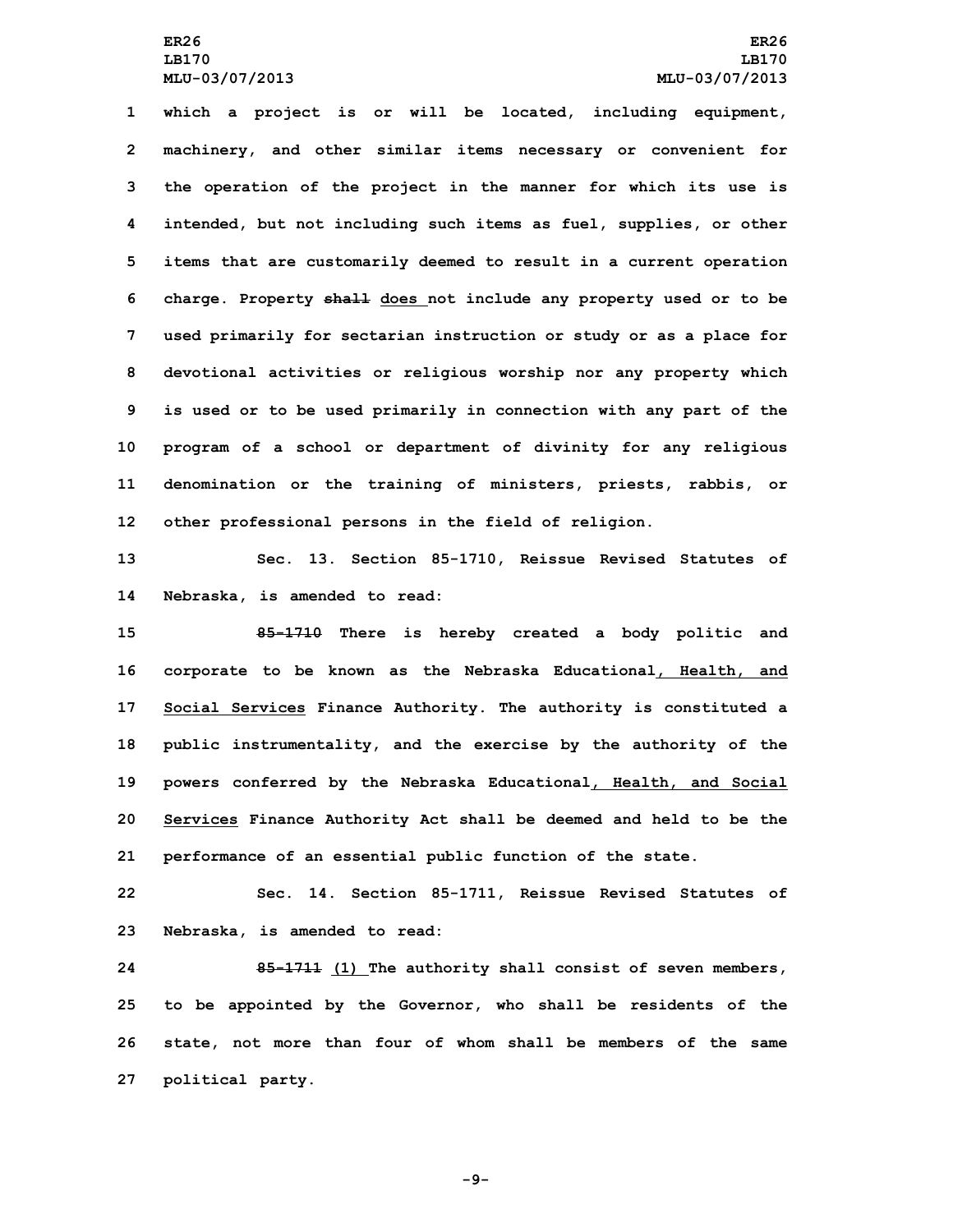**(2) Of the seven members: (a) At least one of the members shall be <sup>a</sup> trustee, director, officer, or employee of one or more private institutions of higher education in the state;. (b) At least one shall be <sup>a</sup> person having <sup>a</sup> favorable reputation for skill, knowledge, and experience in the field of finance;. (c) At least one shall be <sup>a</sup> person experienced in and having <sup>a</sup> favorable reputation for skill, knowledge, and experience in the educational building construction field;. (d) At least one shall be <sup>a</sup> person experienced in and having <sup>a</sup> favorable reputation in the field of public accounting;. (e) After the initial appointment provided for in subdivision (3)(a) of this section is made, at least one shall be <sup>a</sup> trustee, director, officer, or employee of one or more private health care institutions in the state; and (f) After the initial appointment provided for in subdivision (3)(b) of this section is made, at least one shall be <sup>a</sup> trustee, director, officer, or employee of one or more private social services institutions in the state. (3) The initial appointments of the members described in subdivisions (2)(e) and (2)(f) of this section shall be made as 23 follows: (a) For the first member whose term expires after the effective date of this act and who is not the sole member described in subdivision (2)(a), (2)(b), (2)(c), or (2)(d) of this section,**

**27 the Governor shall appoint <sup>a</sup> successor who meets the qualifications**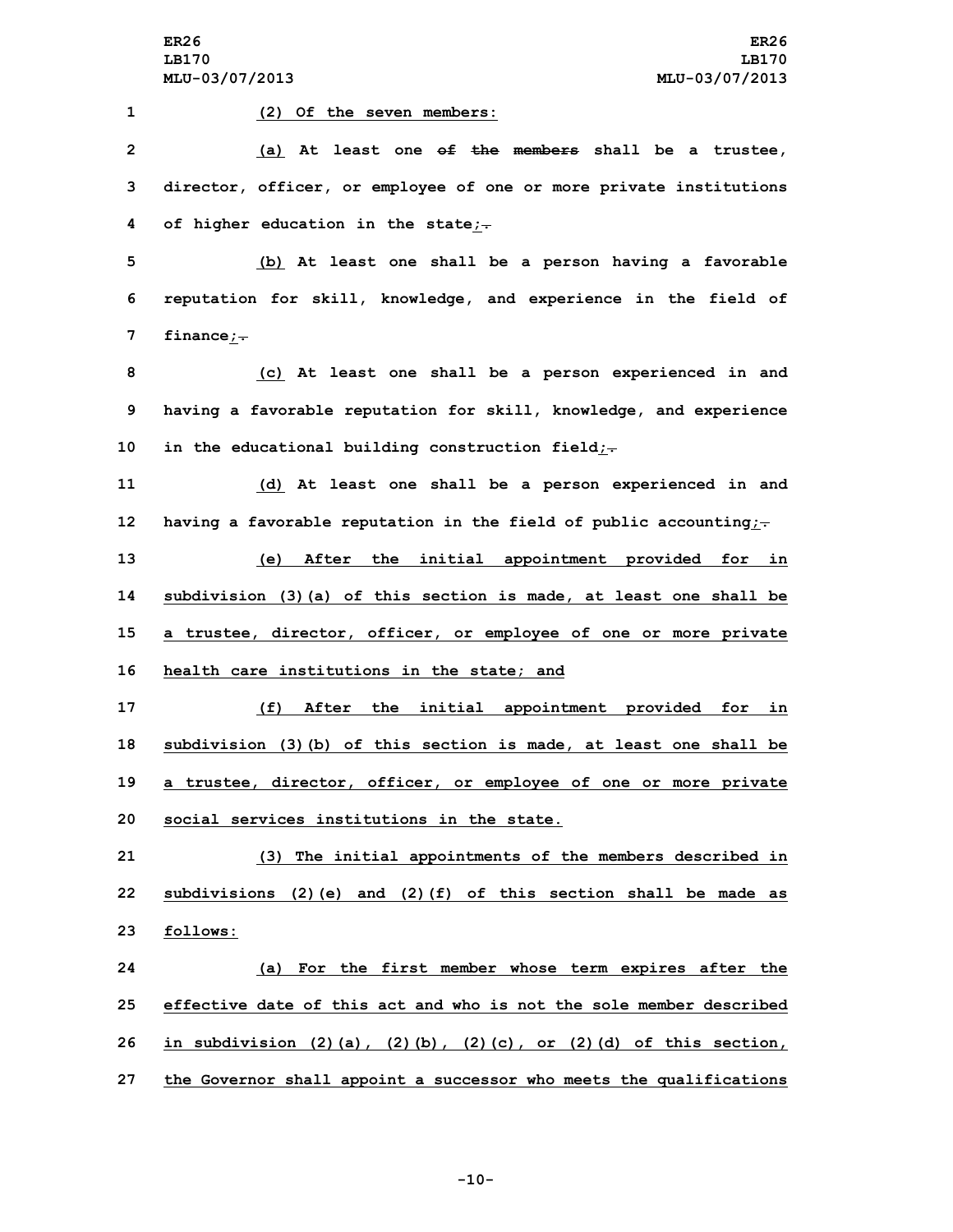**1 described in subdivision (2)(e) of this section; and**

 **(b) For the second member whose term expires after the effective date of this act and who is not the sole member described in subdivision (2)(a), (2)(b), (2)(c), or (2)(d) of this section, the Governor shall appoint <sup>a</sup> successor who meets the qualifications described in subdivision (2)(f) of this section.**

 **(4) The members of the authority first appointed shall serve for terms expiring as follows: One on December 31, 1982; two on December 31, 1983; two on December 31, 1984; and two on December 31, 1985, respectively, the term of each such member to be designated by the Governor. Upon the expiration of the term of any member, his or her successor shall be appointed for <sup>a</sup> term of four years and until <sup>a</sup> successor has been appointed and qualified. The Governor shall fill any vacancy for the remainder of the unexpired term. Any member of the authority may be removed by the Governor for misfeasance, malfeasance, or willful neglect of duty or other cause after notice and <sup>a</sup> public hearing unless such notice and hearing shall be expressly waived in writing by the accused member. Each member shall be eligible for reappointment to <sup>a</sup> successive term but shall be declared ineligible for three consecutive full 21 terms.**

**22 Sec. 15. Section 85-1712, Reissue Revised Statutes of 23 Nebraska, is amended to read:**

 **85-1712 The Governor shall designate one of the members representing the private institutions of higher education to convene the organizational meeting of the authority and to serve as its temporary chairperson. At that meeting and annually**

**-11-**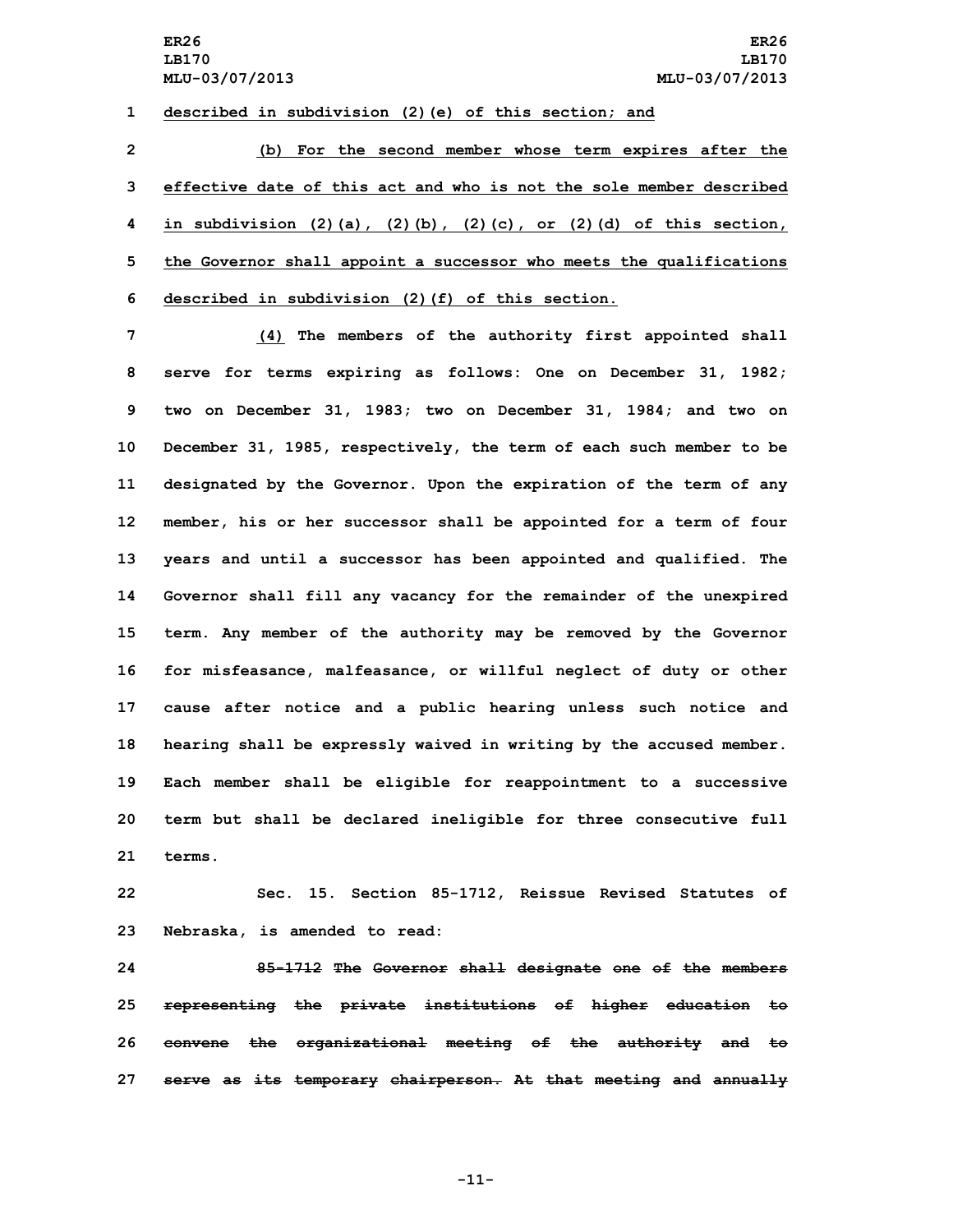**thereafter, Each year the authority shall elect one of its members as chairperson and another member as vice-chairperson. It may appoint an executive director and assistant executive director, who shall not be members of the authority but who shall serve at the pleasure of the authority. An assistant executive director shall perform the duties of the executive director in the event of the absence or inability to act of the executive director. They shall receive such compensation as shall be fixed by the authority. The authority may receive contributions to fund any of the expenses of the authority from private donors, including any one or more of the private eligible institutions of higher education or an association or any one or more associations representing the private eligible institutions. of higher education.**

**14 Sec. 16. Section 85-1713, Reissue Revised Statutes of 15 Nebraska, is amended to read:**

 **85-1713 The executive director, assistant executive director, or any other person designated by resolution of the authority shall keep records and accounts of all proceedings and financial dealings of the authority, shall be custodian of all books, documents, and papers filed with the authority, the minute book or journal of the authority, and its official seal, and shall be custodian of all funds of the authority. The executive director, assistant executive director, or other designated person may cause copies to be made of all minutes and other records and documents of the authority and may give certificates under the official seal of the authority to the effect that such copies are true copies, and all persons dealing with the authority may rely upon such**

**-12-**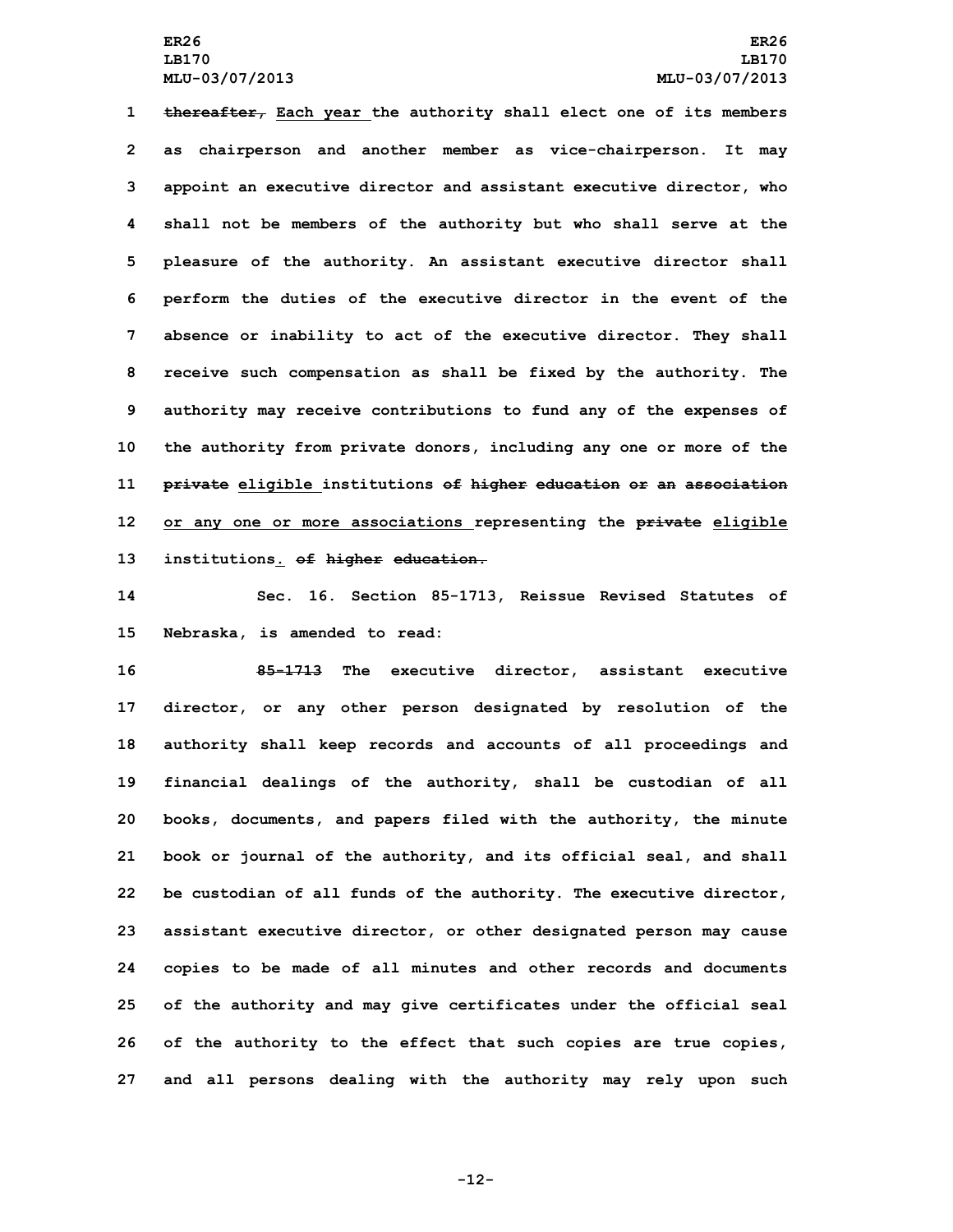**1 certificates.**

**2 Sec. 17. Section 85-1714, Reissue Revised Statutes of 3 Nebraska, is amended to read:**

 **85-1714 Four members of the authority shall constitute <sup>a</sup> quorum. The affirmative vote of <sup>a</sup> majority of all of the members of the authority shall be necessary for any action taken by the authority. A vacancy in the membership of the authority shall not impair the right of <sup>a</sup> quorum to exercise all the rights and perform all the duties of the authority. Any action taken by the authority under the Nebraska Educational, Health, and Social Services Finance Authority Act may be authorized by resolution at any regular or special meeting, and each such resolution shall take effect immediately and need not be published or posted. Members of the authority may participate in <sup>a</sup> regular or special meeting of the authority by telephone conference call or videoconference as long as the chairperson or vice-chairperson conducts the meeting at <sup>a</sup> location where the public is able to participate by attendance at that location and the telephone conference call or videoconference otherwise conforms to the requirements of subdivisions (2)(a) through (e) of section 84-1411.**

**21 Sec. 18. Section 85-1715, Reissue Revised Statutes of 22 Nebraska, is amended to read:**

 **85-1715 Before the issuance of any bonds under the Nebraska Educational, Health, and Social Services Finance Authority Act, the chairperson, vice-chairperson, executive director, and assistant executive director, if any, and any other member of the authority authorized by resolution of the authority to handle funds**

**-13-**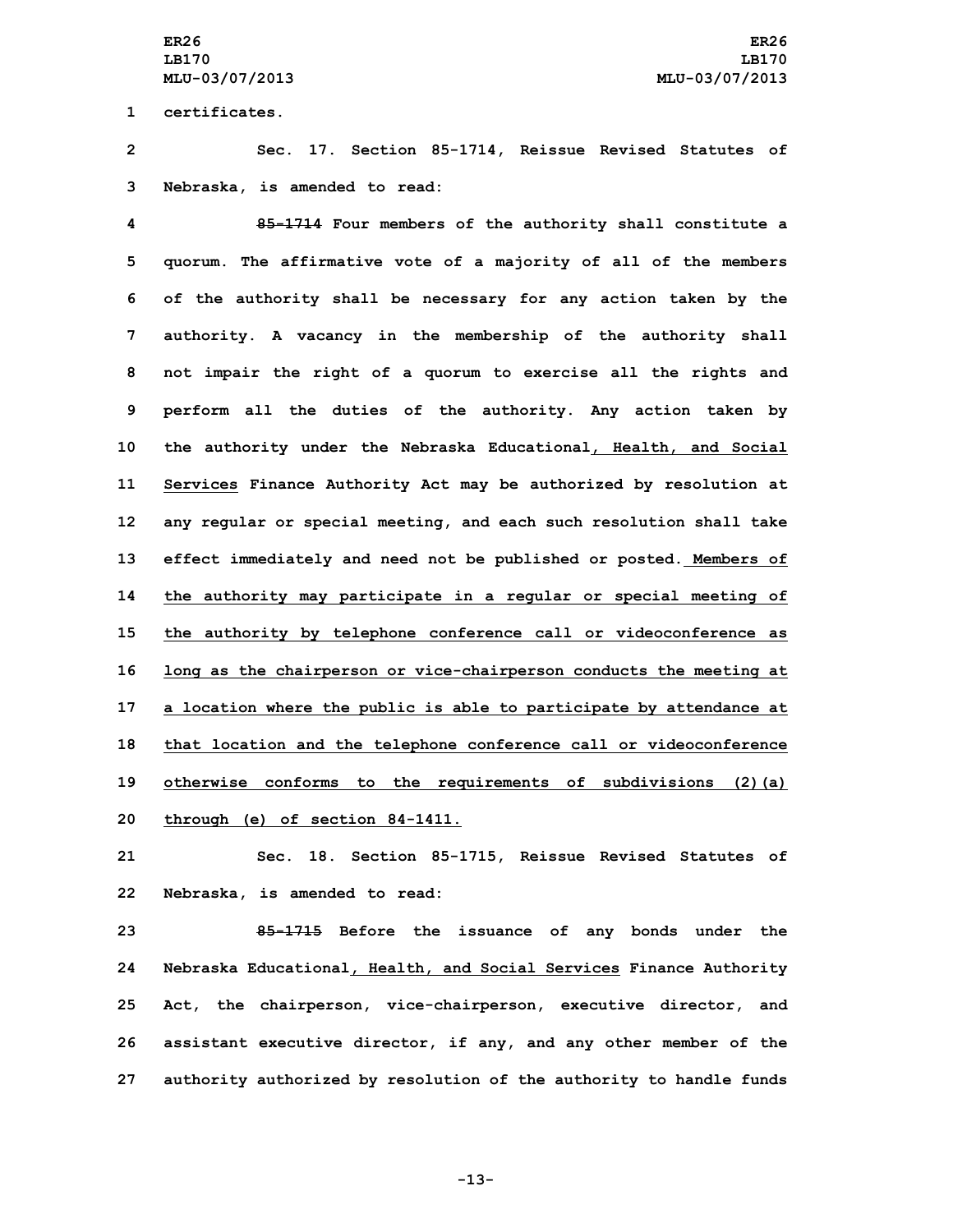**or sign checks of the authority shall execute <sup>a</sup> surety bond in such amount as <sup>a</sup> majority of the members of the authority determine, or alternatively, the chairperson of the authority shall execute <sup>a</sup> blanket bond effecting such coverage. Each surety bond shall be conditioned upon the faithful performance of the duties of the office or offices covered and shall be executed by <sup>a</sup> surety company authorized to transact business in this state, and the cost of each such surety bond shall be paid by the authority.**

**9 Sec. 19. Section 85-1716, Reissue Revised Statutes of 10 Nebraska, is amended to read:**

 **85-1716 The members of the authority shall receive no compensation for the performance of their duties as members, but each such member shall be paid his or her actual and necessary expenses while engaged in the performance of such duties as provided in sections 81-1174 to 81-1177 from any funds legally available therefor.**

**17 Sec. 20. Section 85-1717, Reissue Revised Statutes of 18 Nebraska, is amended to read:**

 **85-1717 Notwithstanding any other law to the contrary, it shall not be or constitute <sup>a</sup> conflict of interest for <sup>a</sup> trustee, director, officer, or employee of any educational institution, health care institution, social services institution, financial institution, commercial bank or trust company, architecture firm, insurance company, or any firm, person, or corporation to serve as <sup>a</sup> member of the authority, but such trustee, director, officer, or employee shall abstain from any deliberation or action by the authority when the business affiliation of any such trustee,**

**-14-**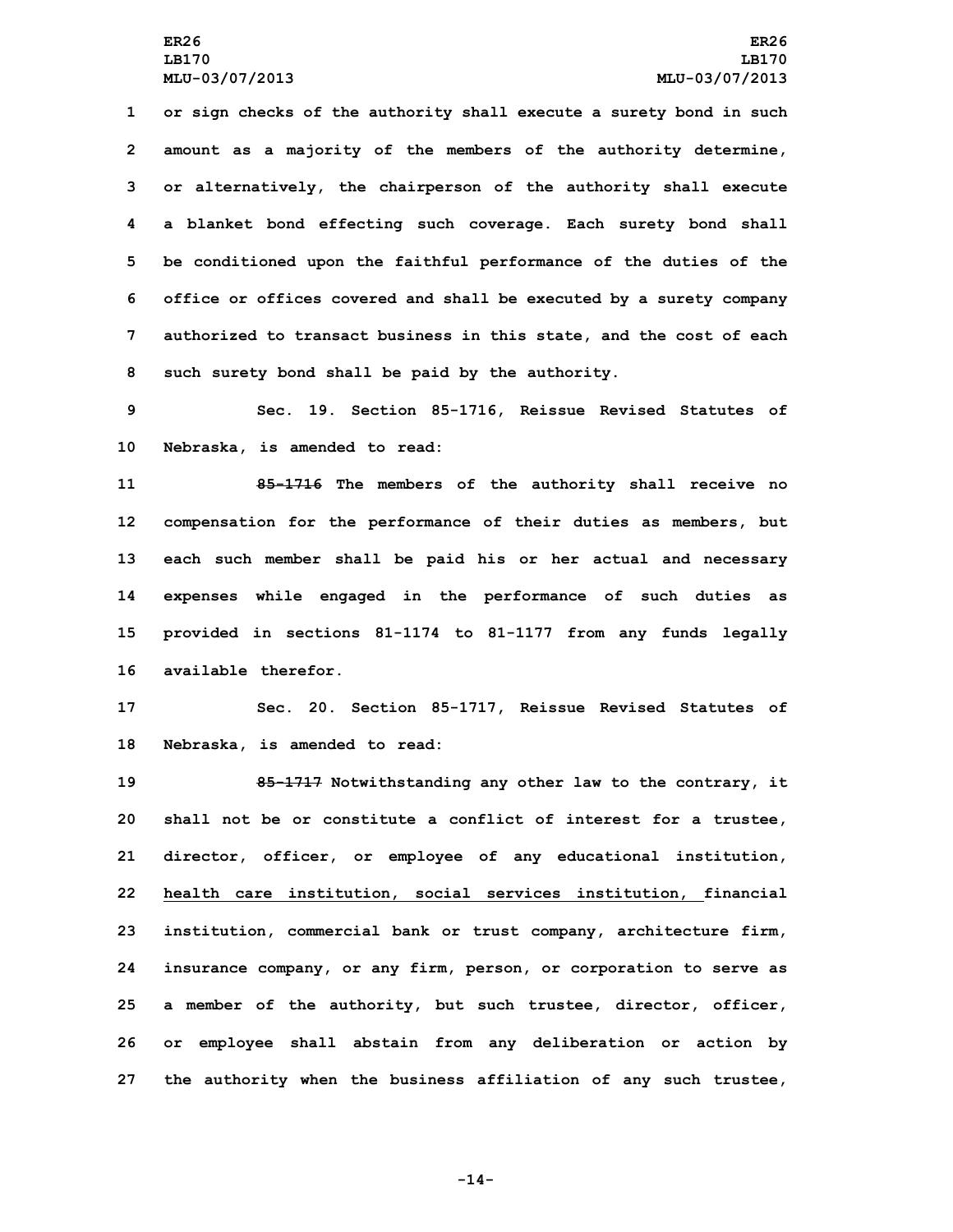**director, officer, or employee is involved. The executive director may serve less than full time. If the executive director serves less than full time, his or her other employment, if any, shall be reviewed by the members of the authority for potential conflicts of interest and whether such other employment would prevent the executive director from fully discharging his or her duties. No member of the authority may be <sup>a</sup> representative of <sup>a</sup> bank, investment banking firm, or other financial institution that underwrites the bonds of the authority.**

**10 Sec. 21. Section 85-1718, Reissue Revised Statutes of 11 Nebraska, is amended to read:**

 **85-1718 The purpose of the authority shall be to assist private eligible institutions of higher education in the constructing, acquisition, construction, improvement, equipment, renovation, financing, and refinancing of projects and to administer and operate the Nebraska Health Education Assistance Loan Program as provided in sections 85-1754 to 85-1759 57 to 62 of this act and the Nebraska Student Loan Assistance Program as provided in sections 85-1760 to 85-1762. 63 to 65 of this act.**

**20 Sec. 22. Section 85-1719, Reissue Revised Statutes of 21 Nebraska, is amended to read:**

**22 85-1719 The authority shall have perpetual succession 23 as <sup>a</sup> body politic and corporate and may adopt bylaws for the 24 regulation of its affairs and the conduct of its business.**

**25 Sec. 23. Section 85-1720, Reissue Revised Statutes of 26 Nebraska, is amended to read:**

**27 85-1720 The authority may adopt an official seal and**

**-15-**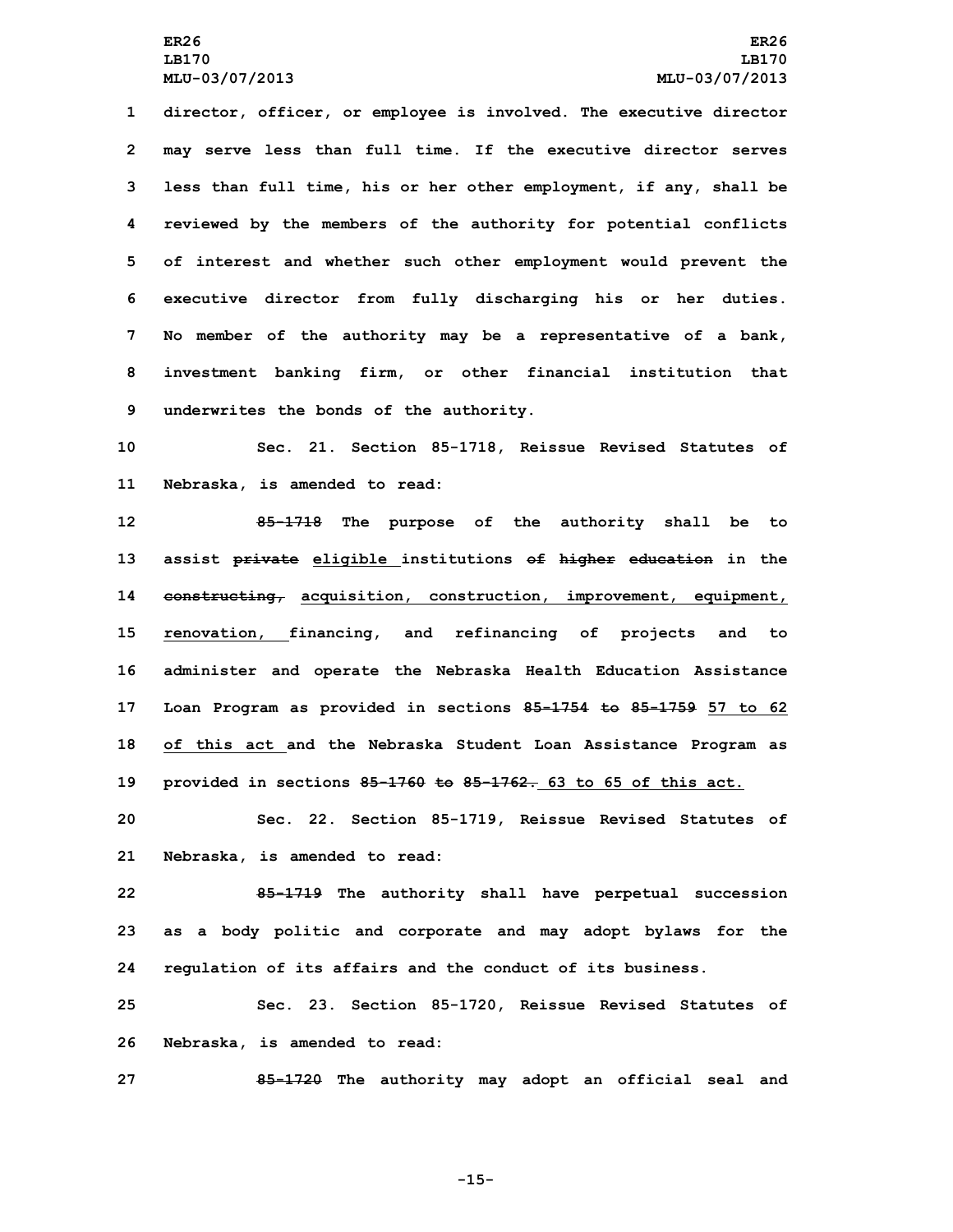**1 alter the same at its pleasure.**

**2 Sec. 24. Section 85-1721, Reissue Revised Statutes of 3 Nebraska, is amended to read:**

**4 85-1721 The authority may maintain an office at such 5 place or places within Nebraska as it may designate.**

**6 Sec. 25. Section 85-1722, Reissue Revised Statutes of 7 Nebraska, is amended to read:**

**8 85-1722 The authority may sue and be sued in its own 9 name.**

**10 Sec. 26. Section 85-1723, Reissue Revised Statutes of 11 Nebraska, is amended to read:**

 **85-1723 The authority may determine the location and character of any project to be financed or refinanced under the Nebraska Educational, Health, and Social Services Finance Authority Act and acquire, construct, reconstruct, improve, equip, remodel, renovate, replace, maintain, repair, operate, lease as lessee or lessor, and regulate the same. The authority may also enter into contracts for any or all of such purposes, enter into contracts for the management and operation of <sup>a</sup> project, and designate <sup>a</sup> private an eligible institution of higher education as its agent to determine the location and character of <sup>a</sup> project undertaken by such private eligible institution of higher education under the act and, as the agent of the authority, to acquire, construct, reconstruct, improve, equip, remodel, renovate, replace, maintain, repair, operate, lease as lessee or lessor, and regulate the same and, as the agent of the authority, to enter into contracts for any or all of such purposes, including contracts for the management and**

**-16-**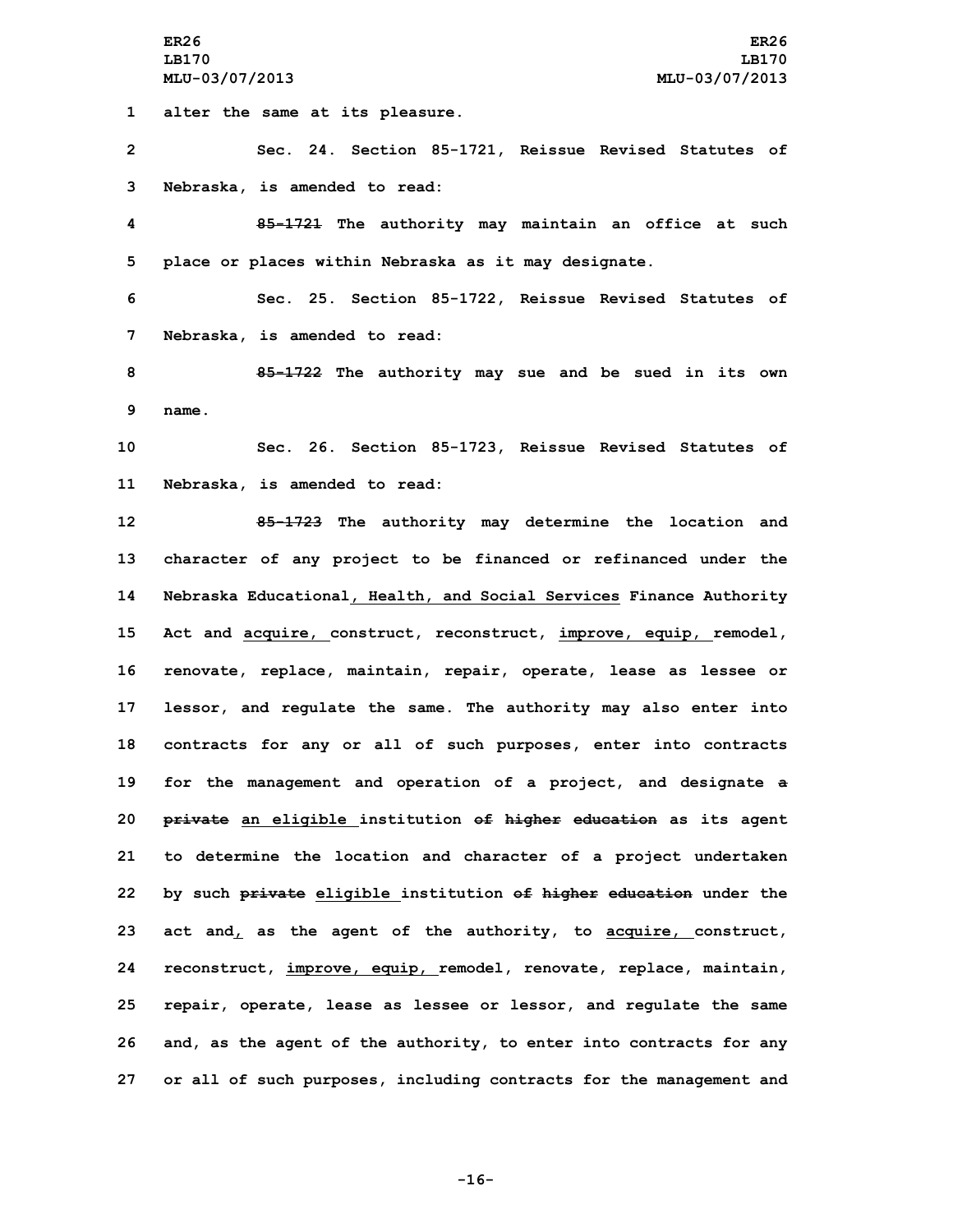**1 operation of such project.**

**2 Sec. 27. Section 85-1724, Reissue Revised Statutes of 3 Nebraska, is amended to read:**

 **85-1724 The authority may issue bonds of the authority for any of its corporate purposes and fund or refund the same pursuant to the Nebraska Educational, Health, and Social Services Finance Authority Act.**

**8 Sec. 28. Section 85-1725, Reissue Revised Statutes of 9 Nebraska, is amended to read:**

 **85-1725 The authority may charge and collect rates, rents, fees, and other charges for the use of and for the services furnished or to be furnished by <sup>a</sup> project or any portion thereof and contract with any person, partnership, limited liability company, association, or corporation or other body public or private, except that the authority shall have no jurisdiction over rates, rents, fees, and charges established by <sup>a</sup> private an eligible institution of higher education for its students, patients, residents, clients, or other consumers other than to require that such rates, rents, fees, and charges by such eligible institution be sufficient to discharge such institution's obligation to the authority.**

**22 Sec. 29. Section 85-1726, Reissue Revised Statutes of 23 Nebraska, is amended to read:**

 **85-1726 The authority may establish rules and regulations for the use of <sup>a</sup> project or any portion thereof and designate <sup>a</sup> private an eligible institution of higher education as its agent to establish rules and regulations for the use of <sup>a</sup> project undertaken**

**-17-**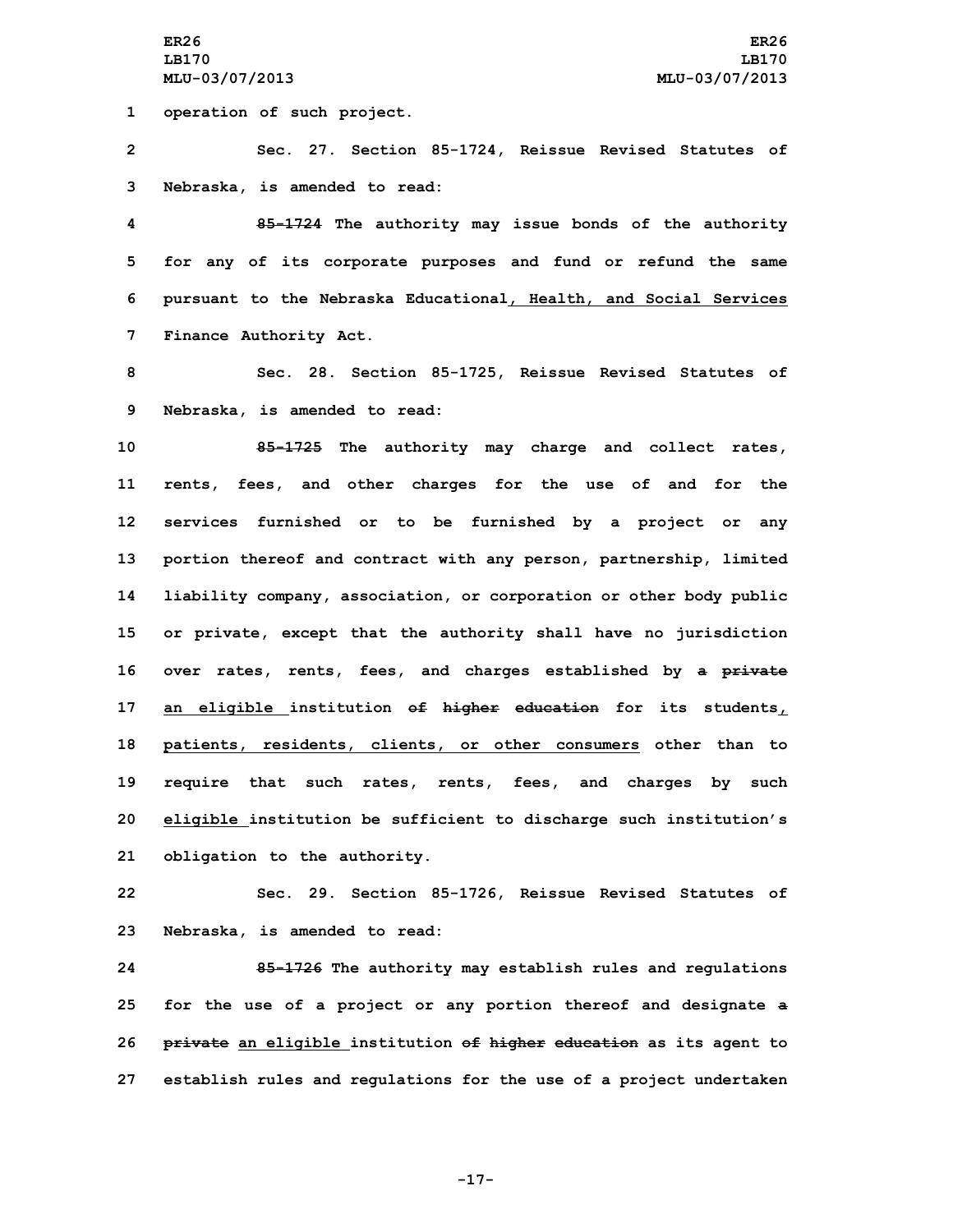**1 by such private eligible institution. of higher education.**

**2 Sec. 30. Section 85-1727, Reissue Revised Statutes of 3 Nebraska, is amended to read:**

 **85-1727 The authority may employ consulting engineers, architects, attorneys, accountants, trustees, construction and finance experts, superintendents, managers, and such other employees and agents as may be necessary in its judgment, and fix their compensation.**

**9 Sec. 31. Section 85-1728, Reissue Revised Statutes of 10 Nebraska, is amended to read:**

 **85-1728 The authority may receive and accept from any source loans or grants for or in aid of the acquisition, construction, improvement, equipment, or renovation of <sup>a</sup> project or any portion thereof, and receive and accept from any source loans, grants, aid, or contributions of money, property, labor, or other things of value, to be held, used, and applied only for the purpose for which such loans, grants, aid, or contributions are made.**

**18 Sec. 32. Section 85-1729, Reissue Revised Statutes of 19 Nebraska, is amended to read:**

 **85-1729 The authority may mortgage all or any portion of any project or any other facilities conveyed to the authority for such purpose and the site or sites thereof, whether presently owned or subsequently acquired, for the benefit of the holders of the bonds of the authority issued to finance such project or any portion thereof or issued to refund or refinance outstanding indebtedness or to reimburse an endowment or any similar fund of <sup>a</sup> private an eligible institution of higher education as permitted**

**-18-**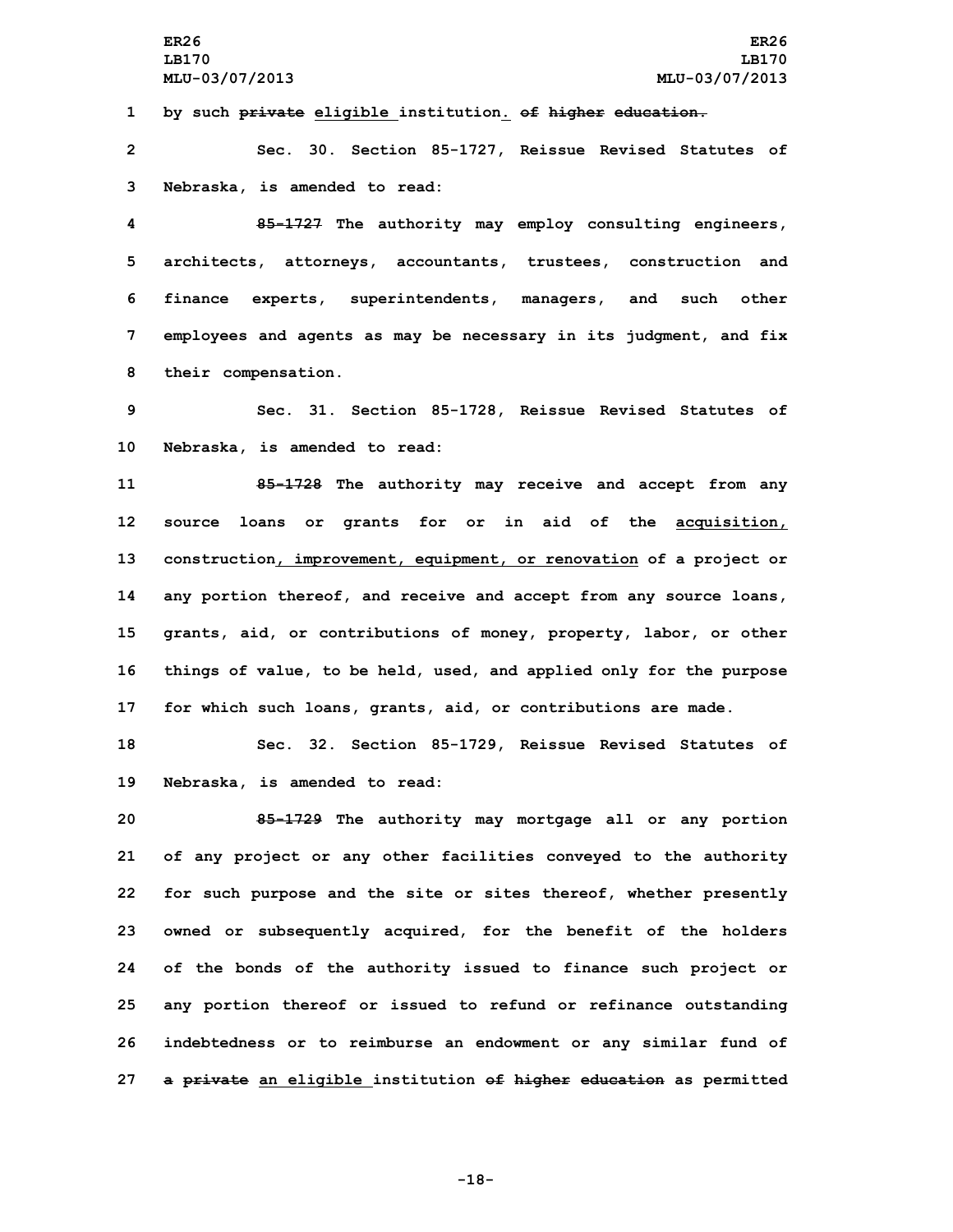**LB170 LB170**

**1 by the Nebraska Educational, Health, and Social Services Finance 2 Authority Act.**

**3 Sec. 33. Section 85-1730, Reissue Revised Statutes of 4 Nebraska, is amended to read:**

 **85-1730 The authority may make loans to any private eligible institution of higher education for the cost of any project or in anticipation of the receipt of tuition or other revenue by the eligible institution in accordance with an agreement between the authority and such private eligible institution, of higher education, except that (1) no such loan shall exceed the total cost of such project as determined by such private eligible institution of higher education and approved by the authority and (2) any loan made in anticipation of the receipt of tuition or other revenue shall not exceed the anticipated amount of tuition or other revenue to be received by the private eligible institution of higher education in the one-year period following the date of such 17 loan.**

**18 Sec. 34. Section 85-1731, Reissue Revised Statutes of 19 Nebraska, is amended to read:**

 **85-1731 The authority may issue bonds and make loans to <sup>a</sup> private an eligible institution of higher education and refund or reimburse outstanding obligations, mortgages, or advances, including advances from an endowment or any similar fund, issued, made, or given by such private eligible institution of higher education, whether before or after August 30, 1981, for the cost of <sup>a</sup> project, including the power to issue bonds and make loans to <sup>a</sup> private an eligible institution of higher education**

**-19-**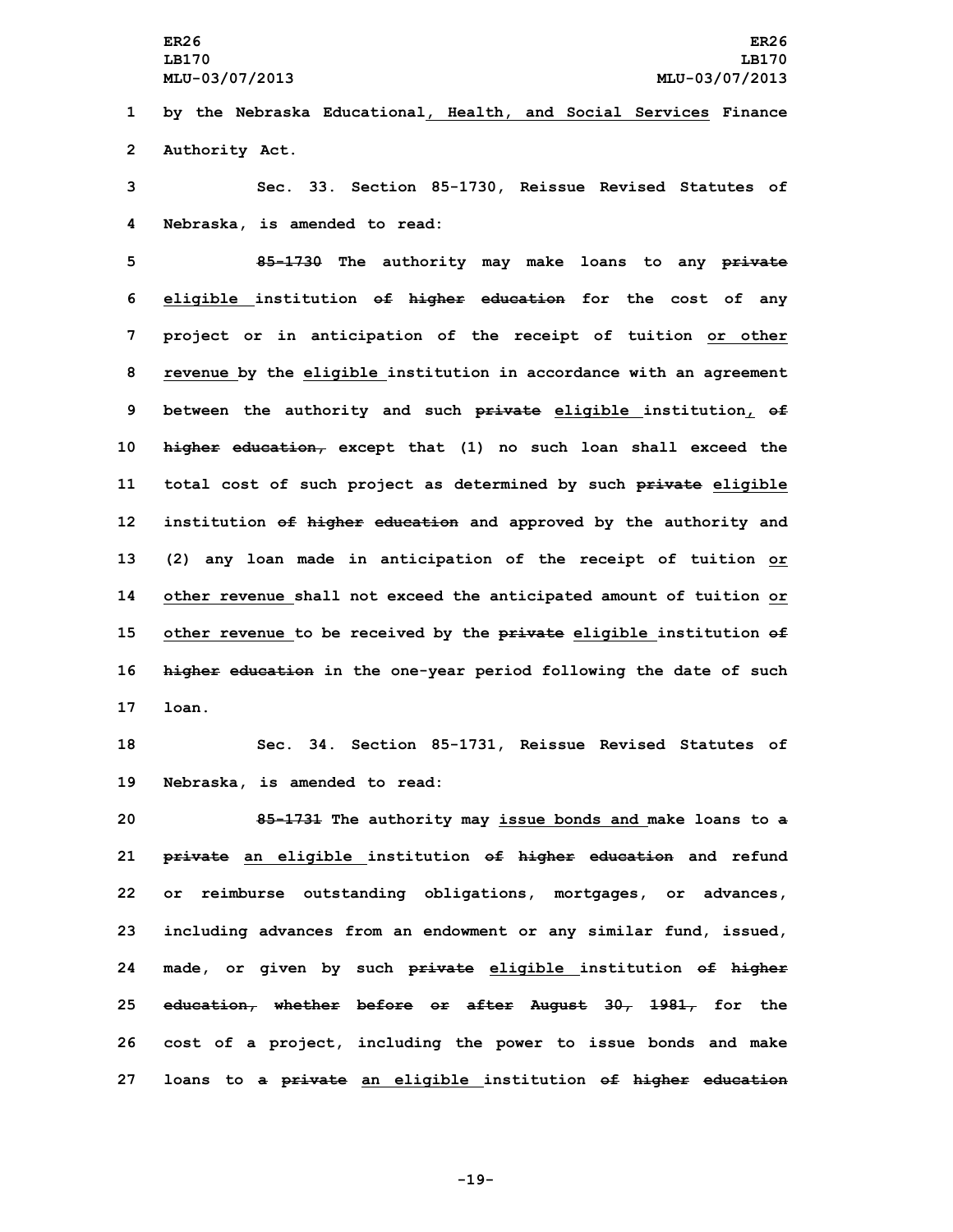**to refinance indebtedness incurred or to reimburse advances made for projects undertaken prior thereto whenever the authority has received <sup>a</sup> written letter of intent to underwrite, place, or purchase the bonds from <sup>a</sup> financial institution having the powers of an investment bank, commercial bank, or trust company and finds that such financing or refinancing is in the public interest, and either: (1) Alleviates <sup>a</sup> financial hardship upon the private eligible institution; of higher education, (2) results in <sup>a</sup> lesser cost of education, health care services, or social services; or (3) enables the private eligible institution of higher education to offer greater security for <sup>a</sup> loan or loans to finance <sup>a</sup> new project or projects or to effect savings in interest costs or more favorable amortization terms.**

**14 Sec. 35. Section 85-1732, Reissue Revised Statutes of 15 Nebraska, is amended to read:**

 **85-1732 The authority may charge to and equitably apportion among participating private eligible institutions of higher education its administrative costs and expenses incurred in the exercise of the powers and duties conferred by the Nebraska Educational, Health, and Social Services Finance Authority Act.**

**21 Sec. 36. Section 85-1733, Reissue Revised Statutes of 22 Nebraska, is amended to read:**

**23 85-1733 The authority may do all things necessary or 24 convenient to carry out the purposes of the Nebraska Educational, 25 Health, and Social Services Finance Authority Act.**

**26 In carrying out the purposes of the act, the authority 27 may undertake <sup>a</sup> project for two or more private eligible**

**-20-**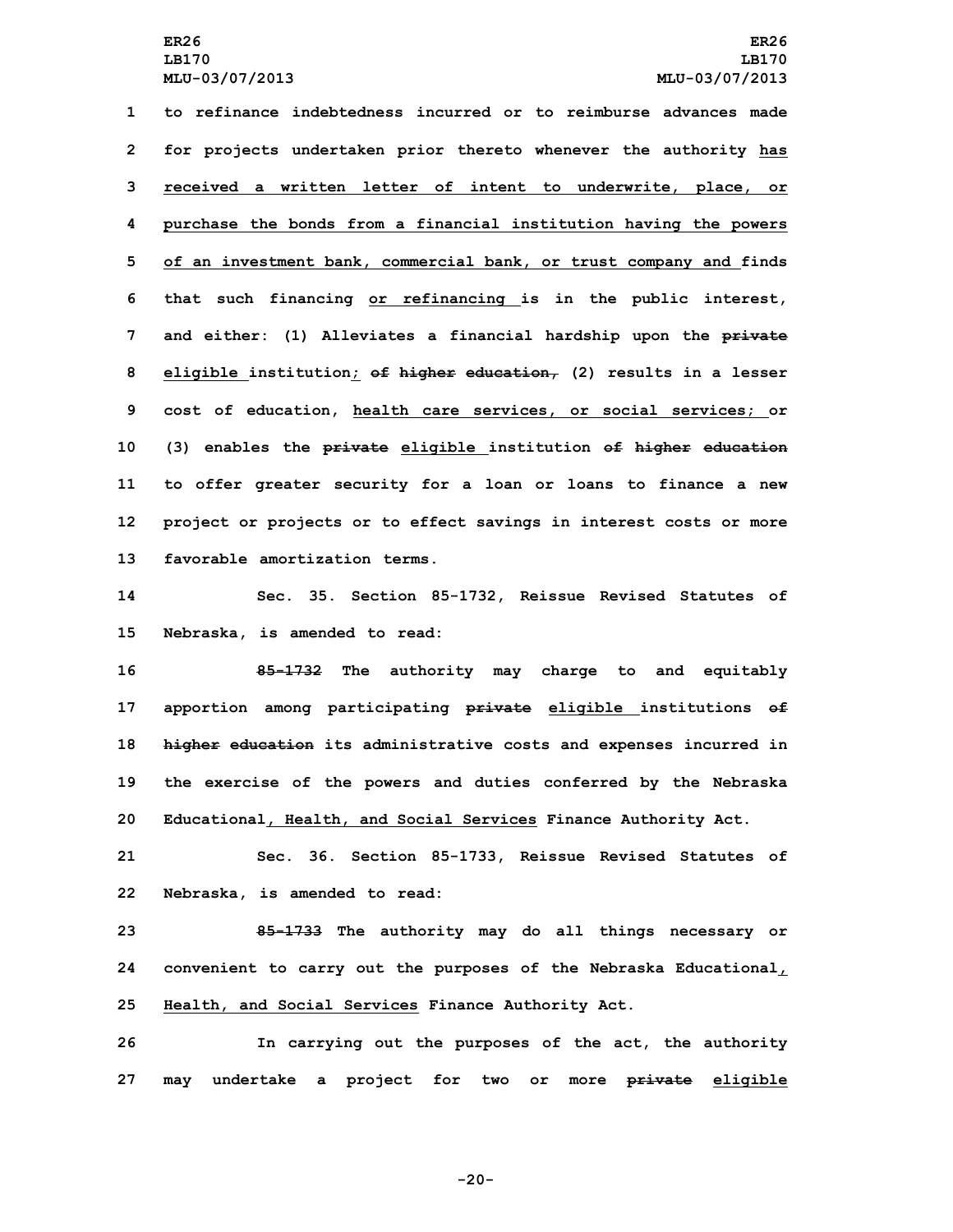**institutions of higher education jointly, or for any combination thereof, and thereupon all other provisions of the act shall apply to and be for the benefit of the authority and such joint participants.**

**5 Sec. 37. Section 85-1734, Reissue Revised Statutes of 6 Nebraska, is amended to read:**

 **85-1734 Notwithstanding any other provision contained in the Nebraska Educational, Health, and Social Services Finance Authority Act, the authority may combine for financing purposes, with the consent of all of the private eligible institutions of higher education which are involved, the project or projects and some or all future projects of any private institution or private eligible institutions, of higher education, but the money set aside in any fund or funds pledged for any series or issue of bonds shall be held for the sole benefit of such series or issue separate and apart from any money pledged for any other series or issue of bonds of the authority. To facilitate the combining of projects, bonds may be issued in series under one or more resolutions or trust agreements indentures and be fully open end, thus providing for the unlimited issuance of additional series, or partially open end, limited as to additional series, all in the discretion of the authority. Notwithstanding any other provision of the act to the contrary, the authority may, in its discretion, permit <sup>a</sup> private an eligible institution of higher education to substitute one or more projects of equal value, as determined by an independent appraiser satisfactory to the authority, for any project financed under the act on such terms and subject to such conditions as the authority**

**-21-**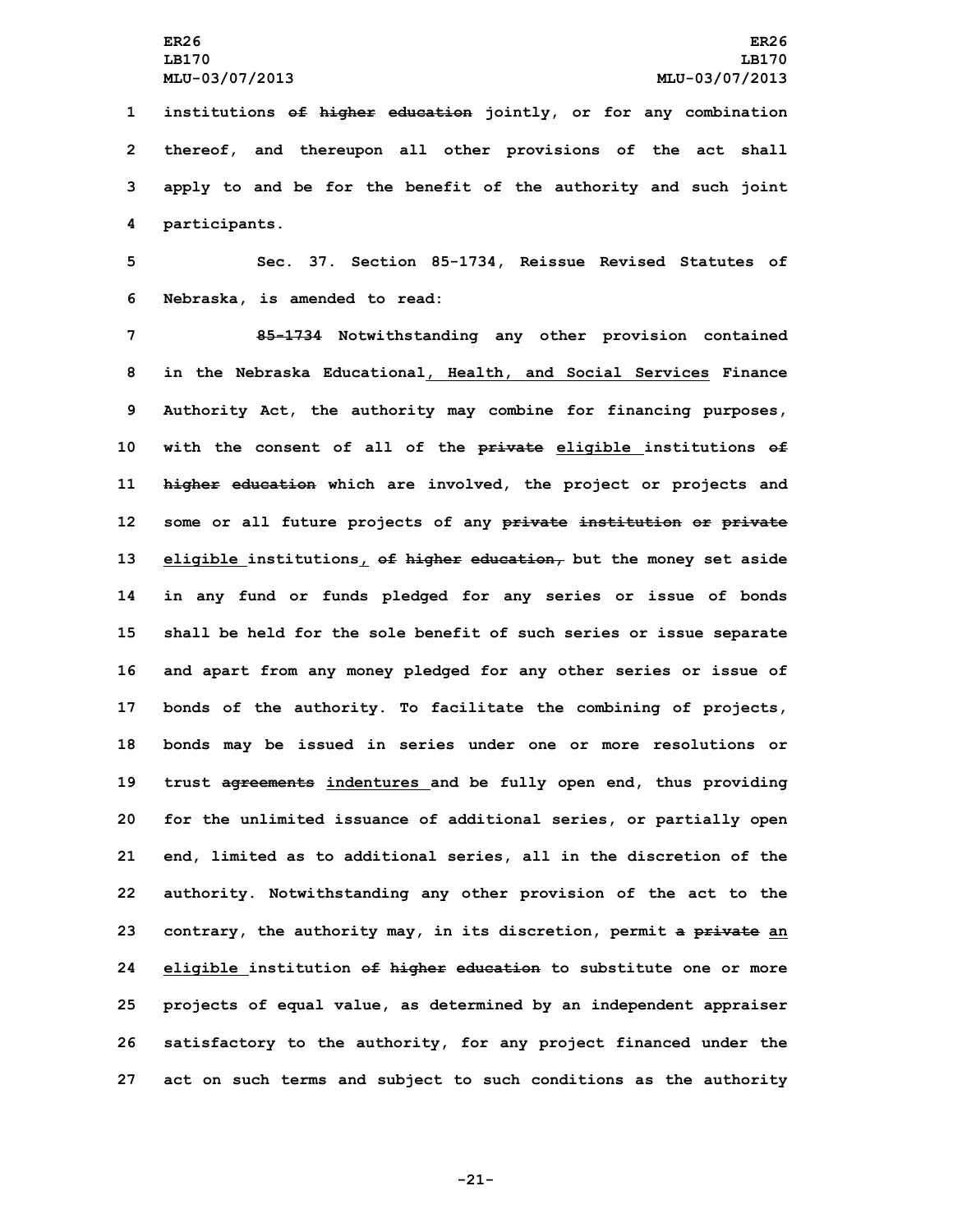**1 may prescribe.**

**2 Sec. 38. Section 85-1735, Reissue Revised Statutes of 3 Nebraska, is amended to read:**

 **85-1735 All expenses incurred in carrying out the Nebraska Educational, Health, and Social Services Finance Authority Act shall be payable solely from funds provided under the act, and no liability or obligation shall be incurred by the authority beyond the extent to which money has been provided under the act.**

**9 Sec. 39. Section 85-1736, Reissue Revised Statutes of 10 Nebraska, is amended to read:**

 **85-1736 The authority is authorized and empowered, directly or by and through <sup>a</sup> private an eligible institution, of higher education, as its agent, to acquire by purchase, gift, or devise, such lands, structures, property, real or personal, rights, rights-of-way, franchises, easements, and other interests in lands, and including existing facilities of <sup>a</sup> private an eligible institution, of higher education, as it may deem necessary or convenient for the acquisition, construction, acquisition, improvement, equipment, renovation, or operation of <sup>a</sup> project, upon such terms and at such prices as may be considered by it to be reasonable and can be agreed upon between the authority and the owner thereof, and to take title thereto in the name of the authority or in the name of <sup>a</sup> private an eligible institution of higher education as its agent.**

**25 Sec. 40. Section 85-1737, Reissue Revised Statutes of 26 Nebraska, is amended to read:**

**27 85-1737 When the principal of and interest on bonds of**

**-22-**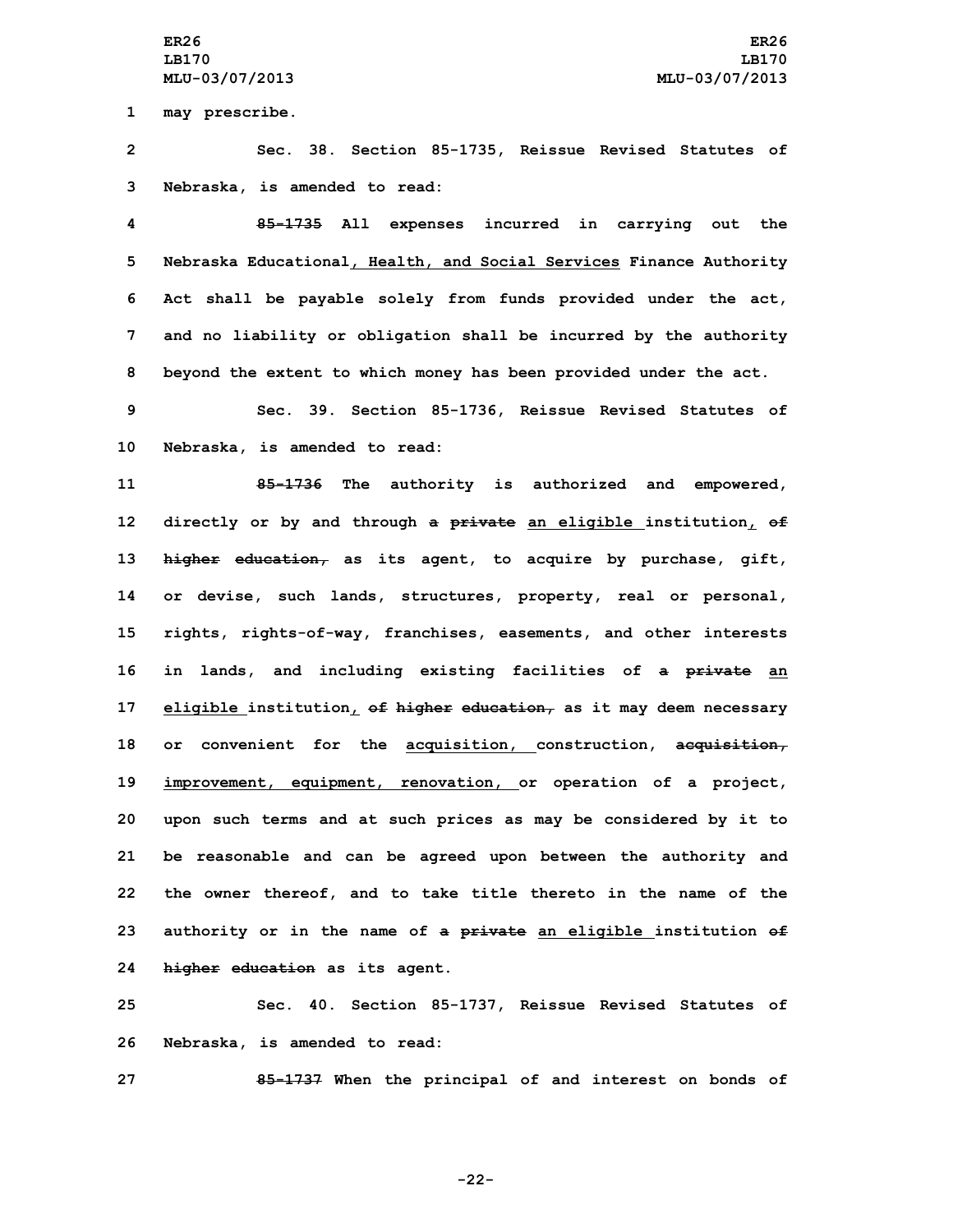**the authority issued to finance the cost of <sup>a</sup> particular project or projects for <sup>a</sup> private an eligible institution, of higher education, including any refunding bonds issued to refund and refinance such bonds, have been fully paid and retired or when adequate provision has been made to fully pay and retire the same, and all other conditions of the bond resolution and any trust indenture authorizing the same have been satisfied and the lien created by such bond resolution or trust indenture has been released in accordance with the provisions thereof, the authority shall promptly do such things and execute such deeds, conveyances, and other instruments, if any, as are necessary and required to convey title to such project or projects to such private eligible institution. of higher education.**

**14 Sec. 41. Section 85-1738, Revised Statutes Cumulative 15 Supplement, 2012, is amended to read:**

 **85-1738 The authority is hereby authorized to provide by resolution, at one time or from time to time, for the issuance of bonds for the purpose of (1) paying, refinancing, or reimbursing all or any part of the cost of <sup>a</sup> project, (2) administering and operating the Nebraska Health Education Assistance Loan Program and the Nebraska Student Loan Assistance Program, or (3) making loans to any private eligible institution of higher education in anticipation of the receipt of tuition or other revenue by the eligible institution. Except to the extent payable from payments to be made on securities or federally guaranteed securities as provided in sections 85-1741 and 85-1742, 44 and 45 of this act, the principal of and the interest on such bonds shall be payable**

**-23-**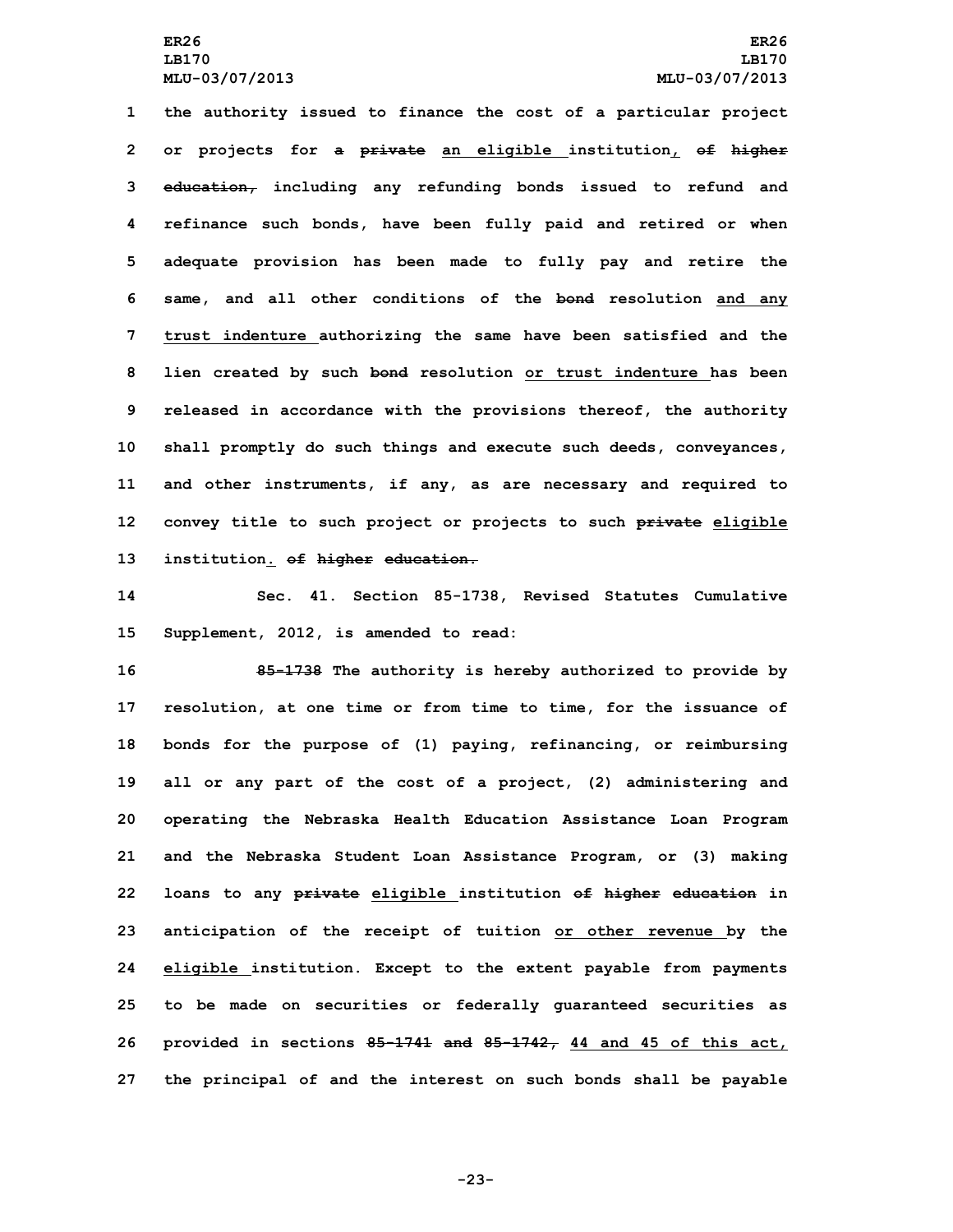**solely out of the revenue of the authority derived from the project or program to which they relate and from any other facilities or assets pledged or made available therefor by the private eligible institution of higher education for whose benefit such bonds were issued. The bonds of each issue shall be dated, shall bear interest at such rate or rates, including variations of such rates, without regard to any limit contained in any other statute or law of the State of Nebraska, shall mature at such time or times not exceeding forty years from the date thereof, all as may be determined by the authority, and may be made redeemable before maturity, at the option of the authority, at such price or prices, which may be at <sup>a</sup> premium or discount, and under such terms and conditions as may be fixed by the authority in the authorizing resolution and any trust indenture. Except to the extent required by the Nebraska Educational, Health, and Social Services Finance Authority Act and for bonds issued to fund the Nebraska Student Loan Assistance Program, such bonds are to be paid out of the revenue of the project to which they relate and, in certain instances, the revenue of certain other facilities, and subject to the provisions of sections 85-1741 and 85-1742 44 and 45 of this act with respect to <sup>a</sup> pledge of securities or government securities, the bonds may be unsecured or secured in the manner and to the extent determined by the authority in its discretion.**

 **The authority shall determine the form of the bonds, including any interest coupons to be attached thereto, and shall fix the denomination or denominations of the bonds and the place or places of payment of principal and interest which may be**

**-24-**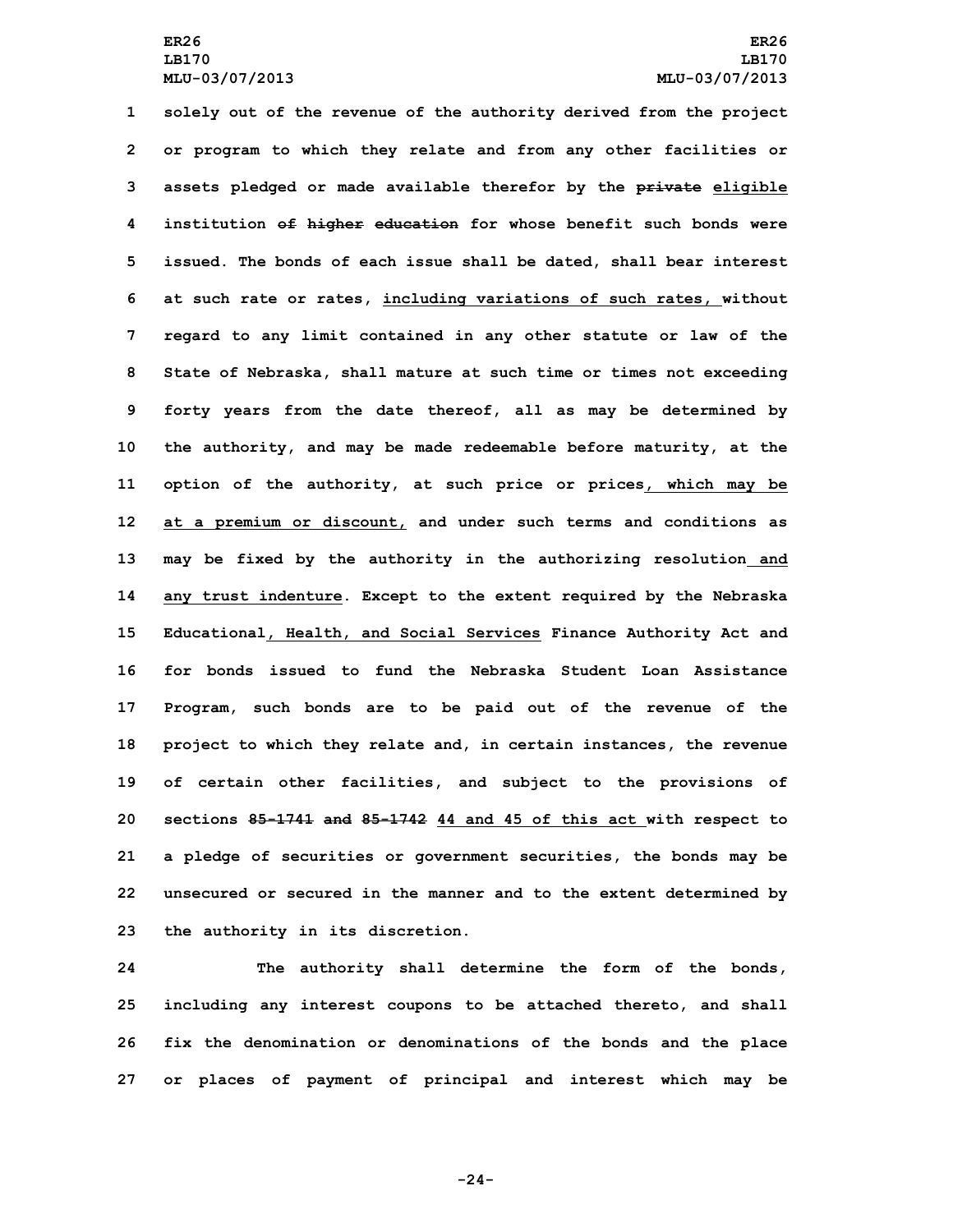## **ER26 ER26 LB170 LB170 MLU-03/07/2013 MLU-03/07/2013**

 **at any bank or trust company within or without the state. The bonds shall be signed in the name of the authority, by its chairperson or vice-chairperson or by <sup>a</sup> facsimile signature of such person, the official seal of the authority or <sup>a</sup> facsimile thereof shall be affixed thereto or printed or impressed thereon and attested by the manual or facsimile signature of the executive director or assistant executive director of the authority, except that facsimile signatures of members of the authority shall be sufficient only if the resolution or trust indenture requires that the trustee for such bond issue manually authenticate each bond and the resolution or trust indenture permits the use of facsimile signatures, and any coupons attached thereto to the bonds shall bear the facsimile signature of the executive director or assistant executive director of the authority. The resolution or trust indenture authorizing the bonds may provide that the bonds contain <sup>a</sup> recital that they are issued under the Nebraska Educational, Health, and Social Services Finance Authority Act, and such recital shall be deemed conclusive evidence of the validity of the bonds and the regularity of the issuance. The provisions of section 10-126 shall not apply to bonds issued by the authority. The provisions of section 10-140 shall apply to bonds issued by the authority. In case any official of the authority whose signature or <sup>a</sup> facsimile of whose signature appears on any bonds or coupons ceases to be such an official before the delivery of such bonds, such signature or such facsimile shall nevertheless be valid and sufficient for all purposes the same as if he or she had remained an official of the authority until such delivery.**

**-25-**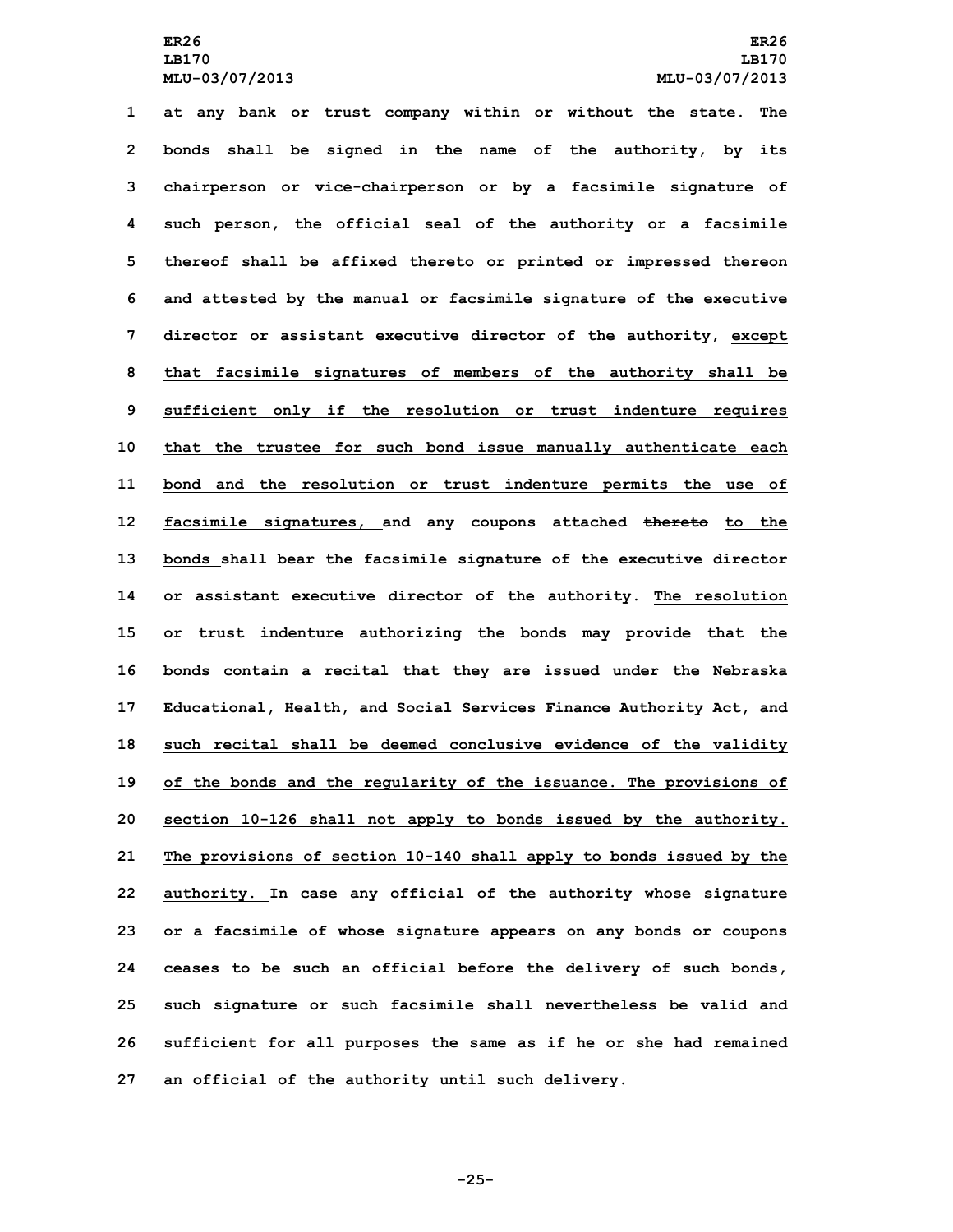**All bonds issued under the act shall have and are hereby declared to have all the qualities and incidents of negotiable instruments under the law of the State of Nebraska. The bonds may be issued in coupon or in registered form, or both, and one form may be exchangeable for the other in such manner as the authority may determine. Provision may be made for the registration of any coupon bonds as to principal alone and also as to both principal and interest and for the reconversion into coupon bonds of any bonds registered as to both principal and interest. The bonds may be sold in such manner, either at public or private sale, as the authority may determine.**

 **The proceeds of the bonds of each issue shall be used solely for the payment of the costs of the project or program for which such bonds have been issued and shall be disbursed in such manner and under such restrictions, if any, as the authority may provide in the resolution authorizing the issuance of such bonds or in the trust agreement indenture provided for in section 85-1740 43 of this act securing the same. If the proceeds of the bonds of any issue, by error of estimates or otherwise, are less than such costs, additional bonds may in like manner be issued to provide the amount of such deficit and, unless otherwise provided in the resolution authorizing the issuance of such bonds or in the trust agreement indenture securing the same, shall be deemed to be of the same issue and shall be entitled to payment from the same fund without preference or priority of the bonds first issued. If the proceeds of the bonds of any issue exceed the cost of the project or program for which they were issued, the surplus shall be**

**-26-**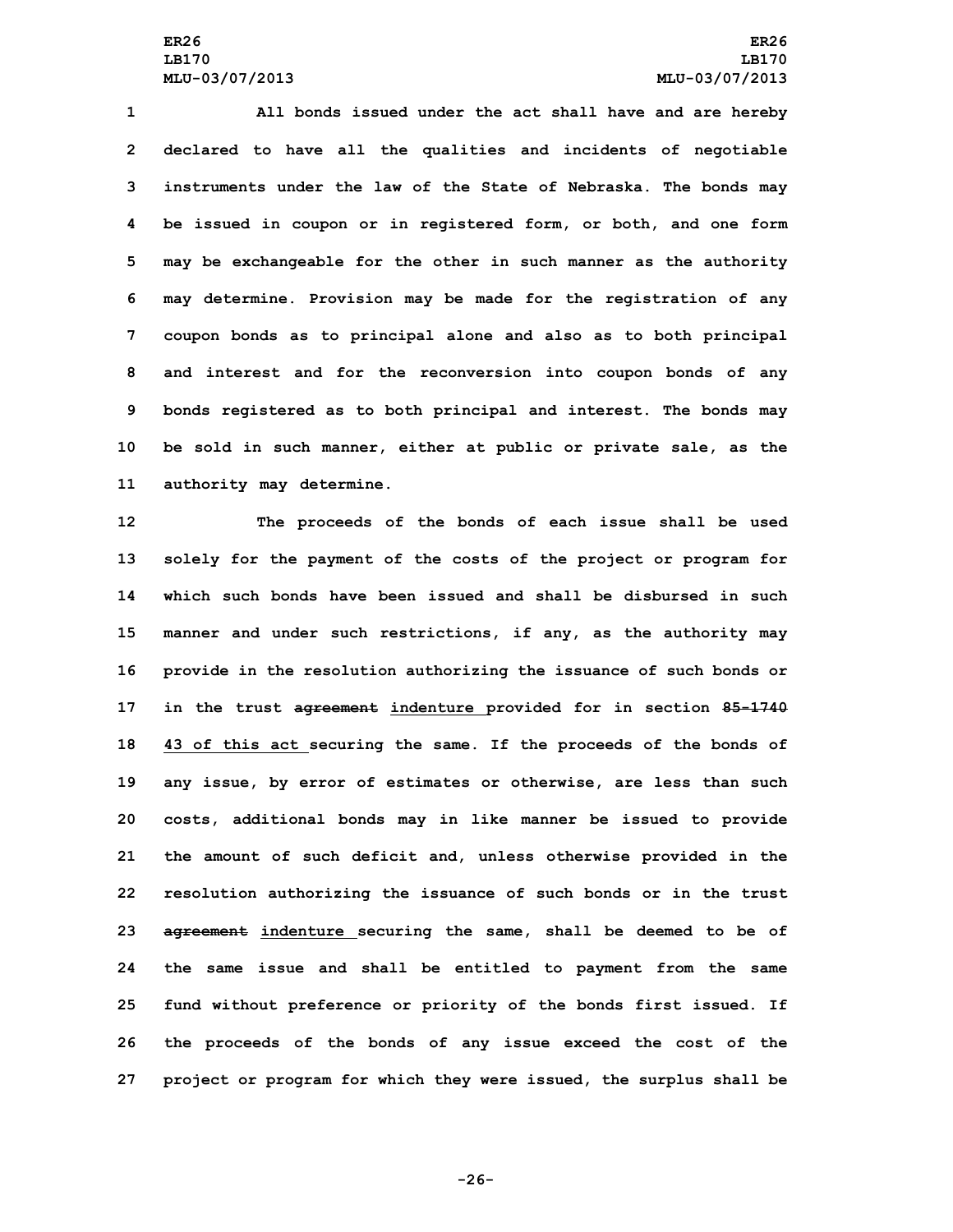**1 deposited to the credit of the sinking fund for such bonds or shall 2 be applied as may otherwise be permitted by applicable federal**

# **3 income tax laws relating to the tax exemption of interest.**

 **Prior to the preparation of definitive bonds, the authority may under like restrictions issue interim receipts or temporary bonds, with or without coupons, exchangeable for definitive bonds when such bonds have been executed and are available for delivery.**

 **The authority may also provide for the replacement of any bonds which become mutilated or are destroyed or lost. Bonds may be issued under the act without obtaining the consent of any officer, department, division, commission, board, bureau, or agency of the state and without any other proceedings or conditions other than those proceedings and conditions which are specifically required by the act. The authority may out of any funds available therefor purchase its bonds. The authority may hold, pledge, cancel, or resell such bonds, subject to and in accordance with any agreement with the bondholders.**

 **Members of the authority shall not be liable to the state, the authority, or any other person as <sup>a</sup> result of their activities, whether ministerial or discretionary, as authority members, except for willful dishonesty or intentional violations of law. Members of the authority and any person executing bonds or policies of insurance shall not be liable personally thereon or be subject to any personal liability or accountability by reason of the issuance thereof. The authority may purchase liability insurance for members, officers, and employees and may indemnify**

**-27-**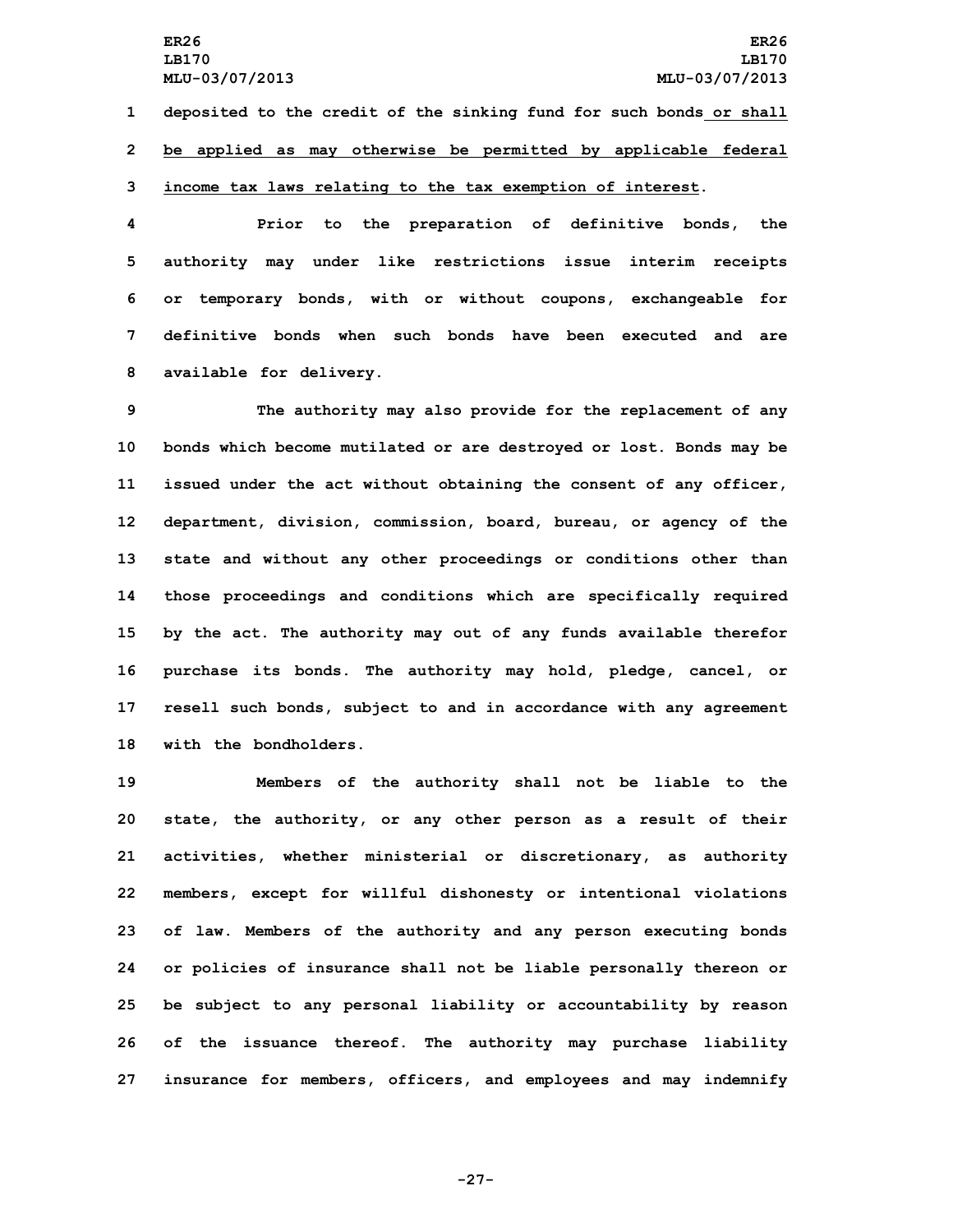**1 any authority member to the same extent that <sup>a</sup> school district may 2 indemnify <sup>a</sup> school board member pursuant to section 79-516.**

**3 Sec. 42. Section 85-1739, Reissue Revised Statutes of 4 Nebraska, is amended to read:**

 **85-1739 Any resolution or resolutions authorizing any bonds or any issue of bonds and any trust indenture securing any bonds or any issue of bonds may contain provisions, which shall be <sup>a</sup> part of the contract with the holders of the bonds to be authorized, as to (1) pledging or assigning the revenue of the project or loan with respect to which such bonds are to be issued or the revenue of any other property, facilities, or loans, (2) the rentals, fees, loan payments, and other amounts to be charged, the amounts to be raised in each year thereby, and the use and disposition of such amounts, (3) the setting aside of reserves or sinking funds, and the regulation, investment, and disposition thereof, (4) limitations on the use of the project, (5) limitations on the purpose to which or the investments in which the proceeds of sale of any issue of bonds then or thereafter to be issued may be applied and pledging such proceeds to secure the payment of the bonds or any issue of the bonds, (6) limitations on the issuance of additional bonds, the terms upon which additional bonds may be issued and secured, and the refunding of outstanding bonds, (7) the procedure, if any, by which the terms of any contract with bondholders may be amended or abrogated, the amount of bonds the holders of which must consent thereto, and the manner in which such consent may be given, (8) limitations on the amount of money derived from the project or loan to be expended for operating,**

**-28-**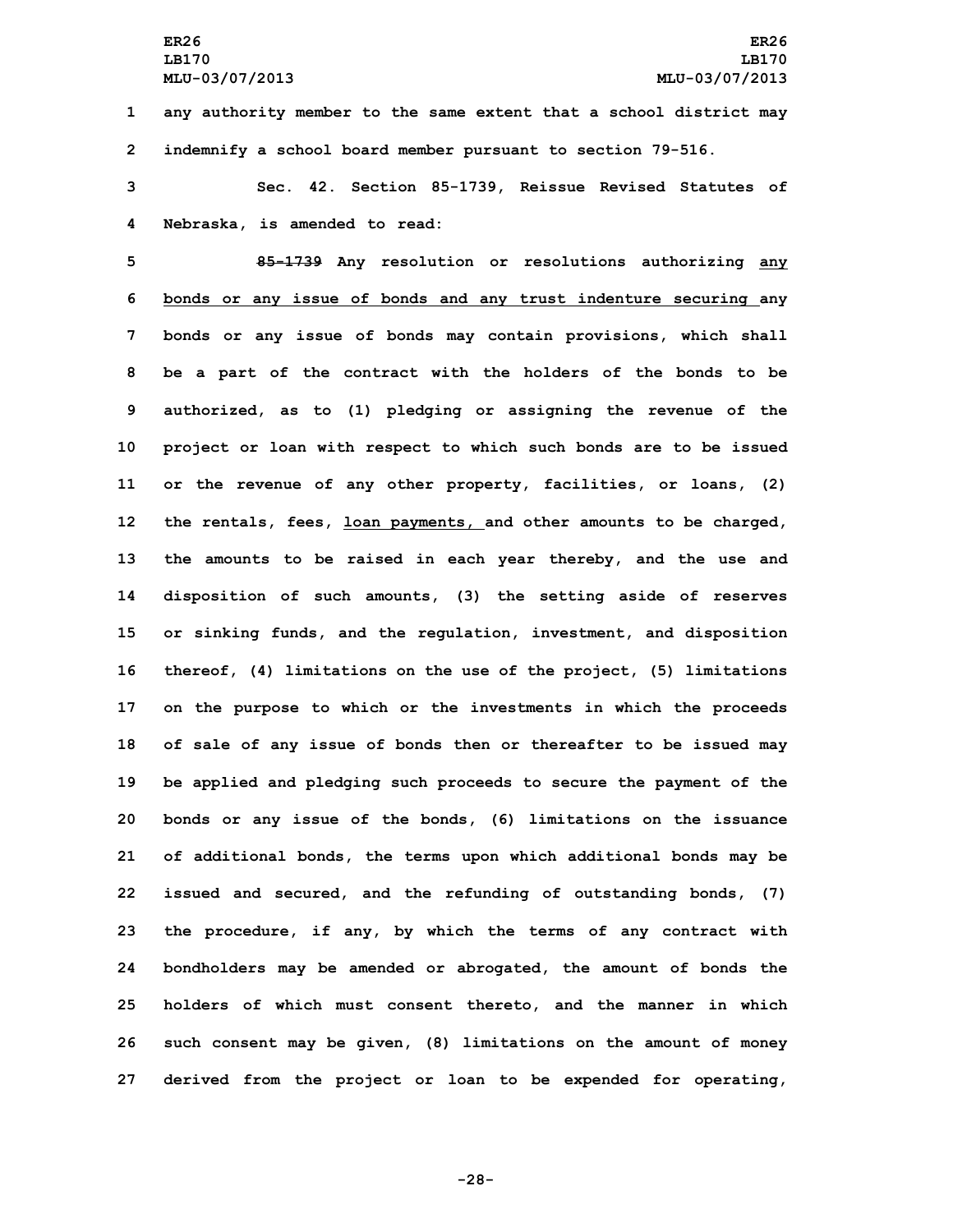**administrative, or other expenses of the authority, (9) defining the acts or omissions to act which shall constitute a default in the duties of the authority to holders of its obligations and providing the rights and remedies of such holders in the event of <sup>a</sup> default, (10) the mortgaging of <sup>a</sup> project and the site thereof or any other property for the purpose of securing the bondholders, and (11) any other matters relating to the bonds which the authority deems desirable.**

**9 Sec. 43. Section 85-1740, Reissue Revised Statutes of 10 Nebraska, is amended to read:**

 **85-1740 In the discretion of the authority any bonds issued under the Nebraska Educational, Health, and Social Services Finance Authority Act may be secured by <sup>a</sup> trust agreement indenture, which trust indenture may be in the form of <sup>a</sup> bond resolution or similar contract, by and between the authority and an incorporated <sup>a</sup> corporate trustee or trustees which may be any financial institution having the power of <sup>a</sup> trust company or bank having the powers of <sup>a</sup> any trust company within or outside the state. Such trust agreement or the resolution indenture providing for the issuance of such bonds may pledge or assign the revenue to be received or proceeds of any contract or contracts pledged and may convey or mortgage the project or any portion thereof. The trust indenture by which <sup>a</sup> pledge is created or an assignment made shall be filed in the records of the authority.**

**25 Any pledge or assignment made by the authority pursuant 26 to this section shall be valid and binding from the time that 27 the pledge or assignment is made, and the revenue so pledged and**

**-29-**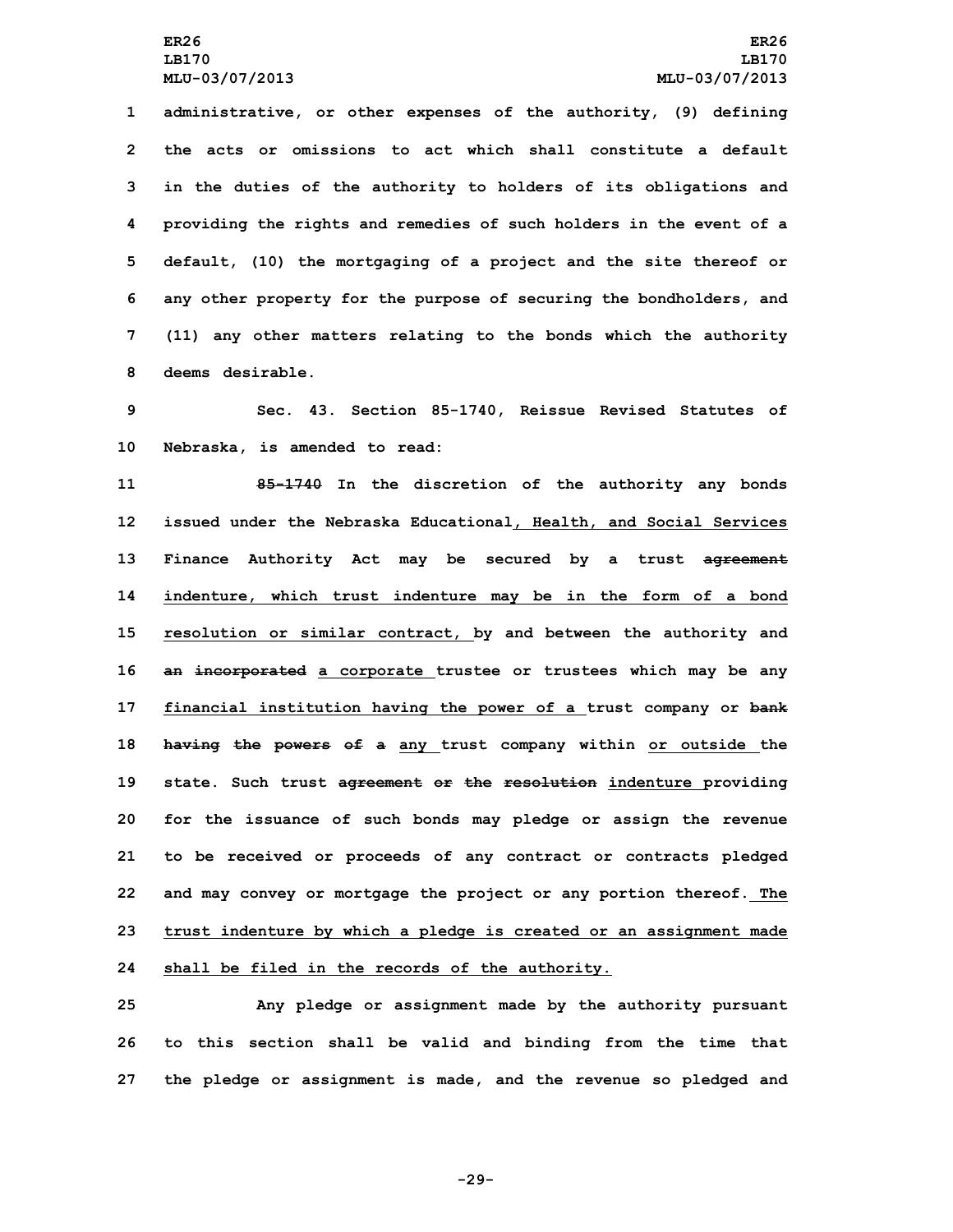**thereafter received by the authority shall immediately be subject to the lien of such pledge or assignment without physical delivery thereof or any further act. The lien of such pledge or assignment shall be valid and binding against all parties having claims of any kind in tort, contract, or otherwise against the authority irrespective of whether such parties have notice thereof.**

 **The resolution or any trust agreement by which <sup>a</sup> pledge is created or an assignment made shall be filed or recorded in the records of the authority and with the Secretary of State and, in the case of <sup>a</sup> project, in each county in which the project is 11 located.**

 **Such trust agreement or resolution providing for the issuance of such bonds indenture may set forth the rights and remedies of the bondholders and of the trustee or trustees, may restrict the individual right of action by bondholders, and may contain such provisions for protecting and enforcing the rights and remedies of the bondholders and of the trustee or trustees as may be reasonable and proper, not in violation of law, or provided for in the act. Nebraska Educational, Health, and Social Services Finance Authority Act. Any such trust indenture may contain such other provisions as the authority may deem reasonable and proper for the security of the bondholders.**

 **Any bank or trust company incorporated under the laws of this state which acts as depository of the proceeds of the bonds, any revenue, or other money shall furnish such indemnifying bonds or pledge such securities as may be required by the authority.**

**27 Any such trust agreement may set forth the rights and**

**-30-**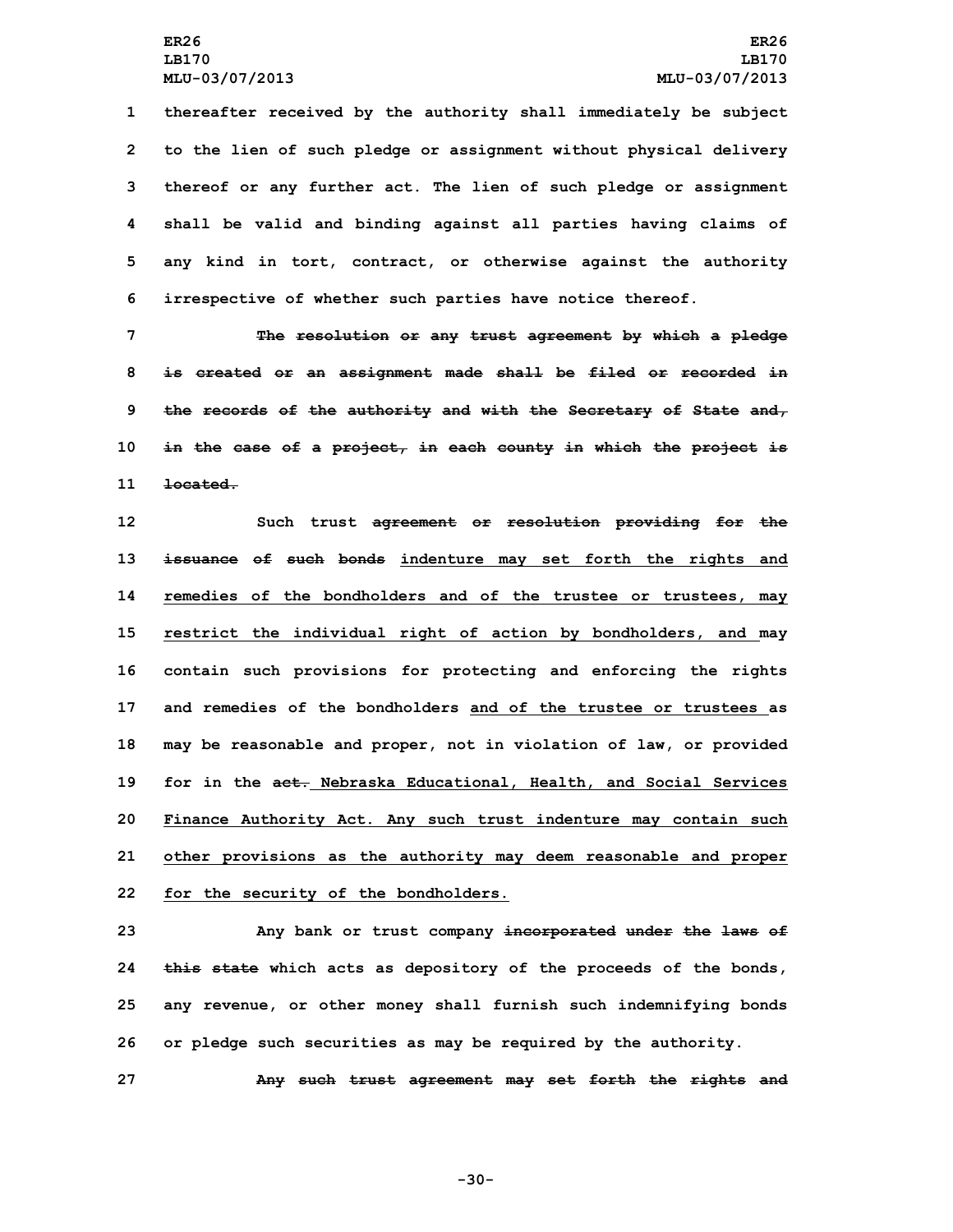**remedies of the bondholders and of the trustee or trustees and may restrict the individual right of action by bondholders. Any such trust agreement or resolution may contain such other provisions as the authority may deem reasonable and proper for the security of the bondholders.**

**6 All expenses incurred in carrying out the provisions of 7 such trust agreement or resolution indenture may be treated as <sup>a</sup> 8 part of the cost of the operation of <sup>a</sup> project.**

**9 Sec. 44. Section 85-1741, Reissue Revised Statutes of 10 Nebraska, is amended to read:**

 **85-1741 In addition to any other methods of financing authorized in the Nebraska Educational, Health, and Social Services Finance Authority Act, the authority may finance the cost of <sup>a</sup> project or program, refund outstanding indebtedness, or reimburse advances from an endowment or any similar fund of <sup>a</sup> private an eligible institution of higher education as authorized by section 85-1731 34 of this act by issuing its bonds for the purpose of purchasing the securities of <sup>a</sup> private the eligible institution. of higher education. Any such securities shall have the same principal amounts, maturities, and interest rates as the bonds being issued, may be secured by <sup>a</sup> first mortgage lien on or security interest in any real or personal property, subject to such exceptions as the authority may approve and created by <sup>a</sup> mortgage or security instrument satisfactory to the authority, and may be insured or guaranteed by others. Any such bonds shall be secured by <sup>a</sup> pledge of such securities under the trust agreement creating indenture securing such bonds, shall be payable solely out of the payments**

**-31-**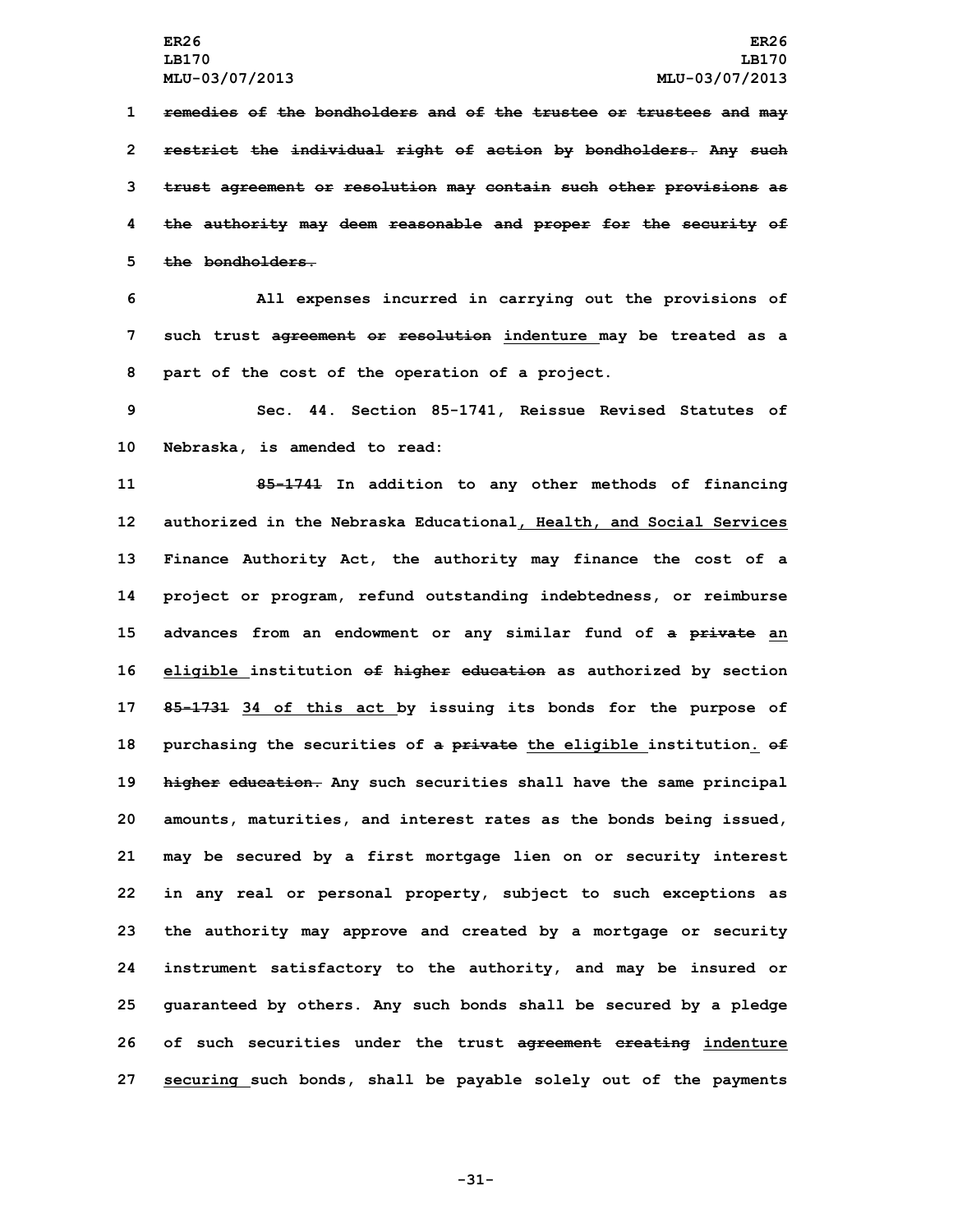**to be made on such securities, and shall not exceed in principal amount the cost of such project or program, the refunding of such indebtedness, or reimbursement of such advances as determined by the private eligible institution of higher education and approved by the authority. In other respects any such bonds shall be subject to the act, including sections 85-1738 and 85-1739, 41 and 42 of this act, and the trust agreement creating indenture securing such bonds may contain any of the provisions set forth in section 85-1740 43 of this act as the authority may consider appropriate.**

 **If <sup>a</sup> project is financed pursuant to this section, the title to such project shall remain in the private eligible institution of higher education owning the same, such project, subject to the lien of the mortgage or security interest, if any, securing the securities then being purchased, and there shall be no lease of such facility between the authority and such private eligible institution. of higher education.**

 **Section 85-1737 40 of this act shall not apply to any project financed pursuant to this section, but the authority shall return the securities purchased through the issuance of bonds pursuant to this section to the private eligible institution of higher education issuing such securities when such bonds have been fully paid and retired or when adequate provision has been made to pay and retire such bonds fully and all other conditions of the trust agreement creating indenture securing such bonds have been satisfied and any lien established pursuant to this section has been released in accordance with the provisions of the trust agreement. indenture.**

**-32-**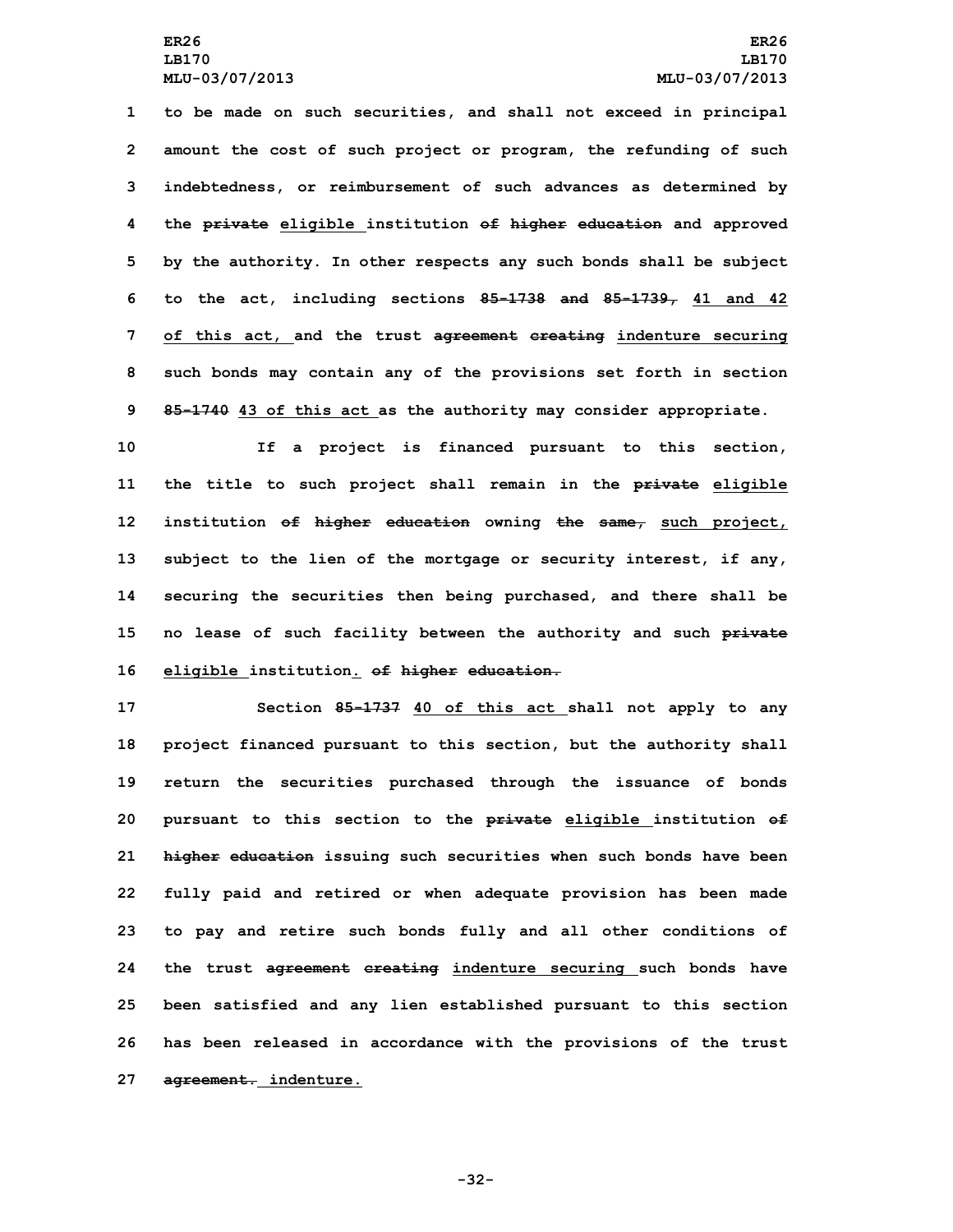**1 Sec. 45. Section 85-1742, Reissue Revised Statutes of 2 Nebraska, is amended to read:**

 **85-1742 Notwithstanding any other provision of the Nebraska Educational, Health, and Social Services Finance Authority Act to the contrary, the authority may finance the cost of <sup>a</sup> project or program, refund outstanding indebtedness, or reimburse advances from any endowment or any similar fund of <sup>a</sup> private an eligible institution of higher education as authorized by the act, by issuing its bonds pursuant to <sup>a</sup> plan of financing involving the acquisition of any federally guaranteed security or securities or the acquisition or entering into of commitments to acquire any federally guaranteed security or securities. For purposes of this section, federally guaranteed security shall mean means any direct obligation of or obligation the principal of and interest on which are fully guaranteed or insured by the United States of America or any obligation issued by or the principal of and interest on which are fully guaranteed or insured by any agency or instrumentality of the United States of America, including without limitation any such obligation that is issued pursuant to the National Housing Act, or any successor provision of law, each as amended from time to time.**

 **In furtherance of the powers granted in this section, the authority may acquire or enter into commitments to acquire any federally guaranteed security and pledge or otherwise use any such federally guaranteed security in such manner as the authority deems in its best interest to secure or otherwise provide <sup>a</sup> source of repayment of any of its bonds issued to finance or refinance <sup>a</sup> project or program or may enter into any appropriate agreement with**

**-33-**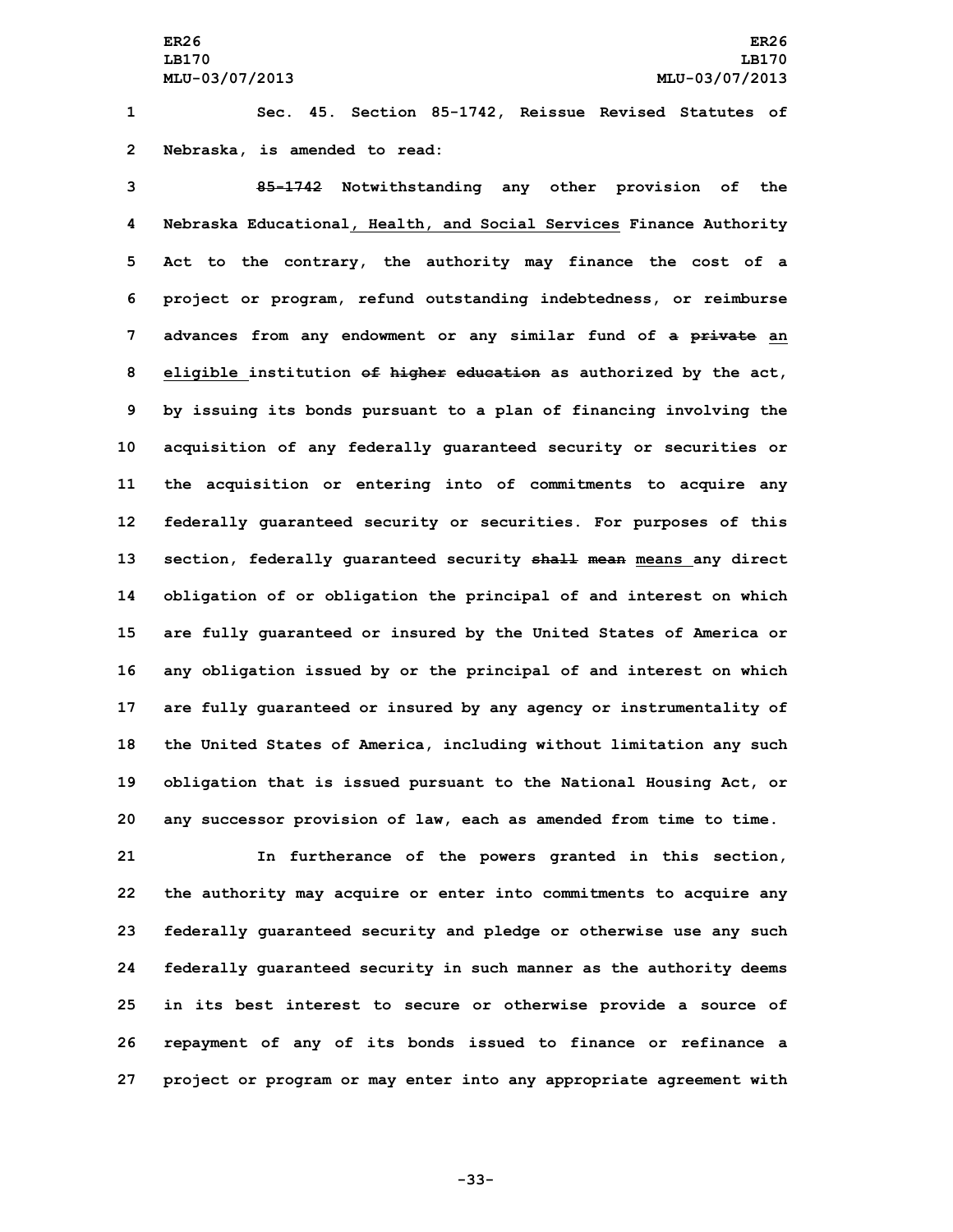**any private eligible institution of higher education whereby the authority may make <sup>a</sup> loan to any such private eligible institution of higher education for the purpose of acquiring or entering into commitments to acquire any federally guaranteed security.**

 **Any agreement entered into pursuant to this section may contain such provisions as are deemed necessary or desirable by the authority for the security or protection of the authority or the holders of such bonds, except that the authority, prior to making any such acquisition, commitment, or loan, shall first determine and enter into an agreement with any such private eligible institution of higher education or any other appropriate institution or corporation to require that the proceeds derived from the acquisition of any such federally guaranteed security will be used, directly or indirectly, for the purpose of financing or refinancing <sup>a</sup> project or program.**

 **Any bonds issued pursuant to this section shall not exceed in principal amount the cost of financing or refinancing such project or program as determined by the participating private eligible institution of higher education and approved by the authority, except that such costs may include, without limitation, all costs and expenses necessary or incidental to the acquisition of or commitment to acquire any federally guaranteed security and to the issuance and obtaining of any insurance or guarantee of any obligation issued or incurred in connection with any federally guaranteed security. In other respects any such bonds shall be subject to the act, Nebraska Educational, Health, and Social Services Finance Authority Act, including sections 85-1738 and**

**-34-**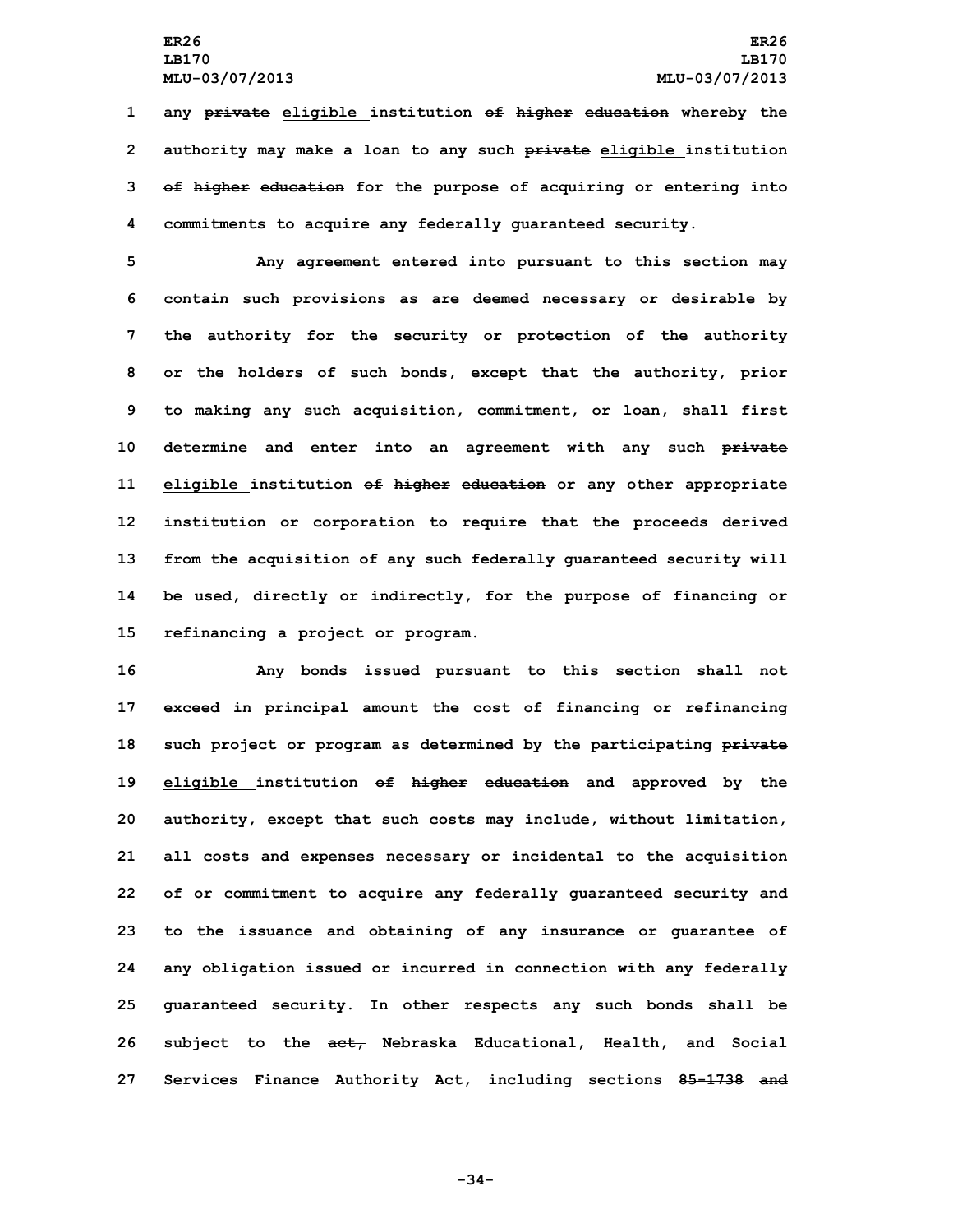**85-1739, 41 and 42 of this act, and the trust agreement creating indenture securing such bonds may contain such of the provisions set forth in section 85-1740 43 of this act as the authority may deem appropriate.**

 **If <sup>a</sup> project is financed or refinanced pursuant to this section, the title to such project shall remain in the participating private eligible institution of higher education owning the same, project, subject to the lien of any mortgage or security interest securing, directly or indirectly, the federally guaranteed securities then being purchased or to be purchased, and there shall be no lease of such facility between the authority and such eligible institution.**

 **Section 85-1737 40 of this act shall not apply to any project financed pursuant to this section, but the authority shall return the securities purchased through the issuance of bonds pursuant to this section to the issuer of such securities when such securities have been fully paid, when such bonds have been fully paid and retired, or when adequate provision, not involving the application of such securities, has been made to pay and retire such bonds fully, all other conditions of the resolution, trust agreement, or indenture creating securing such bonds have been satisfied, and the lien on such bonds has been released in accordance with the act. Nebraska Educational, Health, and Social Services Finance Authority Act.**

**25 Sec. 46. Section 85-1743, Reissue Revised Statutes of 26 Nebraska, is amended to read:**

**27 85-1743 The authority is hereby authorized to provide by**

**-35-**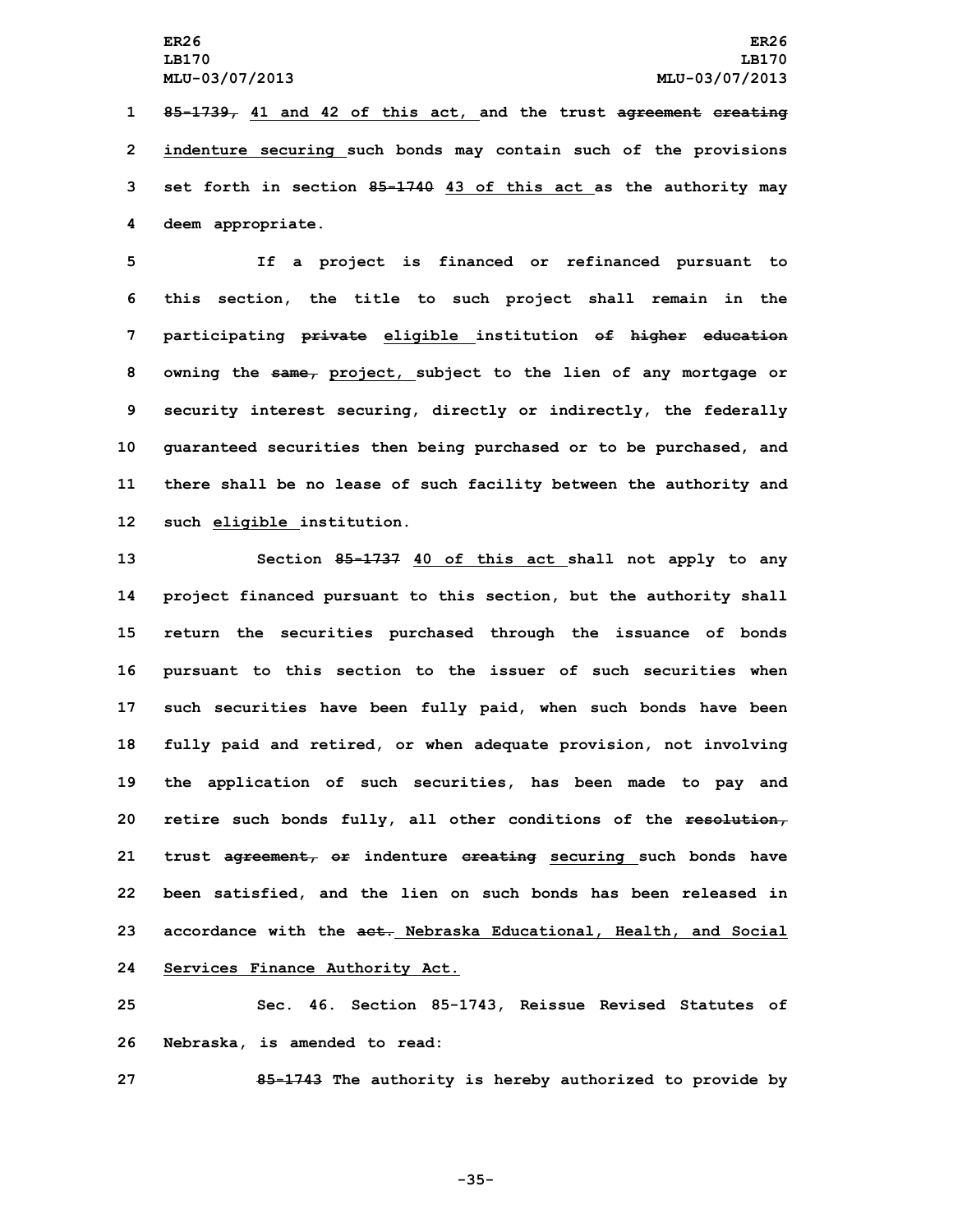**resolution for the issuance of refunding bonds for the purpose of refunding any bonds then outstanding which have been issued by it under the Nebraska Educational, Health, and Social Services Finance Authority Act, including the payment of any redemption premium thereon and any interest accrued or to accrue to the date of maturity or earlier redemption of such bonds, and, in the case of <sup>a</sup> project and if deemed advisable by the authority, for the additional purposes of acquiring, constructing, improving, equipping, and acquiring renovating improvements, extensions, or enlargements of the project in connection with which the bonds to be refunded were issued and of paying any expenses which the authority determines may be necessary or incidental to the issuance of such refunding bonds and the construction and acquisition acquiring, constructing, improving, equipping, and renovating of such improvements, extensions, or enlargements. Such refunding bonds shall be payable solely out of the revenue of the project, including any such improvements, extensions, or enlargements thereto, or program to which the bonds being refunded relate or as otherwise described in sections 85-1738, 85-1741, 85-1742, 85-1757, and 85-1758. 41, 44, 45, 60, and 61 of this act. The issuance of such bonds, the maturities and other details thereof, the rights of the holders thereof, the rights, duties, and obligations of the authority with respect to such bonds, and the manner of sale thereof shall be governed by the act insofar as applicable.**

**26 The proceeds of any such bonds issued for the purpose 27 of refunding outstanding bonds may, in the discretion of the**

**-36-**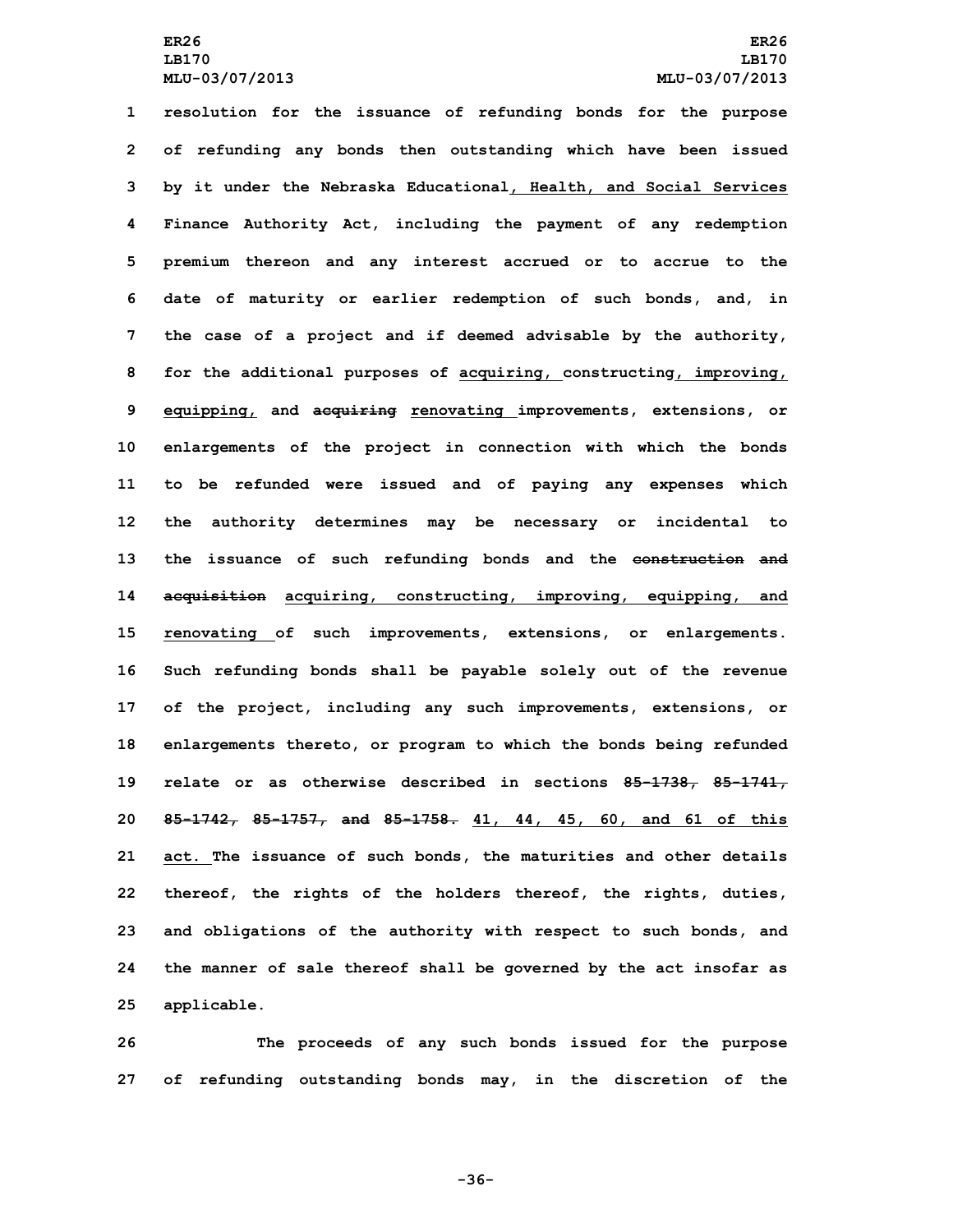**authority, be applied to the purchase or retirement at maturity or earlier redemption of such outstanding bonds either on their earliest or any subsequent redemption date, upon the purchase of such bonds, or at the maturity of such bonds and may, pending such application, be placed in escrow to be applied to such purchase, retirement at maturity, or earlier redemption.**

 **Any such escrowed proceeds, pending such use, may be invested and reinvested in direct obligations of the United States of America or obligations the timely payment of principal and interest on which is fully guaranteed by the United States of America, maturing at such time or times as shall be appropriate to assure the prompt payment of the principal of and interest and redemption premium, if any, on the outstanding bonds to be so refunded. The interest, income, and profits, if any, earned or realized on any such investment may also be applied to the payment of the outstanding bonds to be so refunded. Only after the terms of the escrow have been fully satisfied and carried out may any balance of such proceeds, interest, income, or profits earned or realized on the investments thereof be returned to the private eligible institution of higher education for whose benefit the refunded bonds were issued for use by it in any lawful manner.**

**22 All such bonds shall be subject to the act in the 23 same manner and to the same extent as other revenue bonds issued 24 pursuant to the act.**

**25 Sec. 47. Section 85-1744, Reissue Revised Statutes of 26 Nebraska, is amended to read:**

**27 85-1744 Bonds issued pursuant to the Nebraska**

**-37-**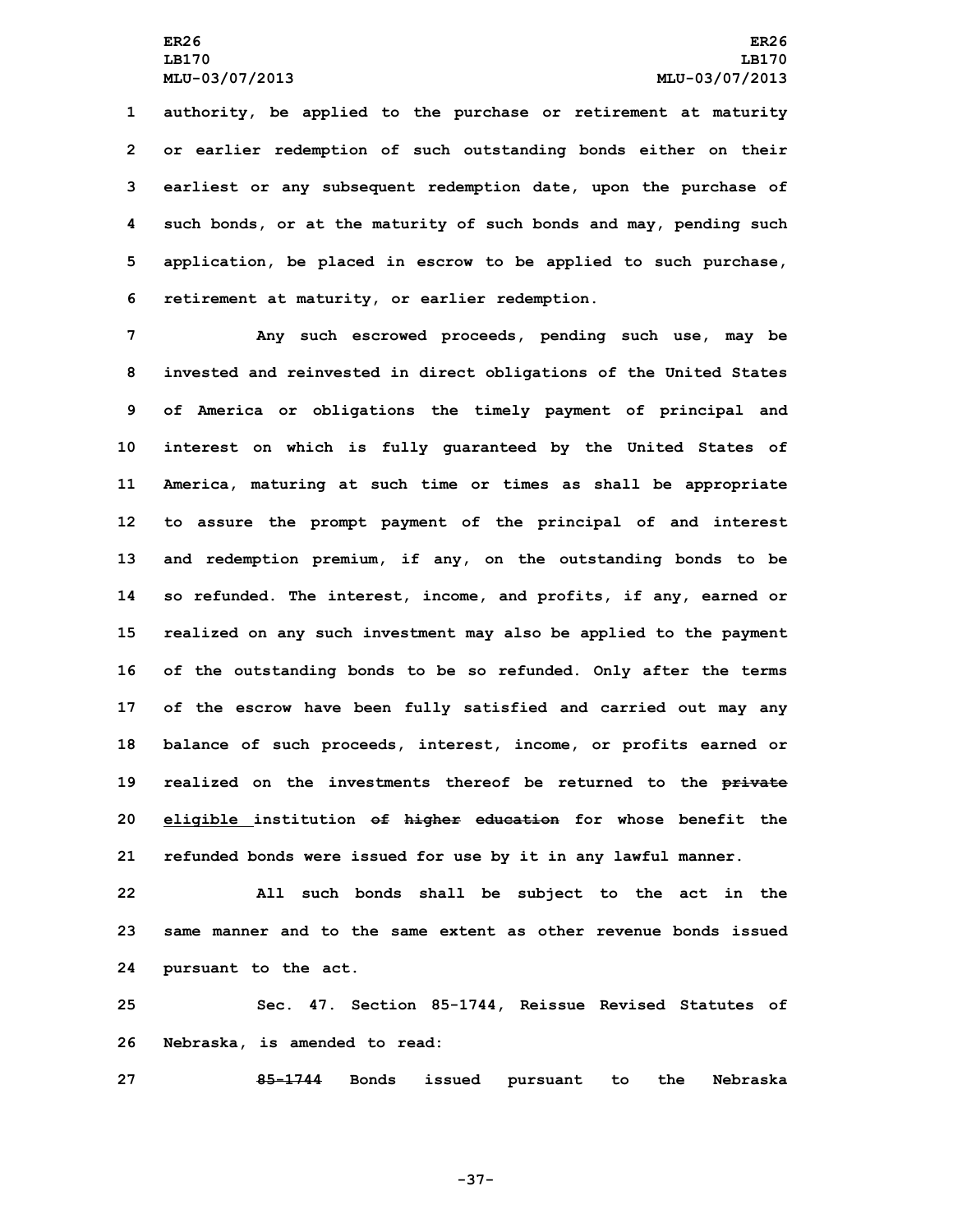# **ER26 ER26 LB170 LB170 MLU-03/07/2013 MLU-03/07/2013**

 **Educational, Health, and Social Services Finance Authority Act shall not be deemed to constitute <sup>a</sup> debt of the state or of any political subdivision thereof or <sup>a</sup> pledge of the faith and credit of the state or of any such political subdivision, but such bonds shall be <sup>a</sup> limited obligation of the authority payable solely from the funds, securities, or government securities pledged for their payment as authorized in the act unless such bonds are refunded by refunding bonds issued under the act, which refunding bonds shall be payable solely from funds, securities, or government securities pledged for their payment as authorized in the act. All such revenue bonds shall contain on the face thereof a statement to the effect that the bonds, as to both principal and interest, are not an obligation of the State of Nebraska or of any political subdivision thereof but are limited obligations of the authority payable solely from revenue, securities, or government securities, as the case may be, pledged for their payment. All expenses incurred in carrying out the act shall be payable solely from funds provided under the authority of the act, and nothing contained in the act shall be construed to authorize the authority to incur indebtedness or liability on behalf of or payable by the state or any political subdivision thereof.**

**22 Sec. 48. Section 85-1745, Reissue Revised Statutes of 23 Nebraska, is amended to read:**

 **85-1745 Except for projects financed or refinanced pursuant to sections 85-1741 and 85-1742, 44 and 45 of this act, the authority shall fix, revise, charge, and collect rents or loan payments for the use of or payment for each project and**

**-38-**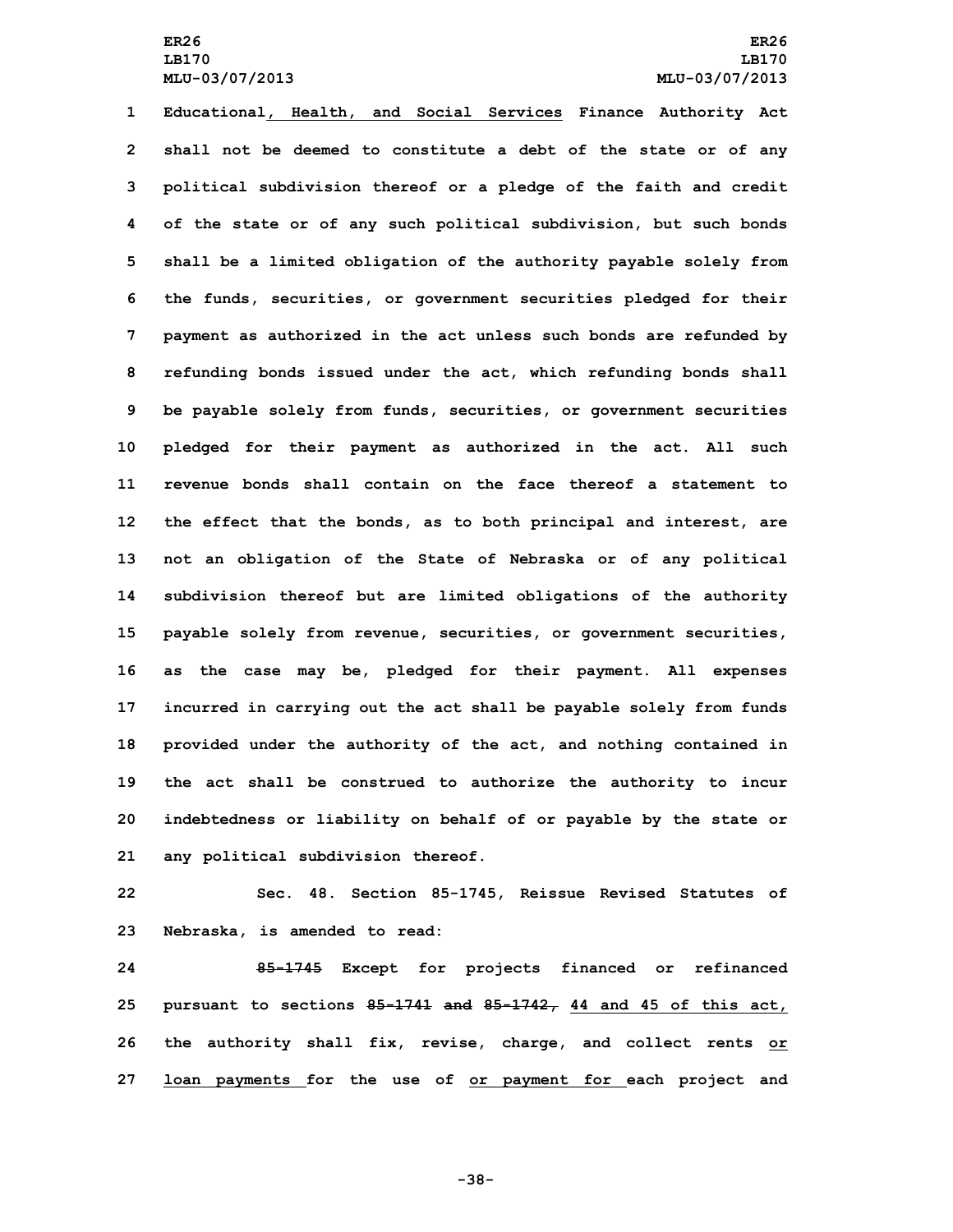**contract with any private eligible institution of higher education in respect thereof. Each lease or loan agreement entered into by the authority with <sup>a</sup> private an eligible institution of higher education shall provide that the rents or loan payments payable by the private eligible institution of higher education shall be sufficient at all times (1) to pay its the eligible institution's share of the administrative costs and expenses of the authority, (2) to pay the authority's cost, if any, of maintaining, repairing, and operating the project and each and every portion thereof, (3) to pay the principal of, the premium, if any, and the interest on outstanding bonds of the authority issued with respect to such project as the same shall become due and payable, and (4) to create and maintain reserves which may be provided for in the bond resolution or trust agreement indenture relating to such bonds of the authority.**

 **With respect to projects financed pursuant to sections 85-1741 and 85-1742, 44 and 45 of this act, the authority shall require the private eligible institution of higher education involved to enter into loan or other financing agreements obligating such eligible institution to make payments sufficient to accomplish the purposes described in this section.**

**22 Sec. 49. Section 85-1746, Reissue Revised Statutes of 23 Nebraska, is amended to read:**

 **85-1746 All money received by the authority, whether as proceeds from the sale of bonds, from revenue, or otherwise, shall be deemed to be trust funds to be held and applied solely as provided in the Nebraska Educational, Health, and Social Services**

**-39-**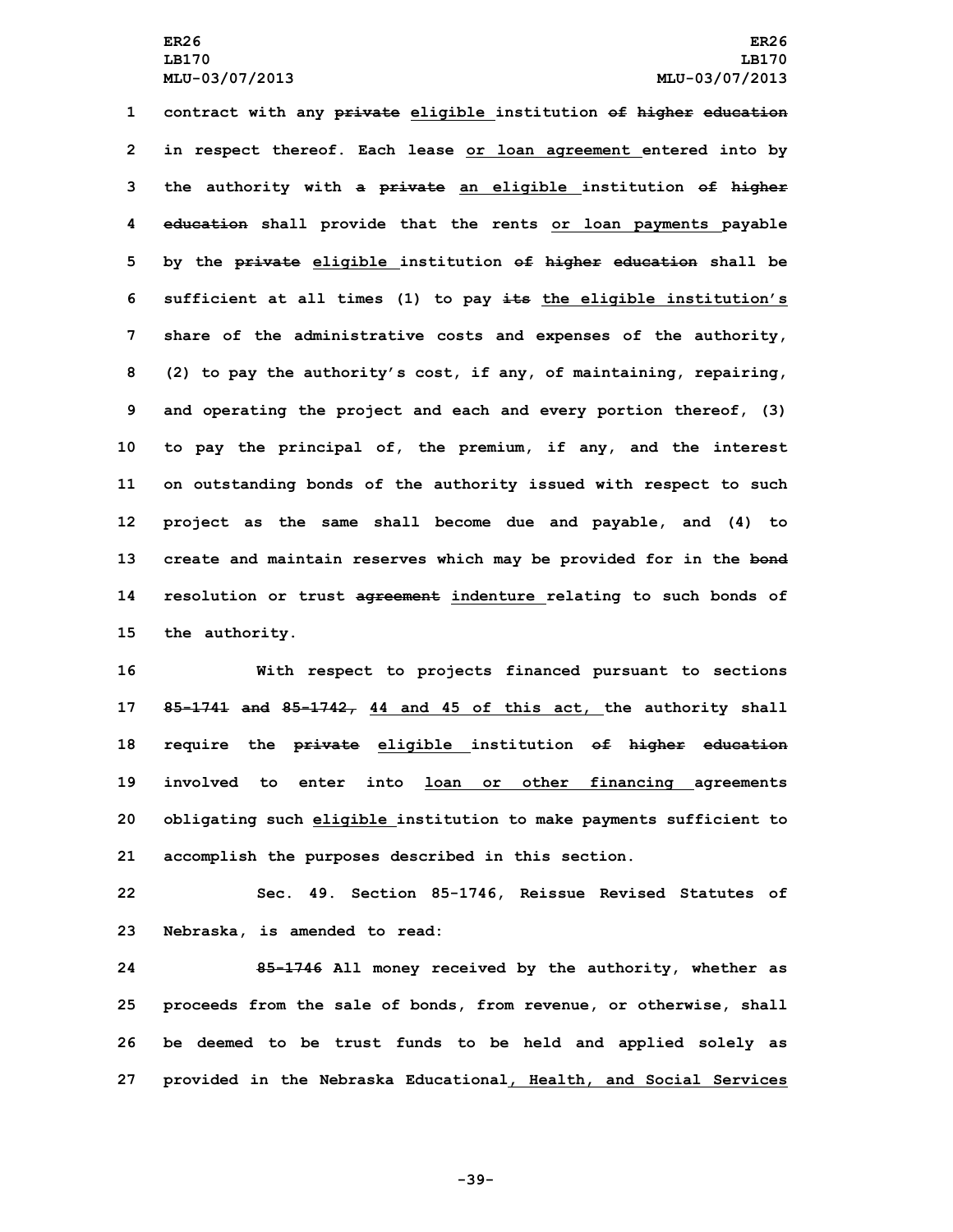**Finance Authority Act but, prior to the time when needed for use, may be invested to the extent and in the manner provided for the investment of public funds of the state under the laws then in effect. in direct and general obligations of or obligations fully and unconditionally guaranteed by the United States of America, obligations issued by agencies of the United States of America, any obligations of the United States of America or agencies thereof, obligations of this state, or any obligations or securities which may from time to time be legally purchased by governmental subdivisions of this state pursuant to subsection (1) of section 77-2341, except that any funds pledged to secure <sup>a</sup> bond issue shall be invested in the manner permitted by the resolution or trust indenture securing such bonds. Such funds shall be deposited, held, and secured in accordance with the general laws of the state relating to the handling of public funds, as soon as practical in <sup>a</sup> separate account or accounts in banks or trust companies organized under the laws of this state or in national banking associations. The money in such accounts shall be paid out on checks signed by the executive director or other officers or employees of the authority as the authority authorizes. All deposits of money shall, if required by the authority, be secured in such <sup>a</sup> manner as the authority determines to be prudent, and all banks or trust companies may give security for the deposits, except to the extent provided otherwise in the resolution authorizing the issuance of the related bonds or in the trust agreement indenture securing such bonds. The resolution authorizing the issuance of such bonds or the trust agreement indenture securing such bonds**

**-40-**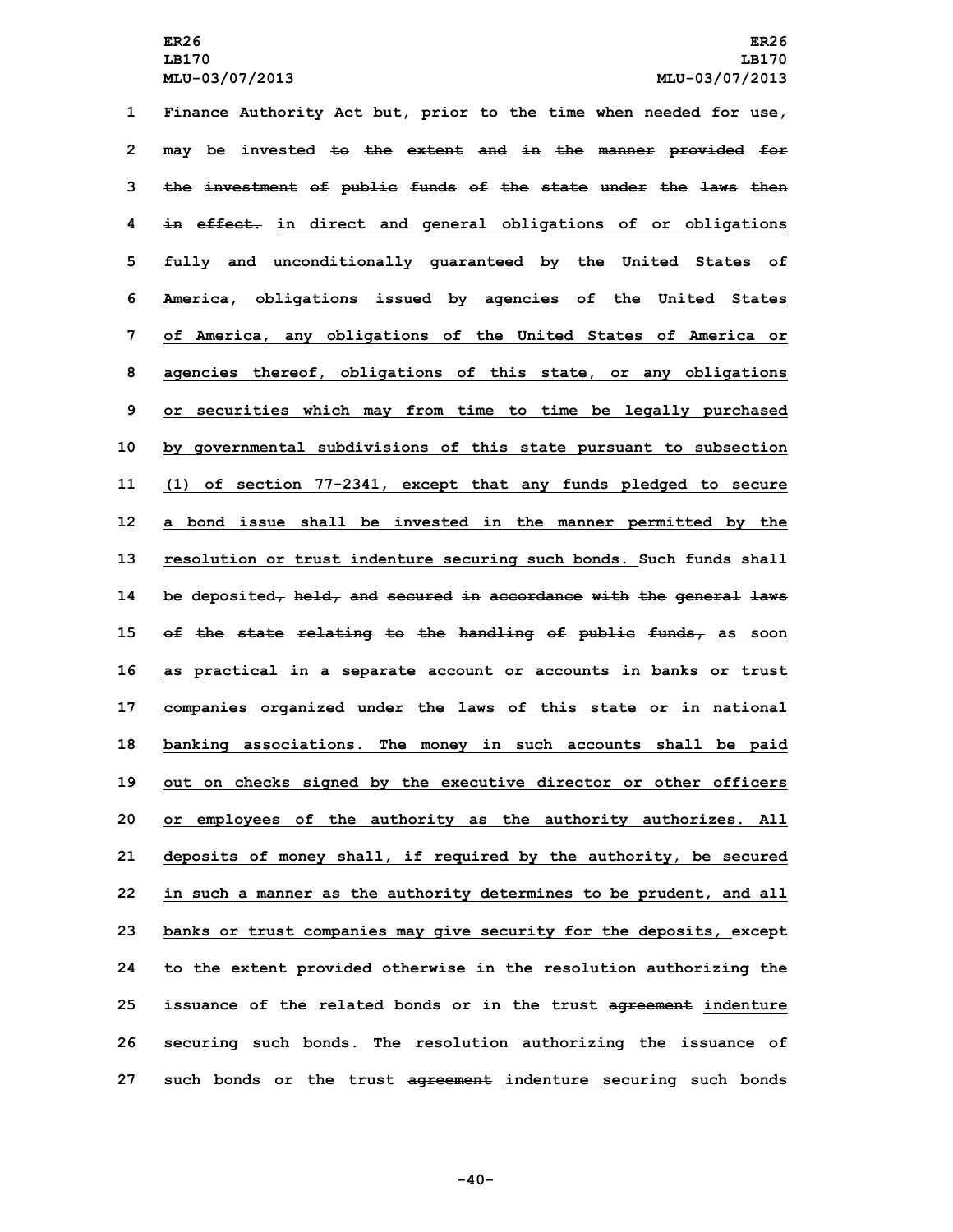**shall provide that any officer to whom or any bank or trust company to which such money is entrusted shall act as trustee of such money and shall hold and apply the same for the purposes of the act, Nebraska Educational, Health, and Social Services Finance Authority Act, subject to the act, and of the authorizing resolution or trust agreement. indenture.**

**7 Sec. 50. Section 85-1747, Reissue Revised Statutes of 8 Nebraska, is amended to read:**

 **85-1747 Any holder of bonds or of any of the coupons appertaining thereto issued under the Nebraska Educational, Health, and Social Services Finance Authority Act and the trustee under any trust agreement, indenture, except to the extent the rights given in the act may be restricted by the authorizing resolution or trust agreement, indenture, may, either at law or in equity, by suit, action, mandamus, or other proceedings, protect and enforce any and all rights under the laws of the state, the act, or such trust agreement indenture or resolution authorizing the issuance of such bonds and may enforce and compel the performance of all duties required by the act or by such trust agreement indenture or resolution to be performed by the authority or by any officer, employee, or agent thereof, including the fixing, charging, and collecting of rates, rents, loan payments, fees, and charges authorized in the act and required by the provisions of such resolution or trust agreement indenture to be fixed, established, and collected.**

**26 Such rights shall include the right to compel the 27 performance of all duties of the authority required by the act**

**-41-**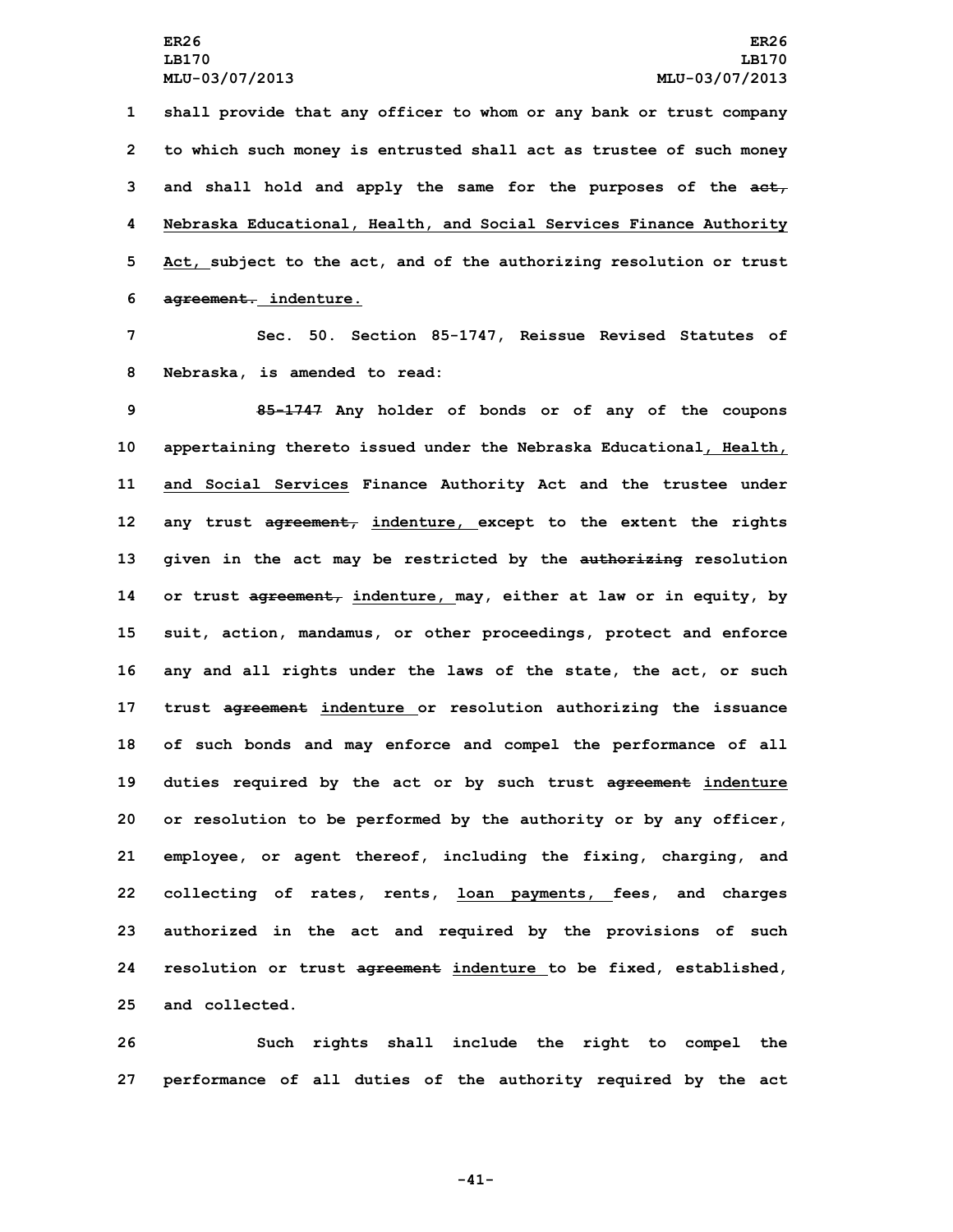**or the bond resolution or trust agreement indenture to enjoin unlawful activities and, in the event of default with respect to the payment of any principal of and premium, if any, and interest on any bond or in the performance of any covenant or agreement on the part of the authority in the bond resolution or trust indenture, to apply to <sup>a</sup> court having jurisdiction of the cause to appoint <sup>a</sup> receiver to administer and operate <sup>a</sup> project, the revenue of which is pledged to the payment of the principal of and premium, if any, and interest on such bonds, with full power to pay and to provide for payment of the principal of and premium, if any, and interest on such bonds, and with such powers, subject to the direction of the court, as are permitted by law and are accorded receivers in general equity cases, excluding any power to pledge additional revenue of the authority to the payment of such principal, premium, and interest, and to foreclose the mortgage on the project in the same manner as the foreclosure of <sup>a</sup> mortgage on real estate of private corporations.**

**18 Sec. 51. Section 85-1748, Reissue Revised Statutes of 19 Nebraska, is amended to read:**

 **85-1748 The Nebraska Educational, Health, and Social Services Finance Authority Act, being necessary for the welfare of the state and its inhabitants, shall be liberally construed to effect the purposes thereof.**

**24 Sec. 52. Section 85-1749, Reissue Revised Statutes of 25 Nebraska, is amended to read:**

**26 85-1749 All final actions of the authority shall be 27 recorded in <sup>a</sup> journal, and the journal and all instruments and**

**-42-**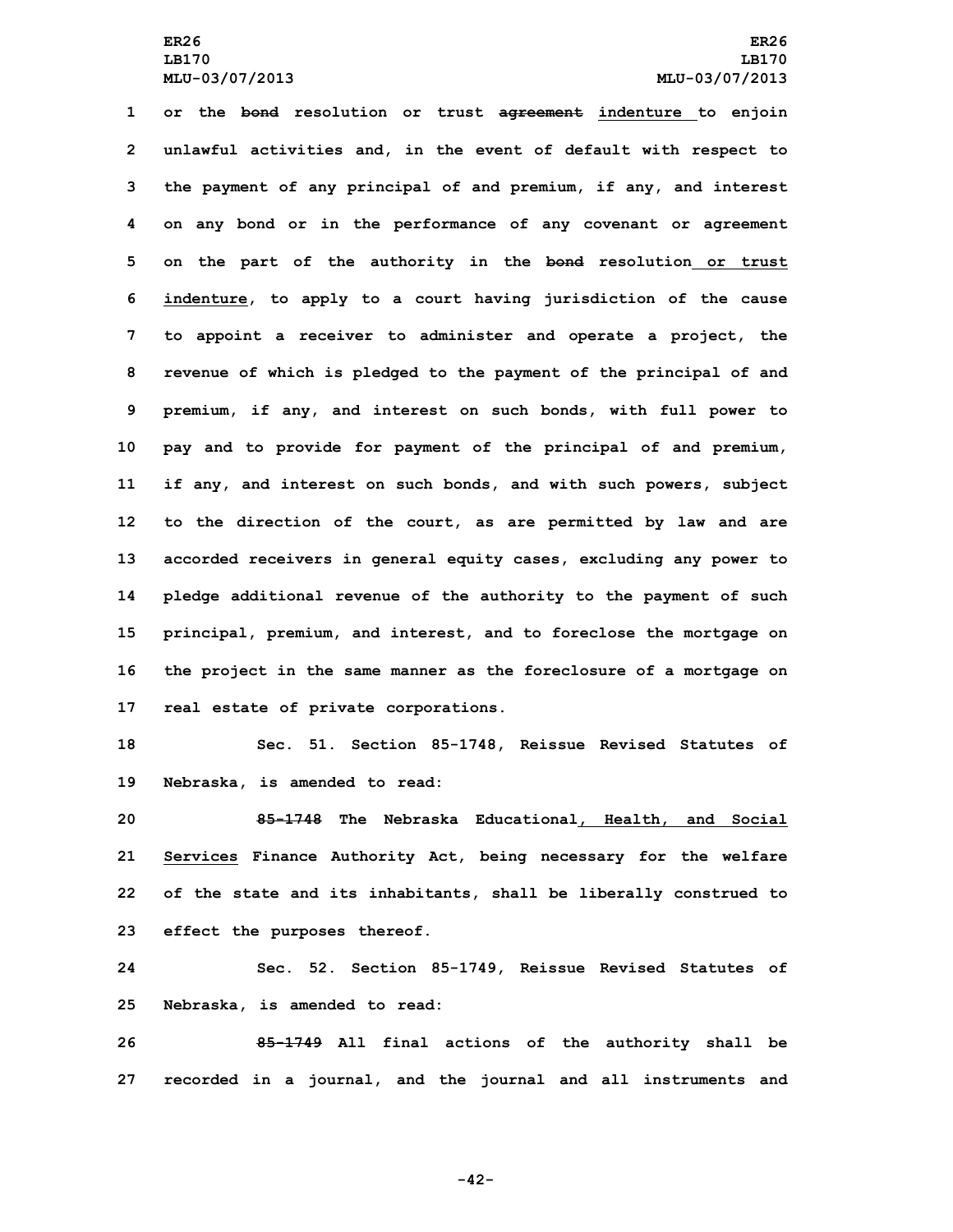**1 documents relating thereto shall be kept on file at the office of 2 the authority and shall be open to the inspection of the public at 3 all reasonable times.**

**4 Sec. 53. Section 85-1750, Reissue Revised Statutes of 5 Nebraska, is amended to read:**

 **85-1750 The exercise of the powers granted by the Nebraska Educational, Health, and Social Services Finance Authority Act shall be in all respects for the benefit of the people of the state, for the increase of their commerce, welfare, and prosperity, for the fostering, encouragement, protection, and improvement of their health and living conditions, and for the development of their intellectual and mental capacities and skills, and as the operation, maintenance, financing, or refinancing of <sup>a</sup> project or program by the authority or its agent will constitute the performance of essential governmental functions and serve <sup>a</sup> public purpose, neither the authority nor its agent shall be required to pay any taxes or assessments, upon or with respect to <sup>a</sup> project or any property acquired or used by the authority or its agent under the act, upon the income therefrom, or upon any other amounts received by the authority in respect thereof, including payments of principal of or premium or interest on or in respect of any securities purchased pursuant to section 85-1741 44 of this act or any government securities involved in <sup>a</sup> plan of financing pursuant to section 85-1742. 45 of this act. The bonds issued under the act, the interest thereon, the proceeds received by <sup>a</sup> holder from the sale of such bonds to the extent of the holder's cost of acquisition, or proceeds received upon redemption prior to**

**-43-**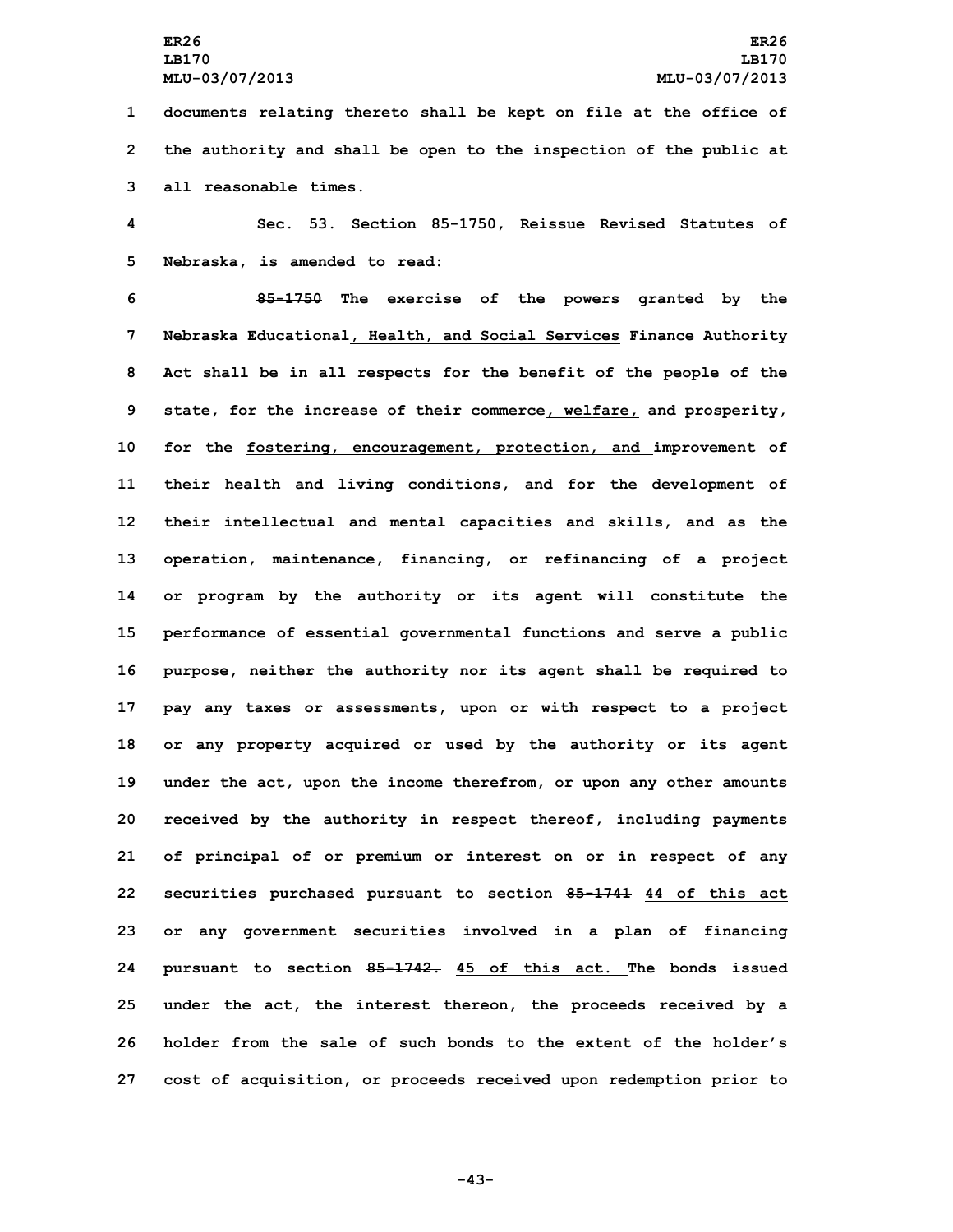**1 maturity, proceeds received at maturity, and the receipt of such 2 interest and proceeds shall be exempt from taxation in the State of 3 Nebraska for all purposes except the state inheritance tax.**

**4 Sec. 54. Section 85-1751, Reissue Revised Statutes of 5 Nebraska, is amended to read:**

 **85-1751 The State of Nebraska does hereby pledge to and agree with the holders of any obligations issued under the Nebraska Educational, Health, and Social Services Finance Authority Act and with those parties who may enter into contracts with the authority pursuant to the act that the state will not limit or alter the rights vested in the authority until such obligations, together with the interest thereon, are fully met and discharged and such contracts are fully performed on the part of the authority, except that nothing contained in this section shall preclude such limitation or alteration if and when adequate provision is made by law for the protection of the holders of such obligations of the authority or those entering into such contracts with the authority. Sec. 55. Section 85-1752, Reissue Revised Statutes of**

**19 Nebraska, is amended to read:**

 **85-1752 The Nebraska Educational, Health, and Social Services Finance Authority Act shall be deemed to provide <sup>a</sup> complete, additional, and alternative method for doing the things authorized in the act and shall be regarded as supplemental and additional to powers conferred by other laws. The issuance of bonds and refunding bonds under the act need not comply with the requirements of any other law applicable to the issuance of bonds, and the acquisition, construction, improvement, equipment,**

**-44-**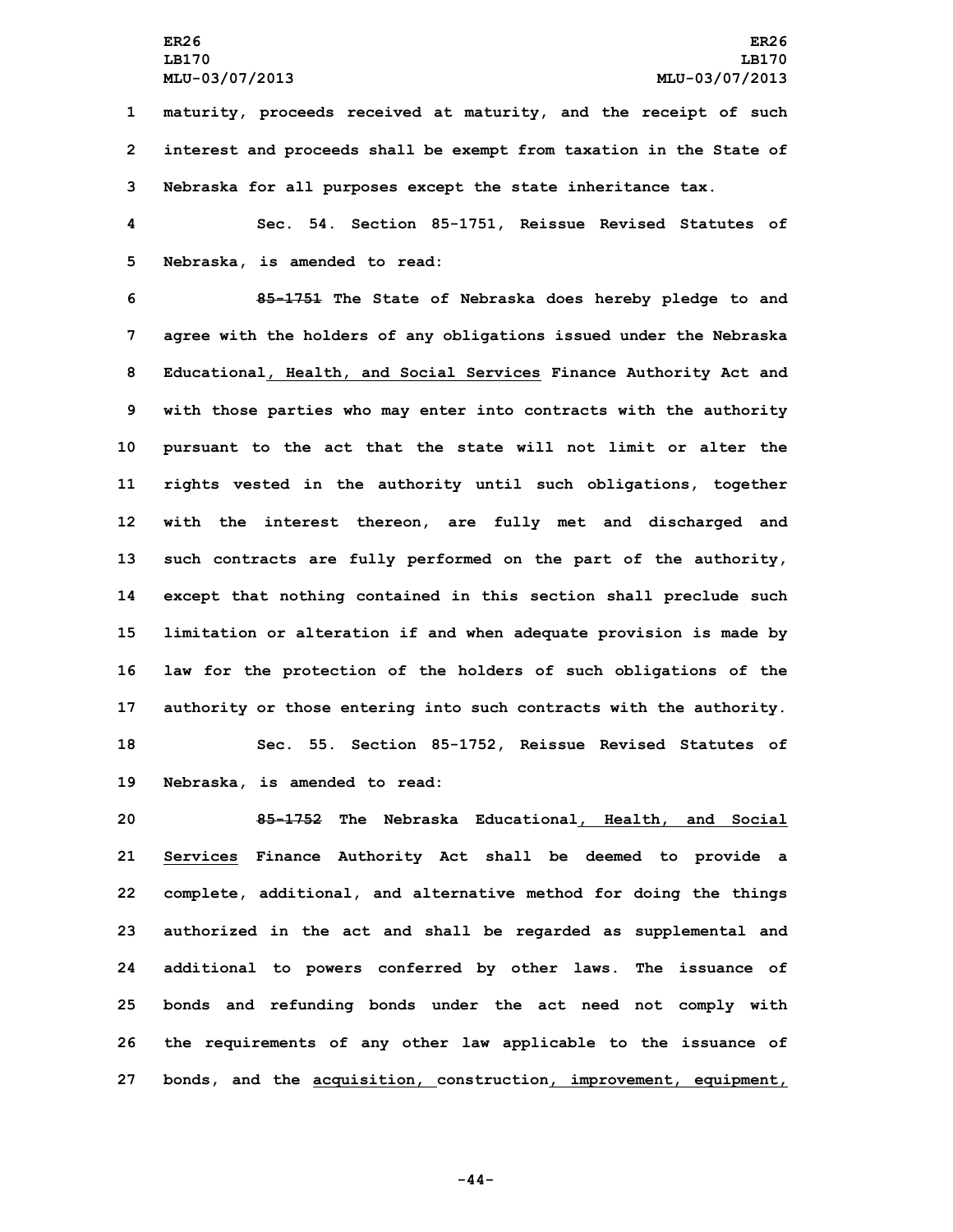**and acquisition renovation of <sup>a</sup> project pursuant to the act by the authority need not comply with the requirements of any competitive bidding law or other restriction imposed on the procedure for award of contracts for the acquisition, construction, improvement, equipment, and renovation and equipping of <sup>a</sup> project or the lease, sale, or disposition of property of the authority, except that if the prospective lessee so requests in writing, the authority shall call for construction bids in such manner as shall be determined by the authority with the approval of such lessee. Except as otherwise expressly provided in the act, none of the powers granted to the authority under the act shall be subject to the supervision of or regulation by or require the approval or consent of any municipality, political subdivision, commission, board, body, bureau, official, or agency or the state.**

**15 Sec. 56. Section 85-1753, Reissue Revised Statutes of 16 Nebraska, is amended to read:**

 **85-1753 To the extent that the Nebraska Educational, Health, and Social Services Finance Authority Act is inconsistent with the provisions of any general statute or special act or parts thereof, the Nebraska Educational, Health, and Social Services Finance Authority Act shall be deemed controlling.**

**22 Sec. 57. Section 85-1754, Reissue Revised Statutes of 23 Nebraska, is amended to read:**

 **85-1754 There is hereby established, in accordance with Public Law 94-484, the Nebraska Health Education Assistance Loan Program, to be financed by the authority in the manner provided in the Nebraska Educational, Health, and Social Services Finance**

**-45-**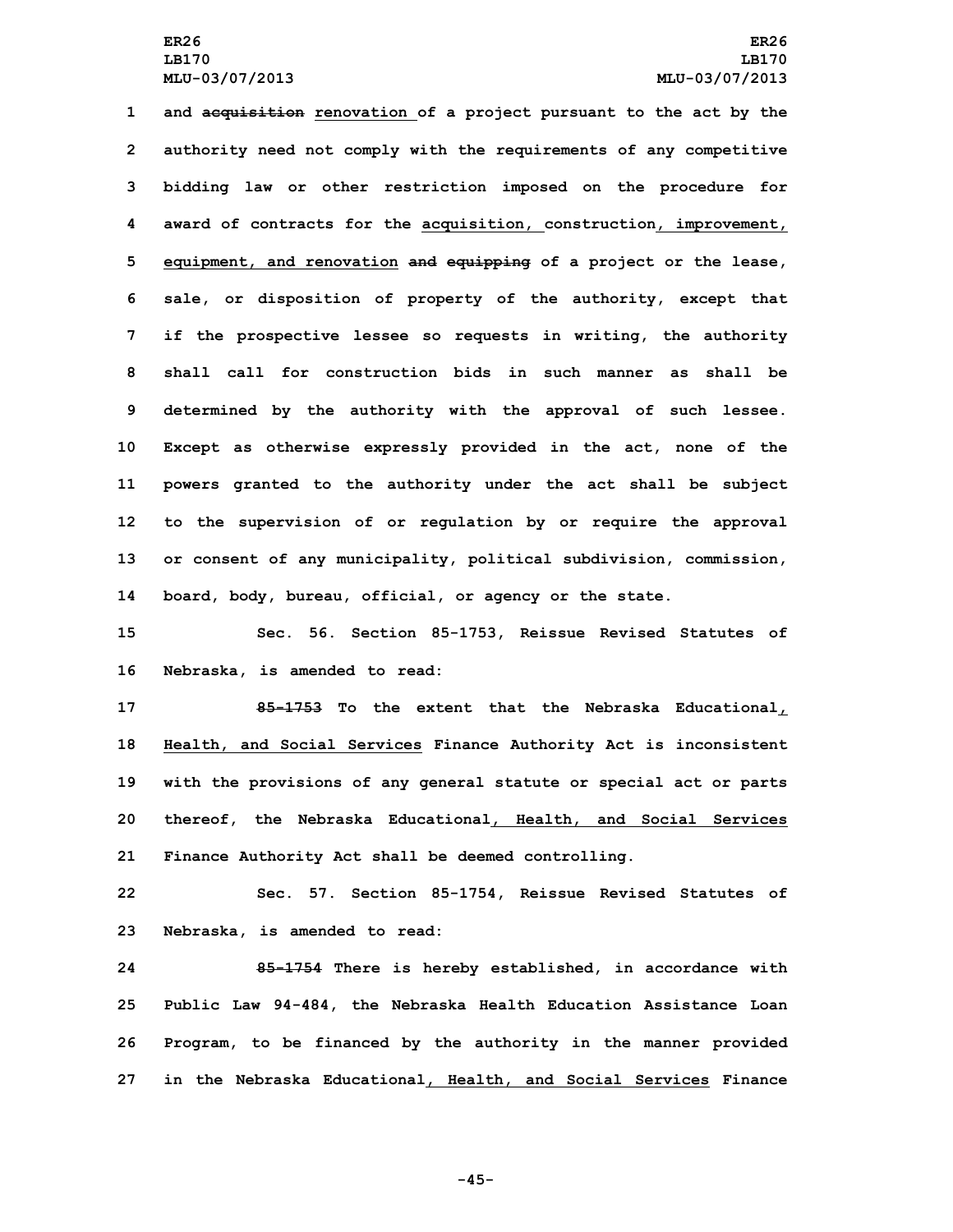**1 Authority Act.**

**2 Sec. 58. Section 85-1755, Reissue Revised Statutes of 3 Nebraska, is amended to read:**

**4 85-1755 The authority may:**

**5 (1) Make loans;**

**6 (2) Participate in the financing of loans;**

**7 (3) Purchase or participate in the purchase of loans;**

**8 (4) Sell or participate in the sale of loans;**

**9 (5) Collect and pay reasonable fees and charges in 10 connection with the exercise of the powers provided in subdivisions 11 (1) through (4) of this section;**

 **(6) Do all things necessary and convenient to carry out the purposes of sections 85-1754 to 85-1759 57 to 62 of this act in connection with the administering and servicing of loans, including contracting with any person, firm, or other body, public or private;**

**17 (7) Enter into any agreements necessary to effect the 18 guarantee, insuring, administering, or servicing of loans;**

 **(8) Adopt and promulgate rules and regulations governing and establish standards for participation in the program created by section 85-1754, 57 of this act, and establish other administrative procedures consistent with Public Law 94-484; and**

**23 (9) Exercise all powers incidental to or necessary for 24 the performance of the powers authorized by this section.**

**25 Sec. 59. Section 85-1756, Reissue Revised Statutes of 26 Nebraska, is amended to read:**

**27 85-1756 Any loan made, purchased, or caused to be made**

**-46-**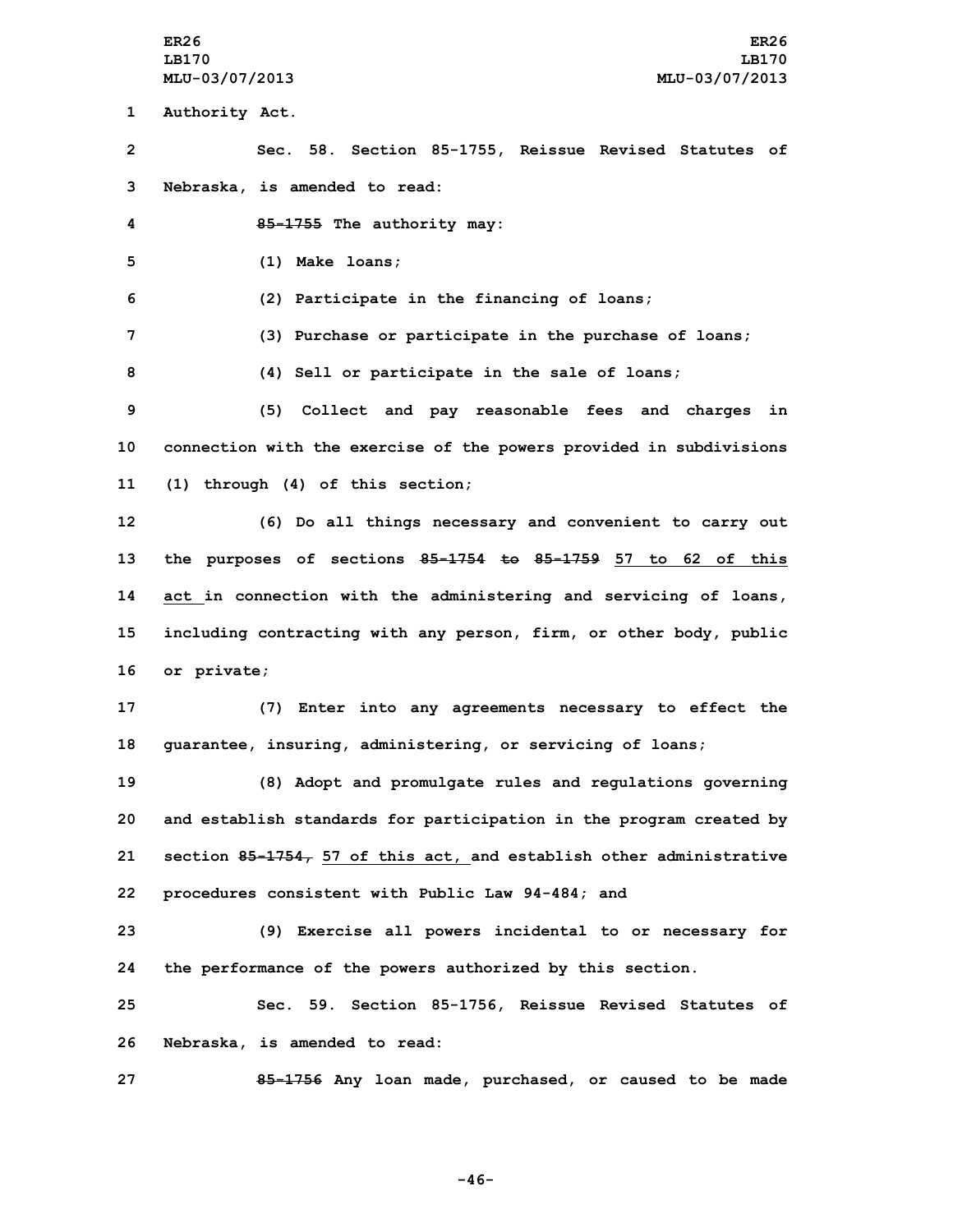**LB170 LB170**

 **or purchased pursuant to section 85-1755 58 of this act may be funded with the proceeds of bonds, notes, or other obligations of the authority issued pursuant to sections 85-1754 to 85-1759. 57 to 62 of this act. The resolution or trust agreement or indenture creating such bonds, notes, or other obligations may contain any of the provisions specified in section 85-1740 43 of this act as the authority shall deem appropriate and any other provisions, not in violation of law, as the authority shall deem reasonable and proper for the security of the holders of such bonds, notes, or other obligations.**

 **The proceeds of any such bonds, notes, or other obligations may be used and applied by the authority to make loans, to purchase loans, to cause loans to be made or purchased, to pay financing costs, including, but not limited to, legal, underwriting, investment banking, accounting, rating agency, printing, and other similar costs, to fund any reserve funds deemed necessary or advisable by the authority, to pay interest on such bonds, notes, or other obligations for any period deemed necessary or advisable by the authority, and to pay all other necessary and incidental costs and expenses.**

**21 Sec. 60. Section 85-1757, Reissue Revised Statutes of 22 Nebraska, is amended to read:**

 **85-1757 Notwithstanding section 85-1738, 41 of this act, all bonds, notes, or other obligations issued by the authority for the Nebraska Health Education Assistance Loan Program shall be payable out of the revenue generated in connection with loans funded under sections 85-1754 to 85-1759, 57 to 62 of this act,**

**-47-**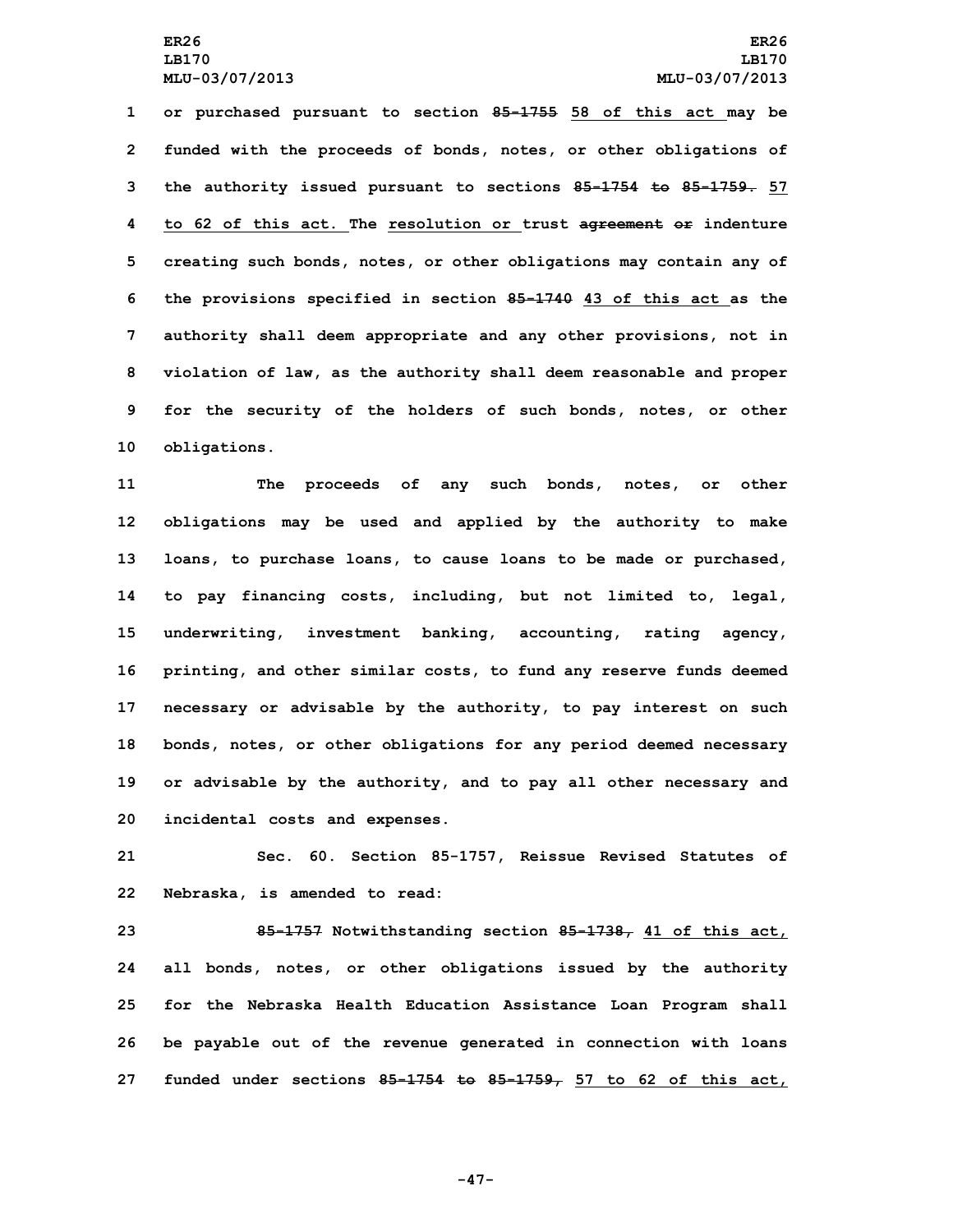**or from reserves or other money available for such purpose as may be designated in the resolution of the authority under which the bonds, notes, or other obligations are issued or as may be designated in <sup>a</sup> trust indenture authorized by the authority.**

**5 Sec. 61. Section 85-1758, Reissue Revised Statutes of 6 Nebraska, is amended to read:**

 **85-1758 Notwithstanding section 85-1740, 43 of this act, the principal of and interest on any bonds issued by the authority for the Nebraska Health Education Assistance Loan Program shall be secured by <sup>a</sup> pledge of the revenue and other money out of which such principal and interest shall be made payable and may be secured by <sup>a</sup> trust indenture, mortgage, or deed of trust, including an assignment of <sup>a</sup> loan or contract right of the authority pursuant to <sup>a</sup> loan, covering all or any part of <sup>a</sup> loan from which the revenue or receipts so pledged may be derived.**

**16 Sec. 62. Section 85-1759, Reissue Revised Statutes of 17 Nebraska, is amended to read:**

 **85-1759 There is hereby created <sup>a</sup> separate fund, to be known as the Nebraska Health Education Loan Repayment Fund, which shall consist of all revenue generated in connection with loans funded pursuant to the Nebraska Educational, Health, and Social Services Finance Authority Act. The authority may pledge revenue received or to be received by the fund to secure bonds, notes, or other obligations issued pursuant to the act. The authority may create such subfunds or accounts within the fund as it deems necessary or advisable.**

**27 Sec. 63. Section 85-1760, Reissue Revised Statutes of**

**-48-**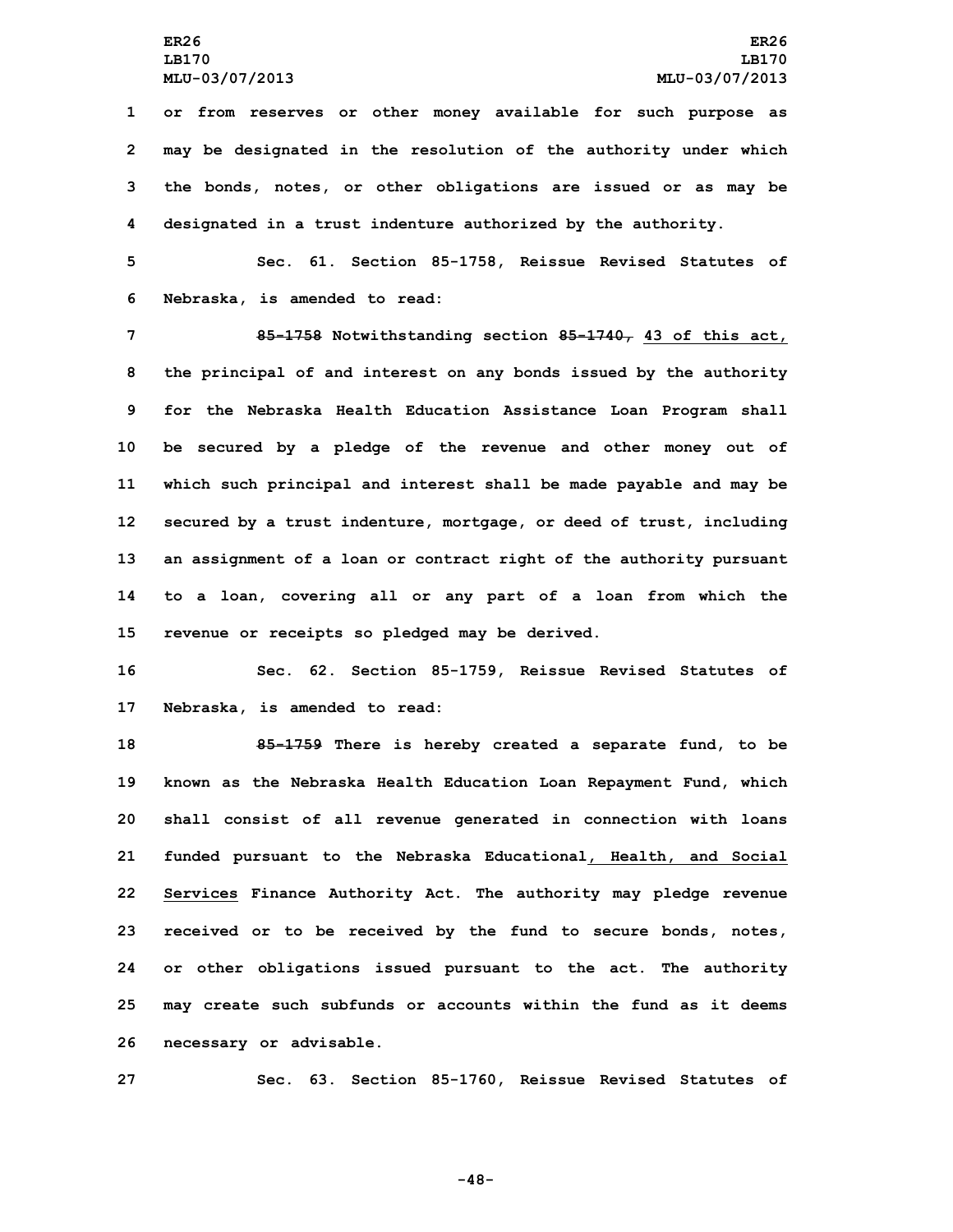**ER26 ER26 LB170 LB170 MLU-03/07/2013 MLU-03/07/2013**

**1 Nebraska, is amended to read:**

 **85-1760 There is hereby established the Nebraska Student Loan Assistance Program to be financed by the authority in the manner provided in the Nebraska Educational, Health, and Social Services Finance Authority Act.**

**6 Sec. 64. Section 85-1761, Reissue Revised Statutes of 7 Nebraska, is amended to read:**

**8 85-1761 The authority may:**

 **(1) Make loans to private institutions of higher education to assist such institutions in providing loans to their full-time students to assist them in financing the cost of their education while taking courses leading to an academic degree;**

**13 (2) Participate in the financing of such loans;**

**14 (3) Sell or participate in the sale of such loans;**

**15 (4) Collect and pay reasonable fees and charges in 16 connection with the exercise of the powers provided in subdivisions 17 (1) through (3) of this section;**

 **(5) Do all things necessary and convenient to carry out the purposes of this section and section 85-1762 65 of this act in connection with the administering of such loans, including contracting with any person, firm, or other body, public or 22 private;**

**23 (6) Enter into any agreements necessary to effect the 24 guarantee, insuring, or administering of such loans;**

**25 (7) Adopt and promulgate rules and regulations governing 26 and establish standards for participation in the Nebraska Student 27 Loan Assistance Program; and**

**-49-**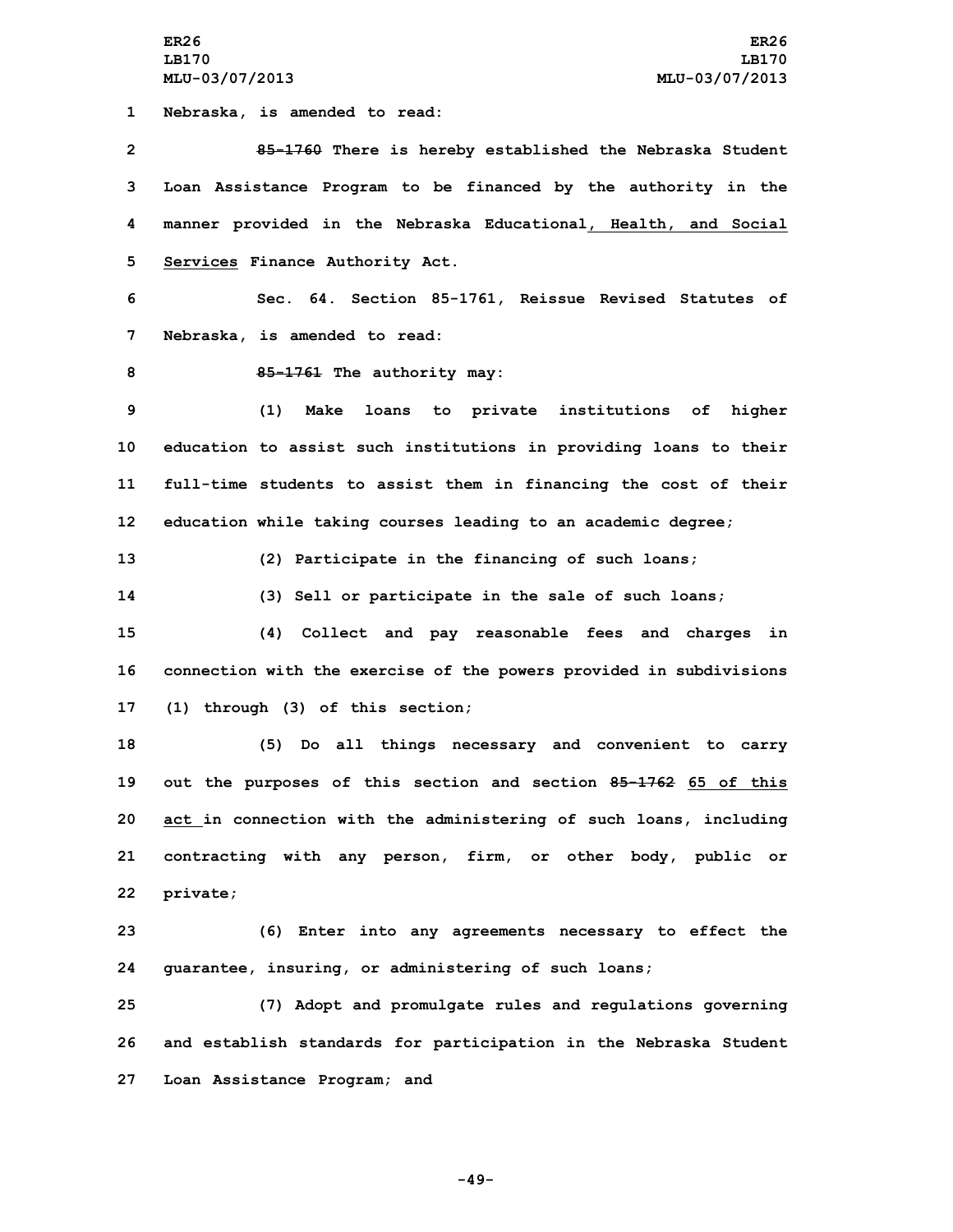**1 (8) Exercise all powers incidental to or necessary for 2 the performance of the powers authorized by this section.**

**3 Sec. 65. Section 85-1762, Reissue Revised Statutes of 4 Nebraska, is amended to read:**

 **85-1762 Any loan made or caused to be made or purchased pursuant to section 85-1761 64 of this act may be funded with the proceeds of bonds, notes, or other obligations of the authority issued pursuant to this section and sections 85-1738, 85-1743, 85-1760, and 85-1761. 41, 46, 63, and 64 of this act. The resolution or trust agreement or indenture creating such bonds, notes, or other obligations may contain any of the provisions specified in section 85-1740 43 of this act as the authority deems appropriate and any other provisions, not in violation of law, as the authority deems reasonable and proper for the security of the holders of such bonds, notes, or other obligations.**

 **The proceeds of any such bonds, notes, or other obligations may be used and applied by the authority to make loans to such institutions and cause loans to be made by the institutions to their qualified students, to pay financing costs, including legal, underwriting, investment banking, accounting, rating agency, printing, and other similar costs, to fund any reserve funds deemed necessary or advisable by the authority, to pay interest on such bonds, notes, or other obligations for any period deemed necessary or advisable by the authority, and to pay all other necessary and incidental costs and expenses.**

**26 Sec. 66. Section 85-1763, Reissue Revised Statutes of 27 Nebraska, is amended to read:**

**-50-**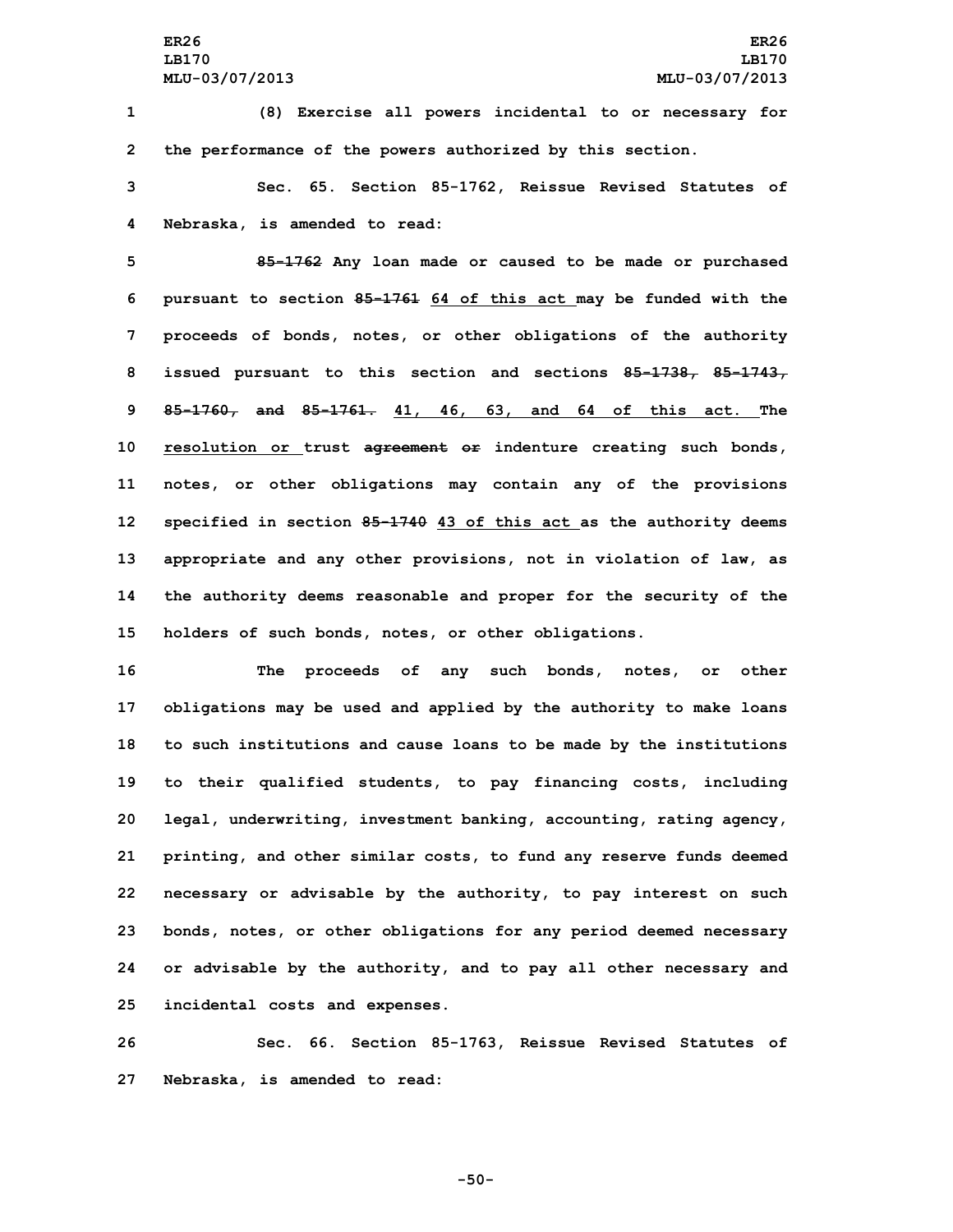**85-1763 (1) It is the intent of the Legislature that the changes made by Laws 1993, LB 465, in the name of the Nebraska Educational Facilities Authority Act to the Nebraska Educational Finance Authority Act and in the name of the Nebraska Educational Facilities Authority to the Nebraska Educational Finance Authority shall not affect or alter any rights, privileges, or obligations existing immediately prior to September 9, 1993.**

 **(2) It is the intent of the Legislature that the changes made by this legislative bill in the name of the Nebraska Educational Finance Authority Act to the Nebraska Educational, Health, and Social Services Finance Authority Act and in the name of the Nebraska Educational Finance Authority to the Nebraska Educational, Health, and Social Services Finance Authority shall not affect or alter any rights, privileges, or obligations existing immediately prior to the effective date of this act.**

 **Sec. 67. Original sections 85-1701, 85-1702, 85-1703, 85-1704, 85-1705, 85-1706, 85-1707, 85-1708, 85-1709, 85-1710, 85-1711, 85-1712, 85-1713, 85-1714, 85-1715, 85-1716, 85-1717, 85-1718, 85-1719, 85-1720, 85-1721, 85-1722, 85-1723, 85-1724, 85-1725, 85-1726, 85-1727, 85-1728, 85-1729, 85-1730, 85-1731, 85-1732, 85-1733, 85-1734, 85-1735, 85-1736, 85-1737, 85-1739, 85-1740, 85-1741, 85-1742, 85-1743, 85-1744, 85-1745, 85-1746, 85-1747, 85-1748, 85-1749, 85-1750, 85-1751, 85-1752, 85-1753, 85-1754, 85-1755, 85-1756, 85-1757, 85-1758, 85-1759, 85-1760, 85-1761, 85-1762, and 85-1763, Reissue Revised Statutes of Nebraska, and section 85-1738, Revised Statutes Cumulative Supplement, 2012, are repealed.**

**-51-**